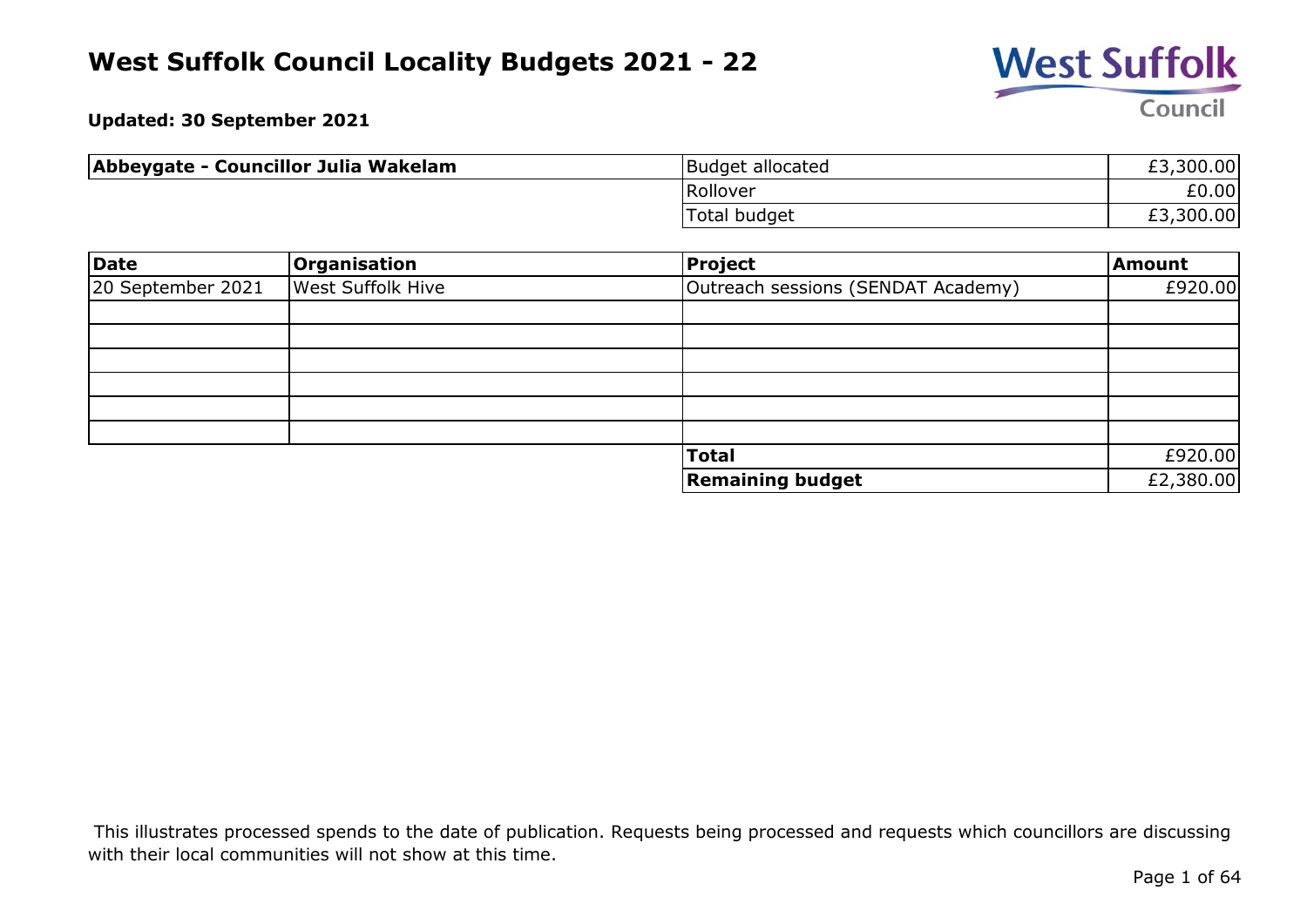

**Updated: 30 September 2021**

| Abbeygate - Councillor Joanna Rayner | Budget allocated    | £3,300.00 |
|--------------------------------------|---------------------|-----------|
|                                      | Rollover            | £0.00     |
|                                      | <b>Total budget</b> | £3,300.00 |

| Date              | <b>Organisation</b>              | <b>Project</b>                            | <b>Amount</b> |
|-------------------|----------------------------------|-------------------------------------------|---------------|
| 10 August 2021    | Bury St Edmunds Tchouckball Club | Additional equipment for Tchouckball Club | £500.00       |
| 21 September 2021 | Coffee 2 Keep Bury St Edmunds    | Combat 2 Coffee Project                   | £750.00       |
|                   |                                  |                                           |               |
|                   |                                  |                                           |               |
|                   |                                  |                                           |               |
|                   |                                  |                                           |               |
|                   |                                  |                                           |               |
|                   |                                  | <b>Total</b>                              | £1,250.00     |
|                   |                                  | <b>Remaining budget</b>                   | £2,050.00     |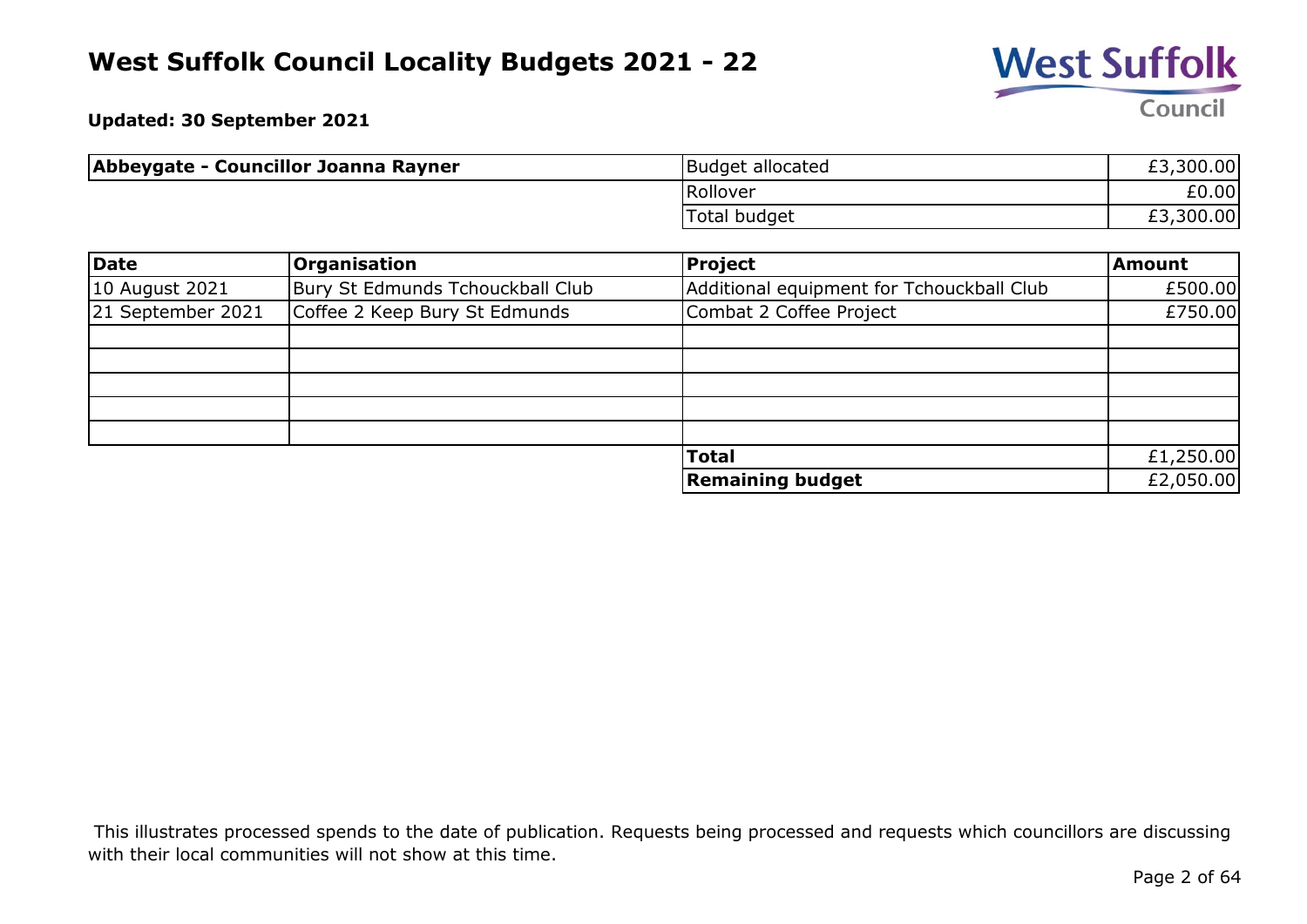

**Updated: 30 September 2021**

| <b>Bardwell - Councillor Andrew Smith</b> | Budget allocated | £3,300.00                                 |
|-------------------------------------------|------------------|-------------------------------------------|
|                                           | Rollover         | £112.50                                   |
|                                           | Total budget     | 412.50<br>ົາ<br>$\mathbf{\Lambda}$<br>ŁJ. |

| Date           | <b>Organisation</b>               | <b>Project</b>                                 |            |
|----------------|-----------------------------------|------------------------------------------------|------------|
| 25 June 2021   | Coney Weston Playground Committee | Enhancements to existing playground facilities | £500.00    |
| 11 August 2021 | Coney Weston Playground Committee | Funding returned due to project delayed        | $-E500.00$ |
|                |                                   |                                                |            |
|                |                                   |                                                |            |
|                |                                   |                                                |            |
|                |                                   |                                                |            |
|                |                                   |                                                |            |
|                |                                   | <b>Total</b>                                   | £0.00      |
|                |                                   | <b>Remaining budget</b>                        | £3,412.50  |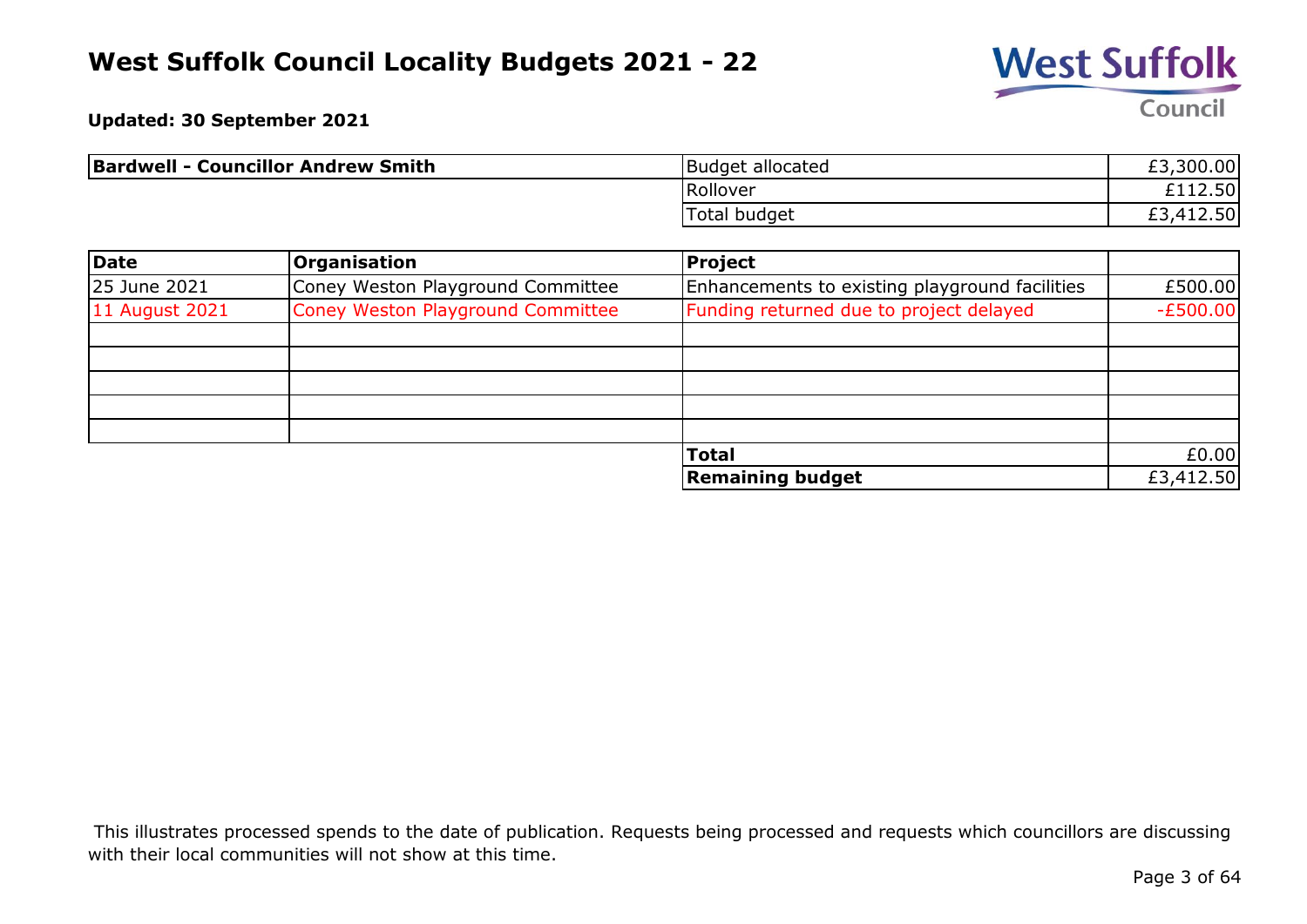

**Updated: 30 September 2021**

| <b>Barningham - Councillor Carol Bull</b> | Budget allocated | £3,300.00 |
|-------------------------------------------|------------------|-----------|
|                                           | Rollover         | £337.50   |
|                                           | Total budget     | £3,637.50 |

| Date | Organisation | Project                 | Amount    |
|------|--------------|-------------------------|-----------|
|      |              |                         |           |
|      |              |                         |           |
|      |              |                         |           |
|      |              |                         |           |
|      |              |                         |           |
|      |              |                         |           |
|      |              |                         |           |
|      |              | <b>Total</b>            | £0.00     |
|      |              | <b>Remaining budget</b> | £3,637.50 |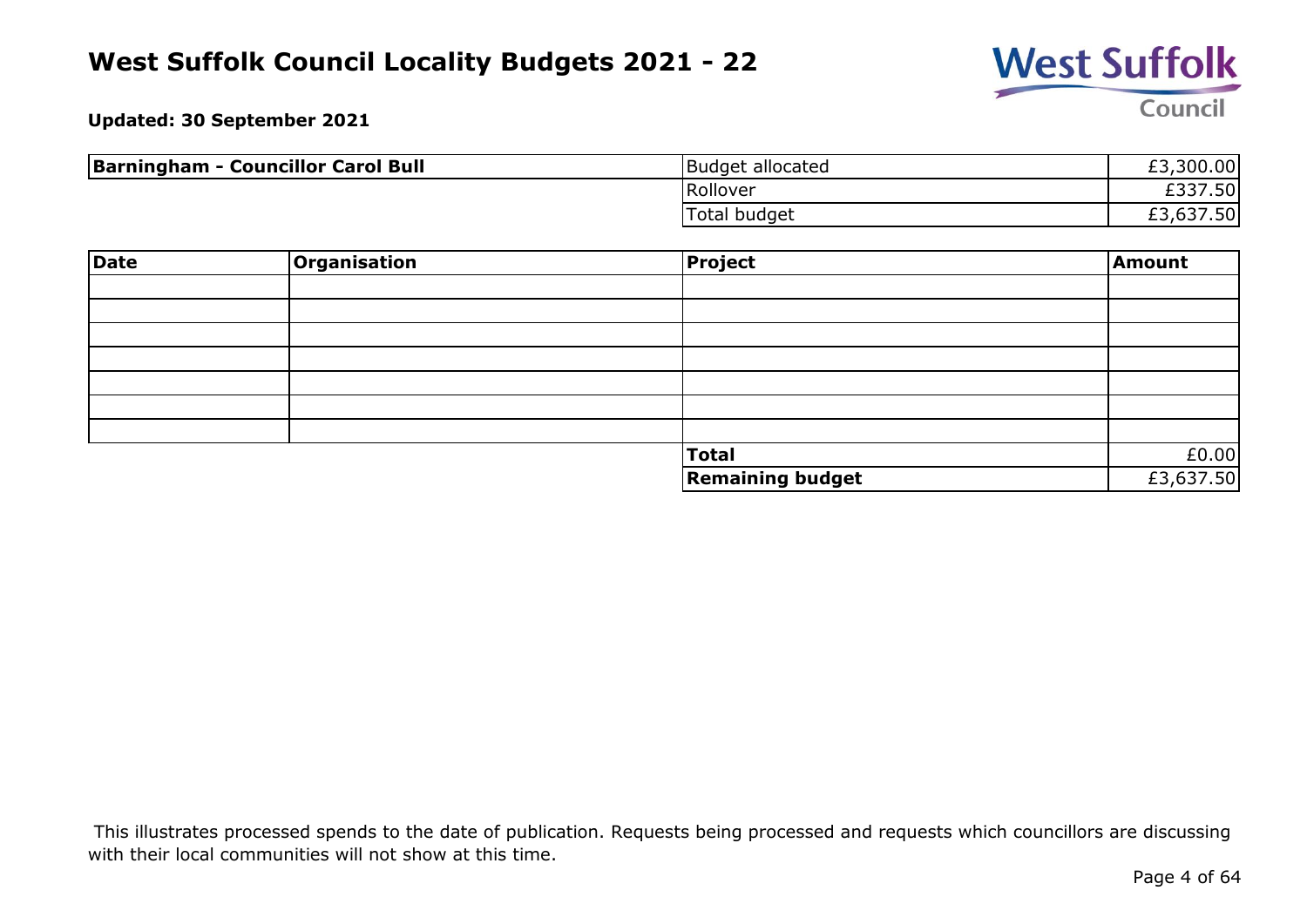

**Updated: 30 September 2021**

| <b>Barrow - Councillor Ian Houlder</b> | Budget allocated | £3,300.00 |
|----------------------------------------|------------------|-----------|
|                                        | Rollover         | £500.00   |
|                                        | Total budget     | £3,800.00 |

| Date              | Organisation                | <b>Project</b>                            | Amount    |
|-------------------|-----------------------------|-------------------------------------------|-----------|
| 14 September 2021 | <b>Barrow Football Club</b> | Purchase of grounds maintenance equipment | £500.00   |
|                   |                             |                                           |           |
|                   |                             |                                           |           |
|                   |                             |                                           |           |
|                   |                             |                                           |           |
|                   |                             |                                           |           |
|                   |                             |                                           |           |
|                   |                             | <b>Total</b>                              | £500.00   |
|                   |                             | <b>Remaining budget</b>                   | £3,300.00 |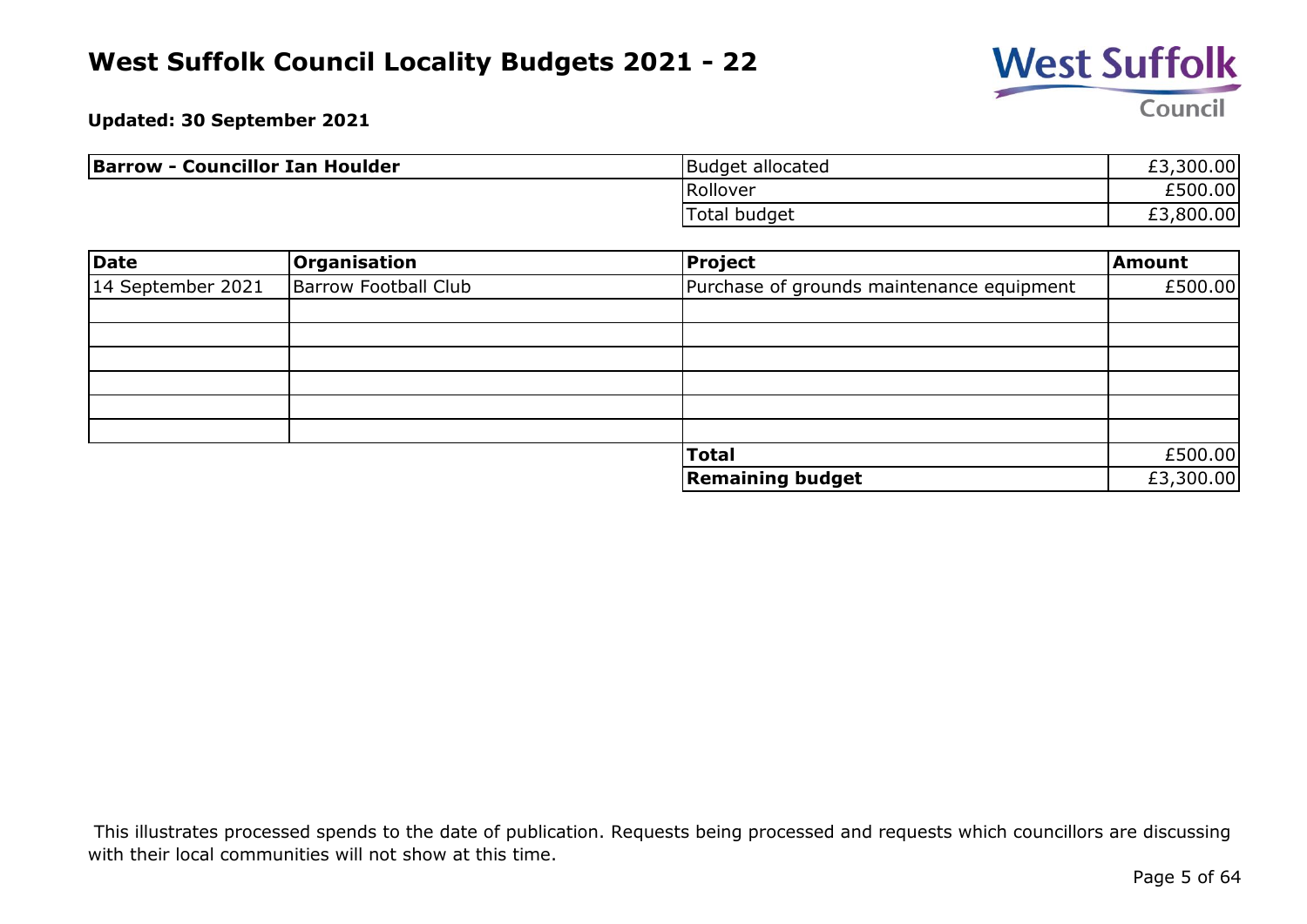

**Updated: 30 September 2021**

| <b>Brandon Central - Councillor Victor Lukaniuk</b> | Budget allocated    | £3,300.00 |
|-----------------------------------------------------|---------------------|-----------|
|                                                     | Rollover            | £12.50    |
|                                                     | <b>Total budget</b> | £3,312.50 |

| Date              | <b>Organisation</b>     | Project                         | Amount    |
|-------------------|-------------------------|---------------------------------|-----------|
| 20 September 2021 | Brandon Bowls Club      | Green refurbishment             | £200.00   |
| 29 September 2021 | 1st Brandon Scout Group | Upgrade to Scout Hut facilities | £250.00   |
|                   |                         |                                 |           |
|                   |                         |                                 |           |
|                   |                         |                                 |           |
|                   |                         |                                 |           |
|                   |                         |                                 |           |
|                   |                         | <b>Total</b>                    | £450.00   |
|                   |                         | <b>Remaining budget</b>         | £2,862.50 |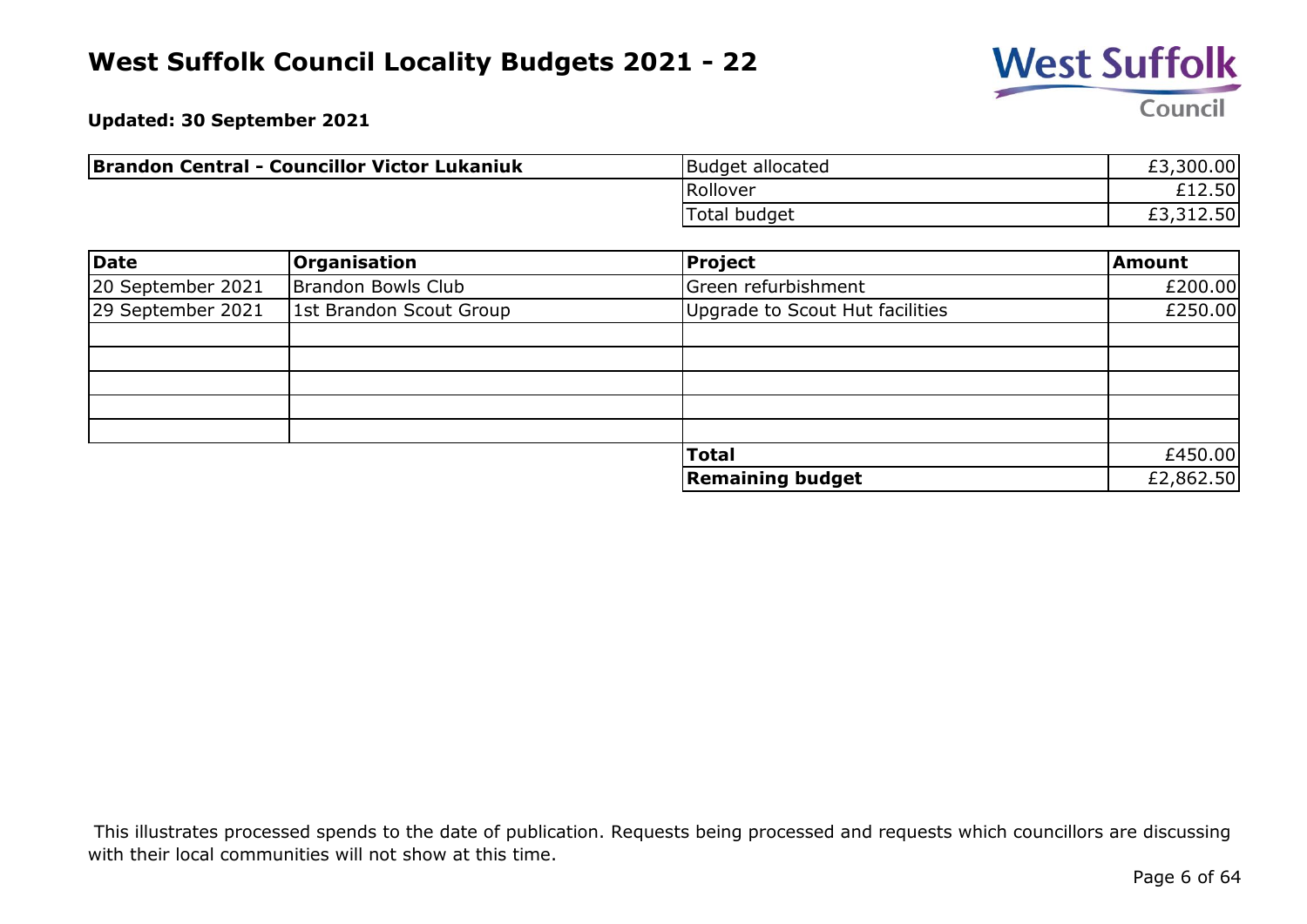

**Updated: 30 September 2021**

| <b>Brandon East - Councillor Philip Wittam</b> | Budget allocated | £3,300.00 |
|------------------------------------------------|------------------|-----------|
|                                                | Rollover         | £200.00   |
|                                                | Total budget     | £3,500.00 |

| Date              | <b>Organisation</b>     | <b>Project</b>                  | <b>Amount</b> |
|-------------------|-------------------------|---------------------------------|---------------|
| 20 September 2021 | Brandon Bowls Club      | Green refurbishment             | £200.00       |
| 29 September 2021 | 1st Brandon Scout Group | Upgrade to Scout Hut facilities | £250.00       |
|                   |                         |                                 |               |
|                   |                         |                                 |               |
|                   |                         |                                 |               |
|                   |                         |                                 |               |
|                   |                         |                                 |               |
|                   |                         | <b>Total</b>                    | £450.00       |
|                   |                         | <b>Remaining budget</b>         | £3,050.00     |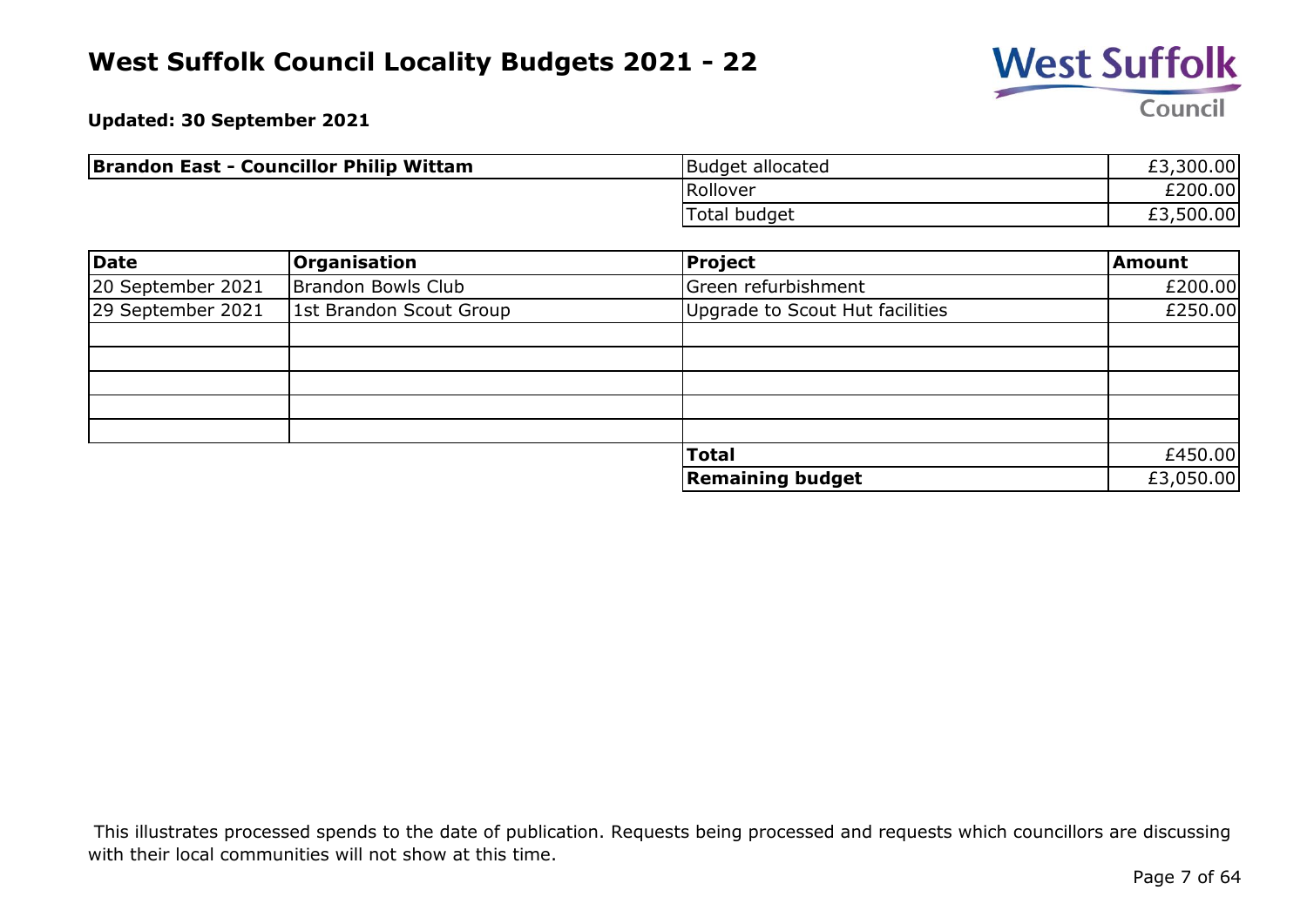

**Updated: 30 September 2021**

| <b>Brandon West - Councillor David Palmer</b> | Budget allocated                         | £3,300.00 |
|-----------------------------------------------|------------------------------------------|-----------|
|                                               | Rollover                                 | £0.00     |
|                                               | $\overline{\phantom{0}}$<br>Total budget | £3,300.00 |

| Date              | <b>Organisation</b>     | <b>Project</b>                        | Amount    |
|-------------------|-------------------------|---------------------------------------|-----------|
| 18 June 2021      | Brandon Festival        | Contribution towards Brandon Festival | £250.00   |
| 20 September 2021 | Brandon Bowls Club      | Green refurbishment                   | £200.00   |
| 29 September 2021 | 1st Brandon Scout Group | Upgrade to Scout Hut facilities       | £250.00   |
|                   |                         |                                       |           |
|                   |                         |                                       |           |
|                   |                         |                                       |           |
|                   |                         |                                       |           |
|                   |                         | <b>Total</b>                          | £700.00   |
|                   |                         | <b>Remaining budget</b>               | £2,600.00 |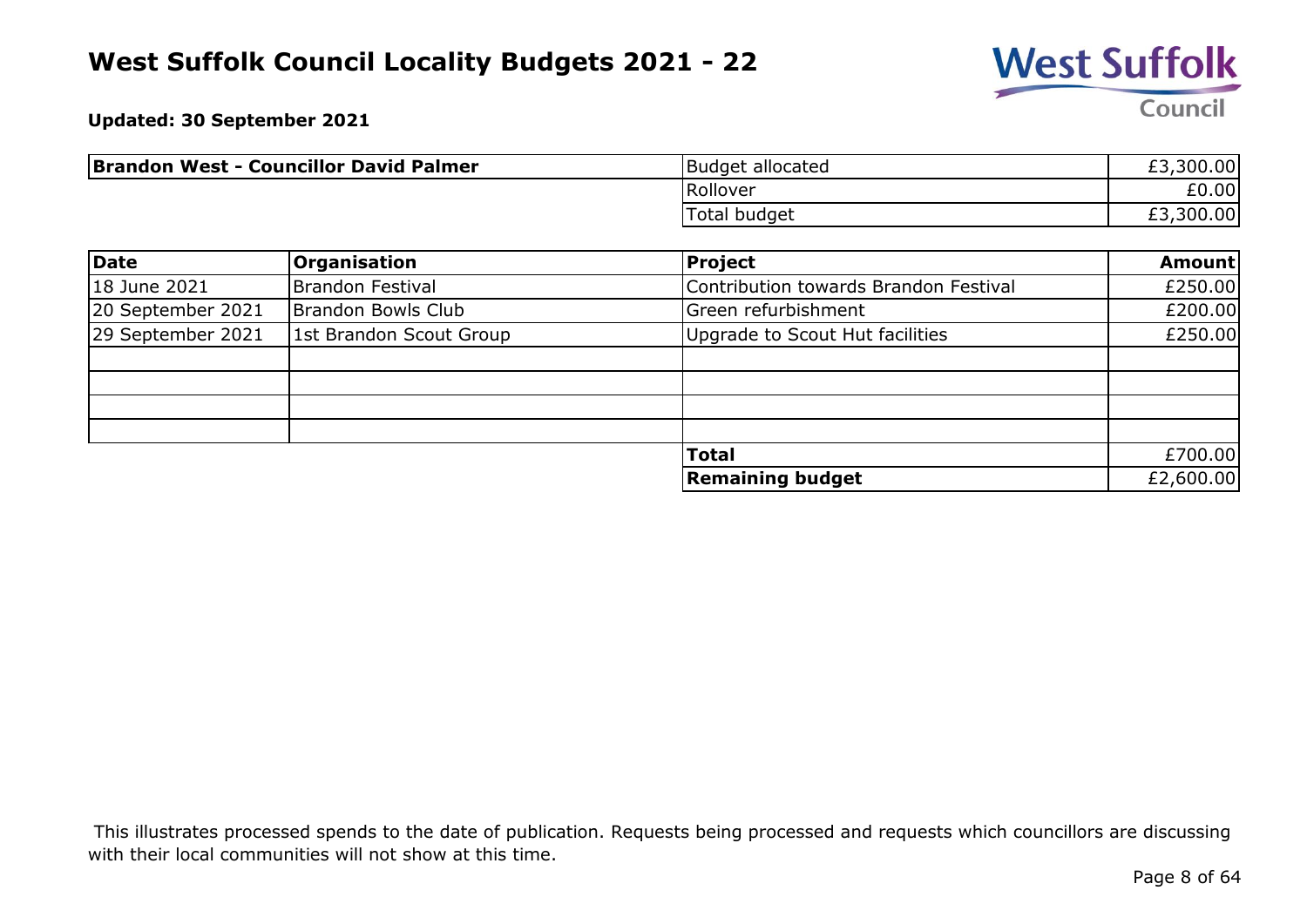

**Updated: 30 September 2021**

| <b>Chedburgh and Chevington - Councillor Mike Chester</b> | Budget allocated | £3,300.00 |
|-----------------------------------------------------------|------------------|-----------|
|                                                           | Rollover         | £300.00   |
|                                                           | 'Total budget    | £3,600.00 |

| Date              | <b>Organisation</b>   | <b>Project</b>                                | <b>Amount</b> |
|-------------------|-----------------------|-----------------------------------------------|---------------|
| 19 August 2021    | <b>Erskine Centre</b> | Contribution towards refurbishment of Erskine | £450.00       |
|                   |                       | Centre                                        |               |
| 20 September 2021 | Little Tea Cups       | Village Baby and Toddler Group                | £450.00       |
|                   |                       |                                               |               |
|                   |                       |                                               |               |
|                   |                       |                                               |               |
|                   |                       |                                               |               |
|                   |                       |                                               |               |
|                   |                       | <b>Total</b>                                  | £900.00       |
|                   |                       | <b>Remaining budget</b>                       | £2,700.00     |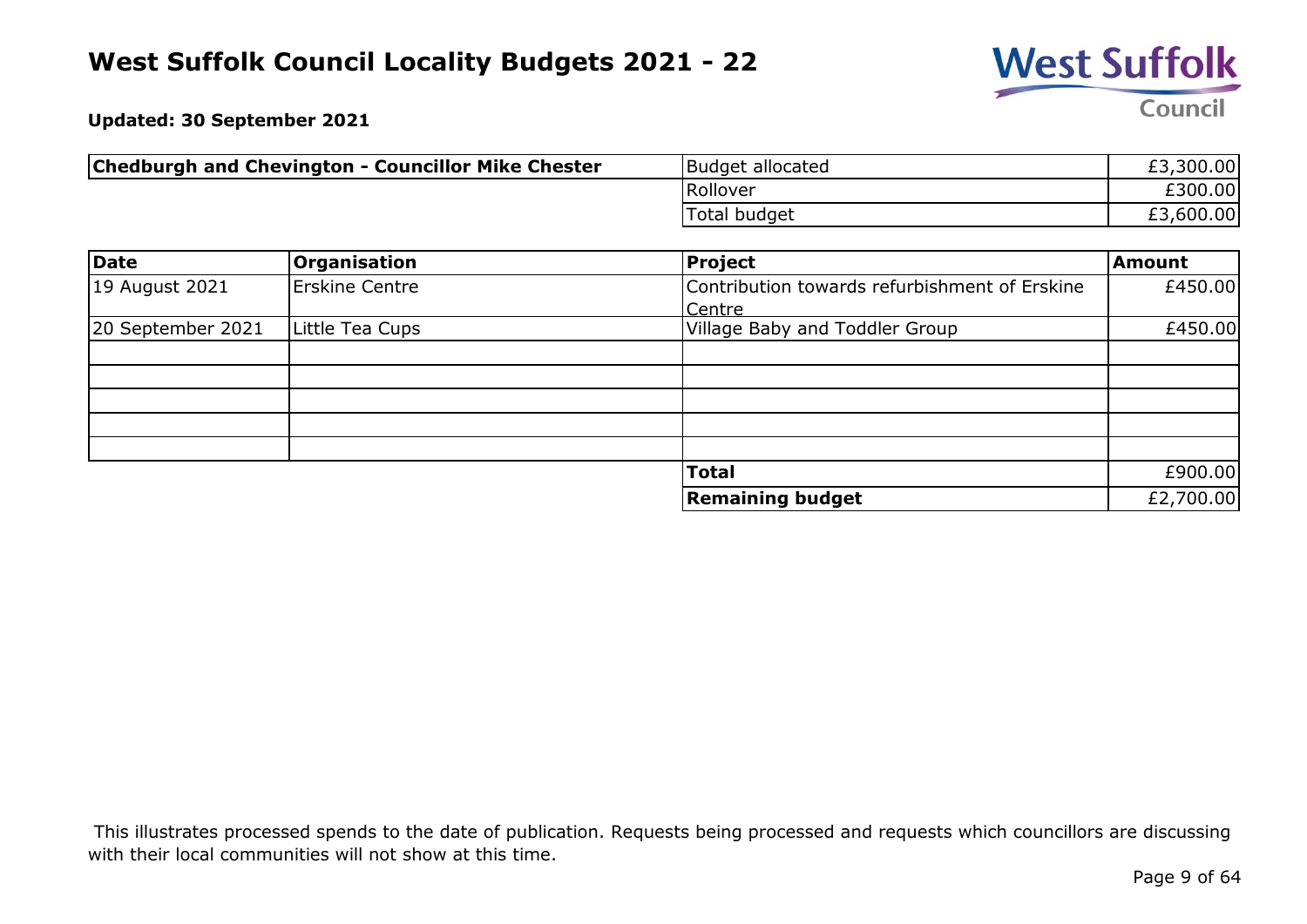

**Updated: 30 September 2021**

| Clare, Hundon and Kedington - Councillor Nick Clarke | Budget allocated | £3,300.00 |
|------------------------------------------------------|------------------|-----------|
|                                                      | Rollover         | £500.00   |
|                                                      | Total budget     | £3,800.00 |

| <b>Date</b>   | Organisation                | Project                     | Amount    |
|---------------|-----------------------------|-----------------------------|-----------|
| 9 August 2021 | <b>Clare Community Bees</b> | Clare Bee Education Project | £200.00   |
|               |                             |                             |           |
|               |                             |                             |           |
|               |                             |                             |           |
|               |                             |                             |           |
|               |                             |                             |           |
|               |                             |                             |           |
|               |                             | <b>Total</b>                | £200.00   |
|               |                             | <b>Remaining budget</b>     | £3,600.00 |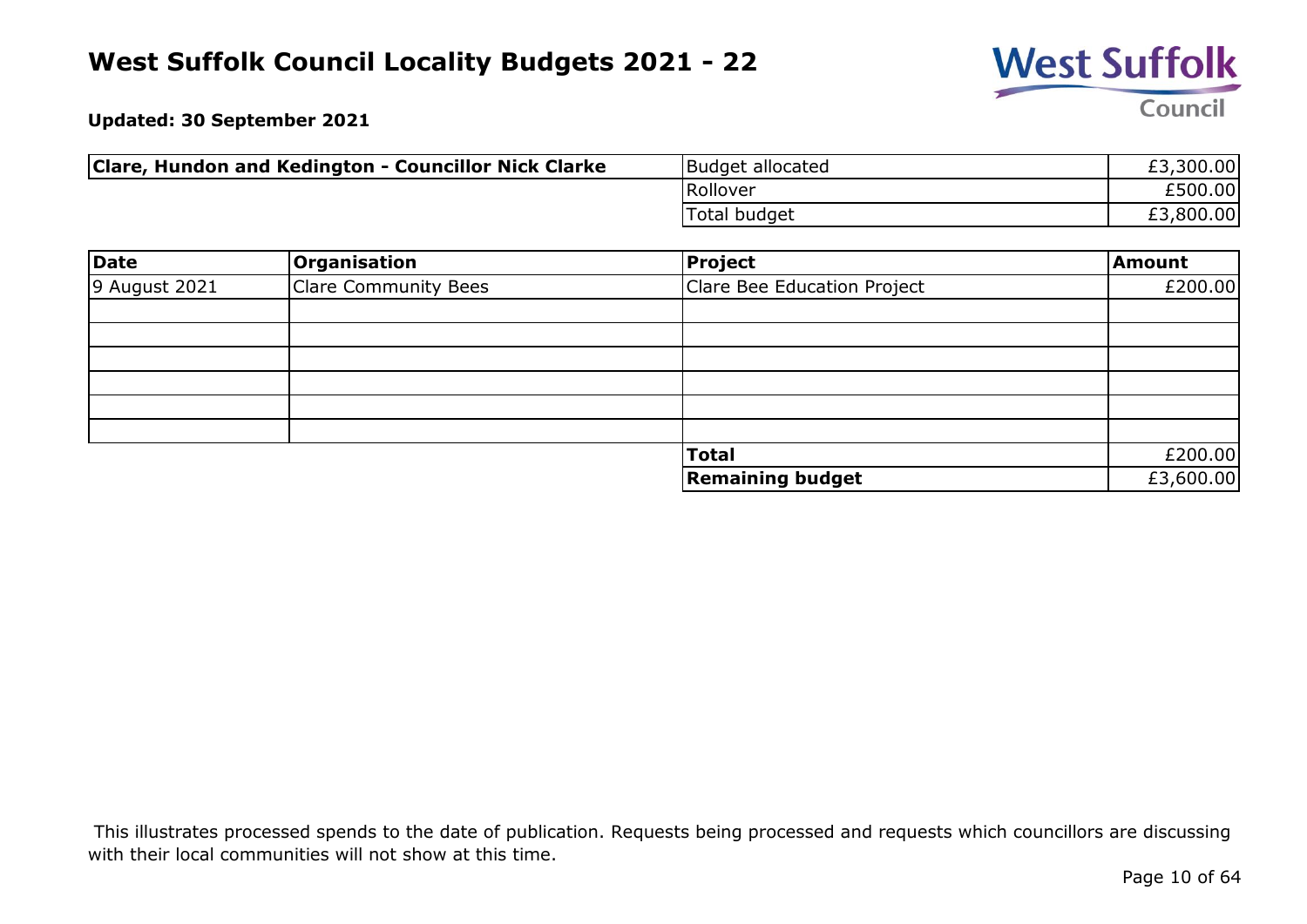

**Updated: 30 September 2021**

| <b>Clare, Hundon and Kedington - Councillor Karen Richardson</b> Budget allocated |               | £3,300.00 |
|-----------------------------------------------------------------------------------|---------------|-----------|
|                                                                                   | Rollover      | £323.50   |
|                                                                                   | 'Total budget | £3,623.50 |

| Date           | Organisation               | <b>Project</b>              | Amount    |
|----------------|----------------------------|-----------------------------|-----------|
| 9 August 2021  | Clare Community Bees       | Clare Bee Education Project | £200.00   |
| 11 August 2021 | Stradishall Parish Council | Speed Awareness Campaign    | £100.00   |
|                |                            |                             |           |
|                |                            |                             |           |
|                |                            |                             |           |
|                |                            |                             |           |
|                |                            |                             |           |
|                |                            | <b>Total</b>                | £300.00   |
|                |                            | <b>Remaining budget</b>     | £3,323.50 |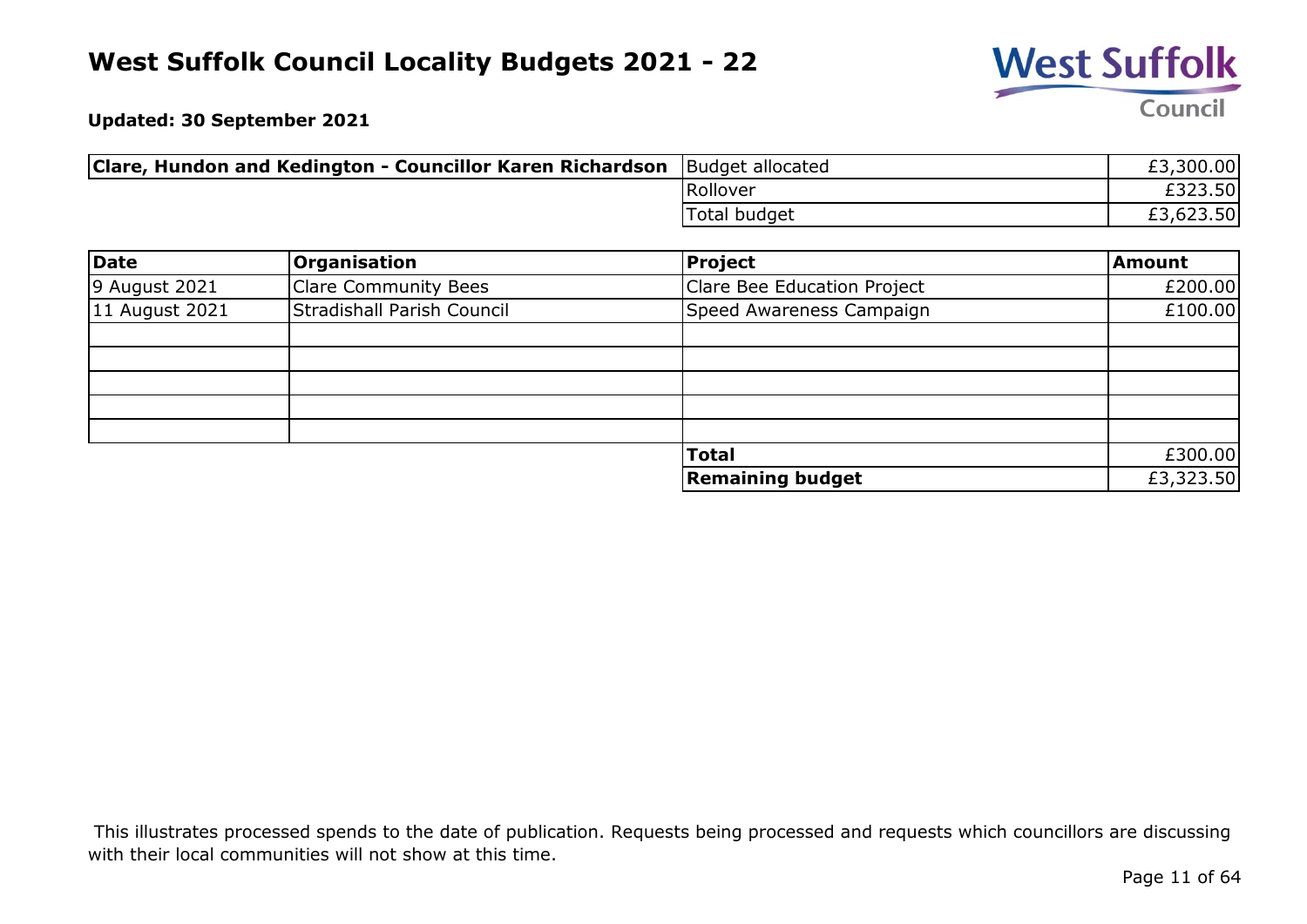

**Updated: 30 September 2021**

| <b>Clare, Hundon and Kedington - Councillor Marion Rushbrook</b> Budget allocated |                     | £3,300.00 |
|-----------------------------------------------------------------------------------|---------------------|-----------|
|                                                                                   | Rollover            | £303.45   |
|                                                                                   | <b>Total budget</b> | £3,603.45 |

| <b>Date</b>   | <b>Organisation</b>  | Project                     | Amount    |
|---------------|----------------------|-----------------------------|-----------|
| 9 August 2021 | Clare Community Bees | Clare Bee Education Project | £200.00   |
|               |                      |                             |           |
|               |                      |                             |           |
|               |                      |                             |           |
|               |                      |                             |           |
|               |                      |                             |           |
|               |                      |                             |           |
|               |                      | <b>Total</b>                | £200.00   |
|               |                      | <b>Remaining budget</b>     | £3,403.45 |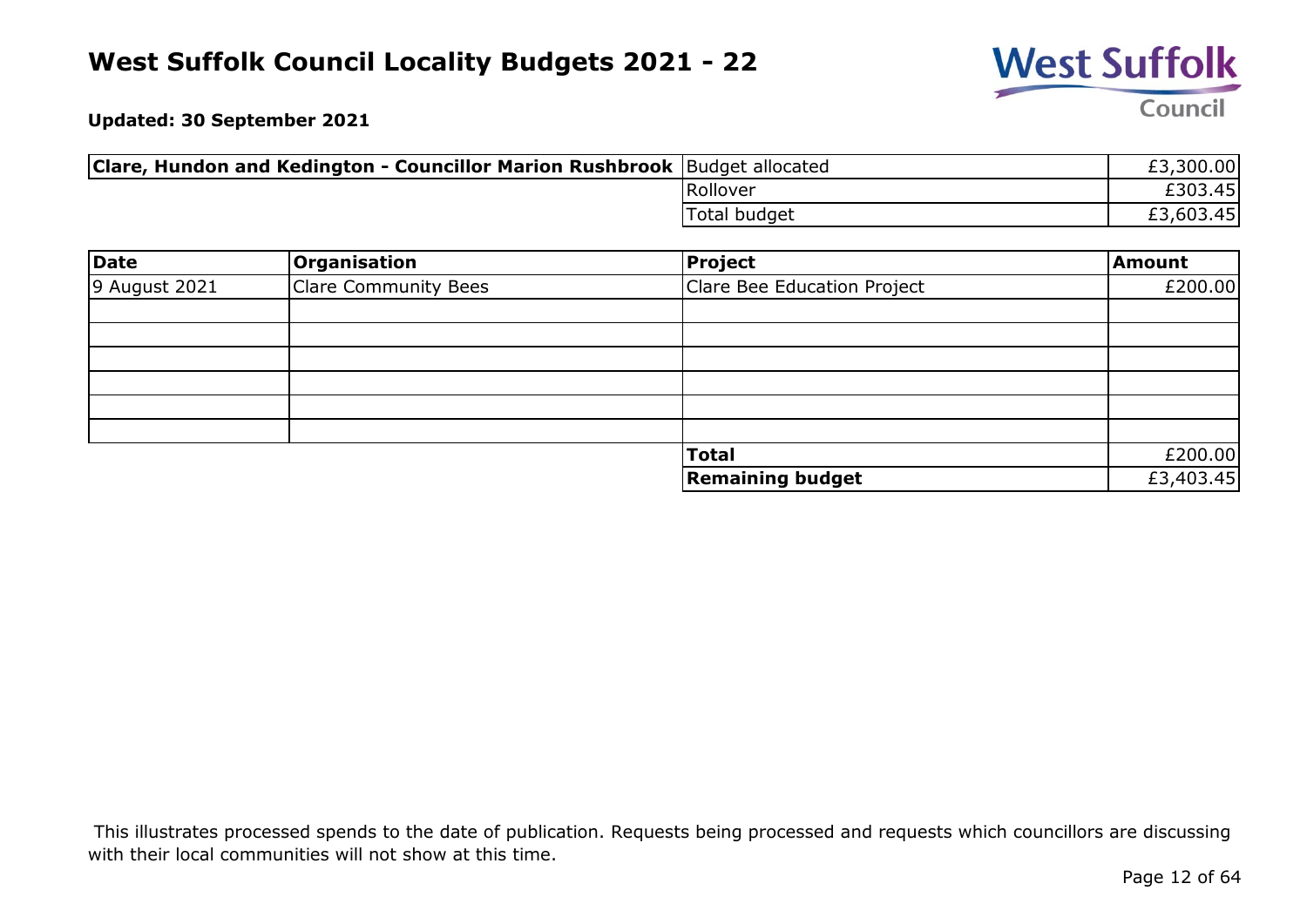

**Updated: 30 September 2021**

| <b>Eastgate - Councillor Cliff Waterman</b> | Budget allocated    | £3,300.00       |
|---------------------------------------------|---------------------|-----------------|
|                                             | Rollover            | £462.50         |
|                                             | <b>Total budget</b> | ,762.50 <br>ΣJ. |

| Date | <b>Organisation</b> | Project                 | <b>Amount</b> |
|------|---------------------|-------------------------|---------------|
|      |                     |                         |               |
|      |                     |                         |               |
|      |                     |                         |               |
|      |                     |                         |               |
|      |                     |                         |               |
|      |                     |                         |               |
|      |                     |                         |               |
|      |                     | Total                   | £0.00         |
|      |                     | <b>Remaining budget</b> | £3,762.50     |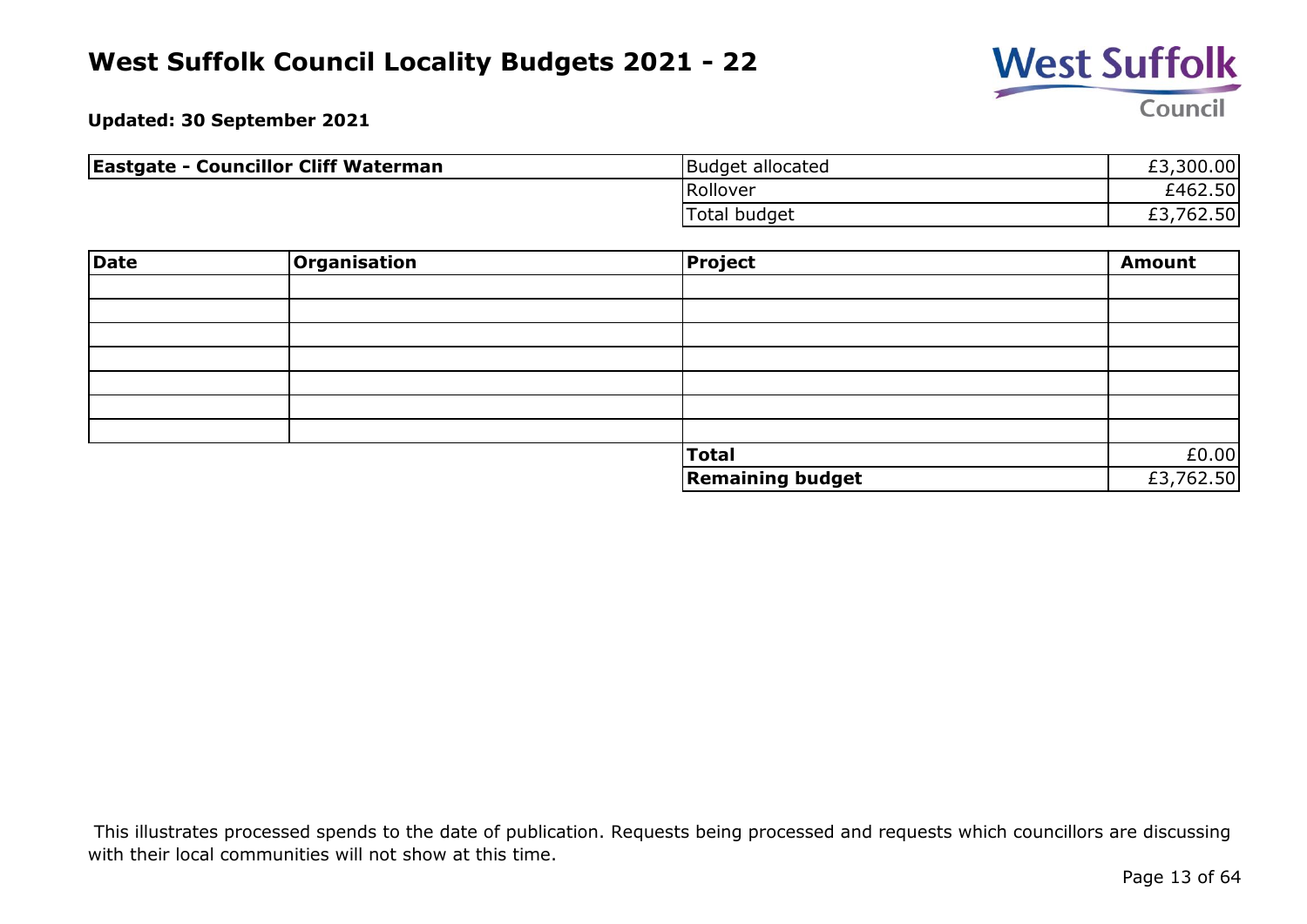

**Updated: 30 September 2021**

| <b>Exning - Councillor Simon Cole</b> | Budget allocated | £3,300.00      |
|---------------------------------------|------------------|----------------|
|                                       | Rollover         | £12.50         |
|                                       | Total budget     | '12.50, د<br>້ |

| Date         | <b>Organisation</b>                 | Project                        | Amount    |
|--------------|-------------------------------------|--------------------------------|-----------|
| 27 July 2021 | Forest Heath Primary Schools Sports | Newmarket Family Treasure Hunt | £250.00   |
|              | Association                         |                                |           |
|              |                                     |                                |           |
|              |                                     |                                |           |
|              |                                     |                                |           |
|              |                                     |                                |           |
|              |                                     |                                |           |
|              |                                     |                                |           |
|              |                                     | <b>Total</b>                   | £250.00   |
|              |                                     | <b>Remaining budget</b>        | £3,062.50 |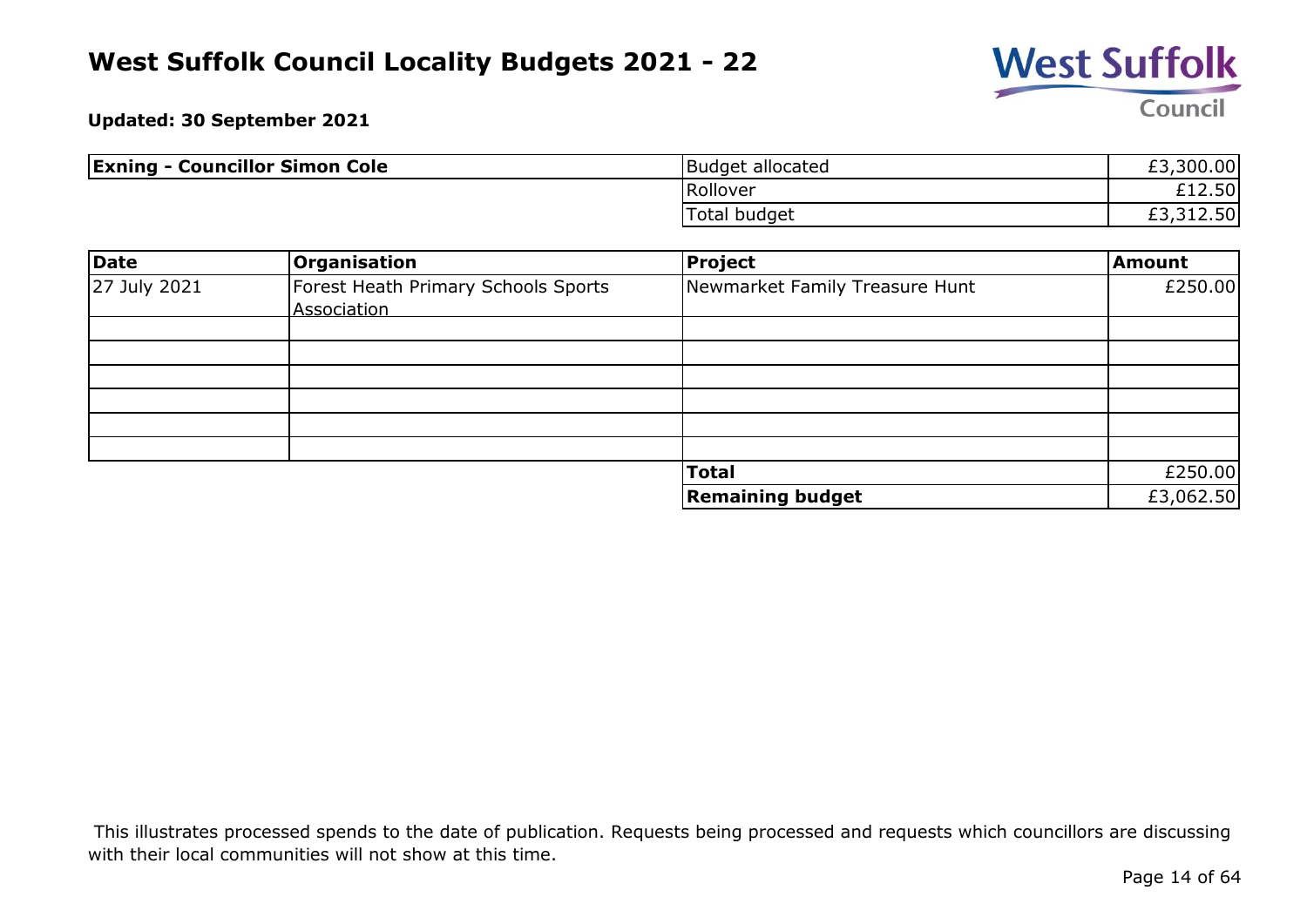

**Updated: 30 September 2021**

| Haverhill Central - Councillor Aron Luccarini | Budget allocated | £3,300.00 |
|-----------------------------------------------|------------------|-----------|
|                                               | Rollover         | £499.50   |
|                                               | Total budget     | £3,799.50 |

| Date         | Organisation                     | Project                  | <b>Amount</b> |
|--------------|----------------------------------|--------------------------|---------------|
| 21 July 2021 | <b>Haverhill Community Trust</b> | Signpost 2gether project | £300.00       |
|              |                                  |                          |               |
|              |                                  |                          |               |
|              |                                  |                          |               |
|              |                                  |                          |               |
|              |                                  |                          |               |
|              |                                  |                          |               |
|              |                                  | <b>Total</b>             | £300.00       |
|              |                                  | <b>Remaining budget</b>  | £3,499.50     |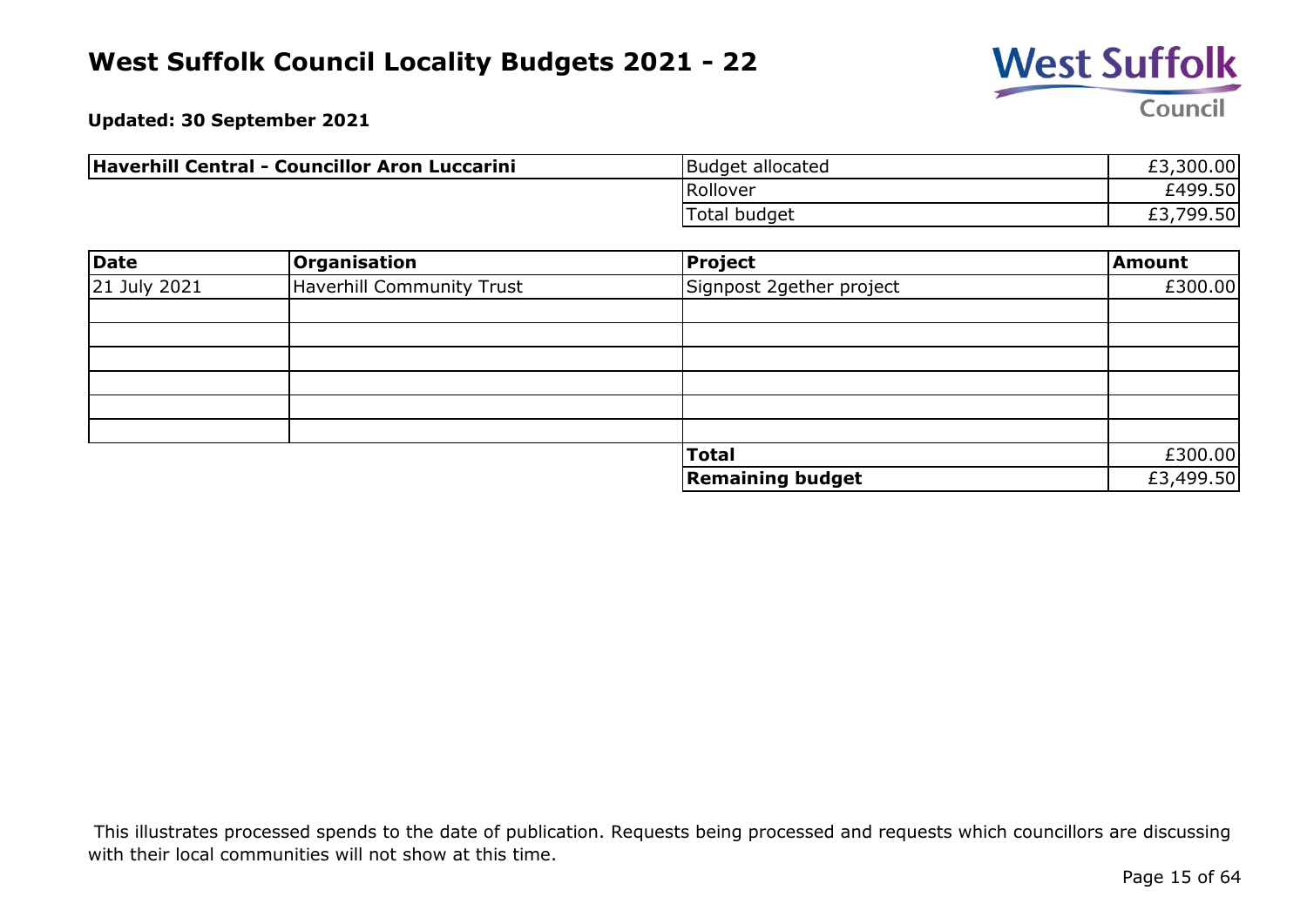

**Updated: 30 September 2021**

| Haverhill East - Councillor John Burns | Budget allocated    | £3,300.00 |
|----------------------------------------|---------------------|-----------|
|                                        | Rollover            | £0.00     |
|                                        | <b>Total budget</b> | £3,300.00 |

| Date | Organisation | Project                 | Amount    |
|------|--------------|-------------------------|-----------|
|      |              |                         |           |
|      |              |                         |           |
|      |              |                         |           |
|      |              |                         |           |
|      |              |                         |           |
|      |              |                         |           |
|      |              |                         |           |
|      |              | <b>Total</b>            | £0.00     |
|      |              | <b>Remaining budget</b> | £3,300.00 |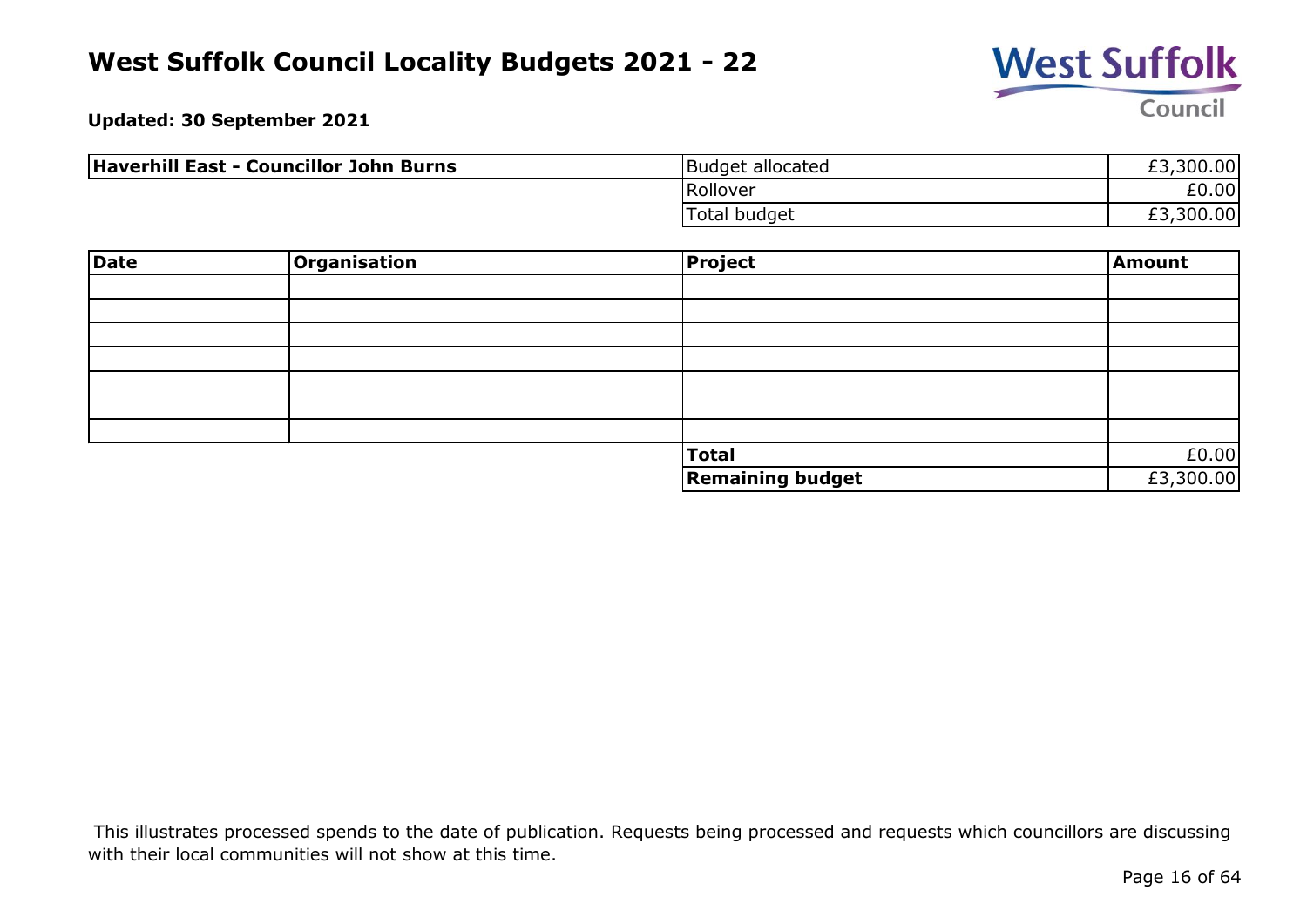

**Updated: 30 September 2021**

| Haverhill East - Councillor Patrick Hanlon | Budget allocated | £3,300.00 |
|--------------------------------------------|------------------|-----------|
|                                            | Rollover         | £362.50   |
|                                            | Total budget     | £3,662.50 |

| Date             | <b>Organisation</b>                    | <b>Project</b>          | Amount    |
|------------------|----------------------------------------|-------------------------|-----------|
| 7 September 2021 | Haverhill Community Sports Association | Ball stop netting       | £500.00   |
|                  |                                        |                         |           |
|                  |                                        |                         |           |
|                  |                                        |                         |           |
|                  |                                        |                         |           |
|                  |                                        |                         |           |
|                  |                                        |                         |           |
|                  |                                        | <b>Total</b>            | £500.00   |
|                  |                                        | <b>Remaining budget</b> | £3,162.50 |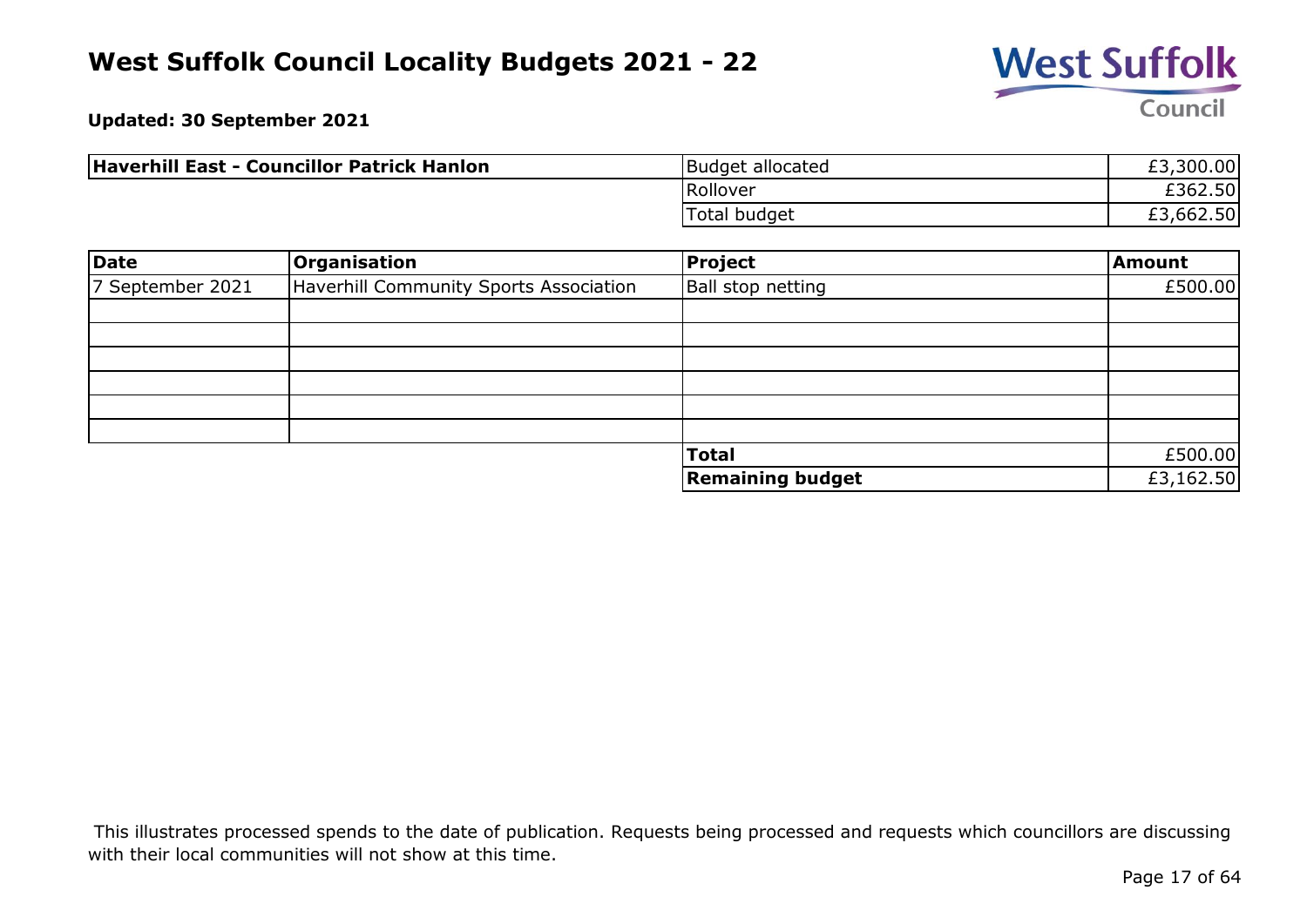

**Updated: 30 September 2021**

| Haverhill North - Councillor Joe Mason | Budget allocated | £3,300.00 |
|----------------------------------------|------------------|-----------|
|                                        | Rollover         | £499.50   |
|                                        | Total budget     | £3,799.50 |

| Date             | <b>Organisation</b>                    | Project                                         | <b>Amount</b> |
|------------------|----------------------------------------|-------------------------------------------------|---------------|
| 13 May 2021      | The Stour Brook Clean Up Crew          | Training and resources for litter picking group | £1,040.00     |
| 7 September 2021 | Haverhill Community Sports Association | Ball stop netting                               | £750.00       |
|                  |                                        |                                                 |               |
|                  |                                        |                                                 |               |
|                  |                                        |                                                 |               |
|                  |                                        |                                                 |               |
|                  |                                        |                                                 |               |
|                  |                                        | <b>Total</b>                                    | £1,790.00     |
|                  |                                        | Remaining budget                                | £2,009.50     |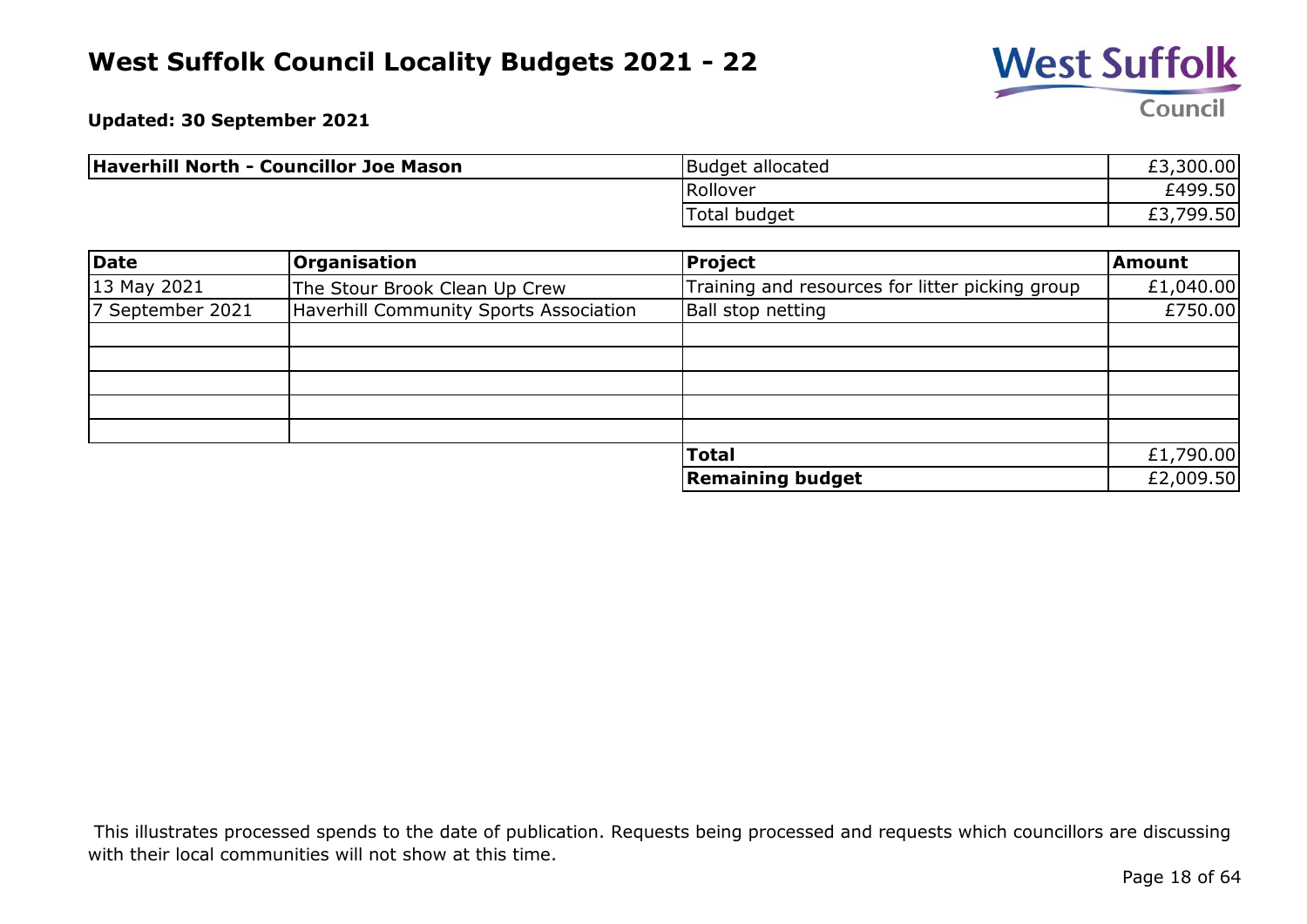

**Updated: 30 September 2021**

| Haverhill North - Councillor Elaine McManus | Budget allocated | £3,300.00              |
|---------------------------------------------|------------------|------------------------|
|                                             | Rollover         | £447.50                |
|                                             | Total budget     | ,747.50 $\mid$<br>LJ./ |

| Date | <b>Organisation</b> | <b>Project</b>          | Amount    |
|------|---------------------|-------------------------|-----------|
|      |                     |                         |           |
|      |                     |                         |           |
|      |                     |                         |           |
|      |                     |                         |           |
|      |                     |                         |           |
|      |                     |                         |           |
|      |                     |                         |           |
|      |                     | <b>Total</b>            | £0.00     |
|      |                     | <b>Remaining budget</b> | £3,747.50 |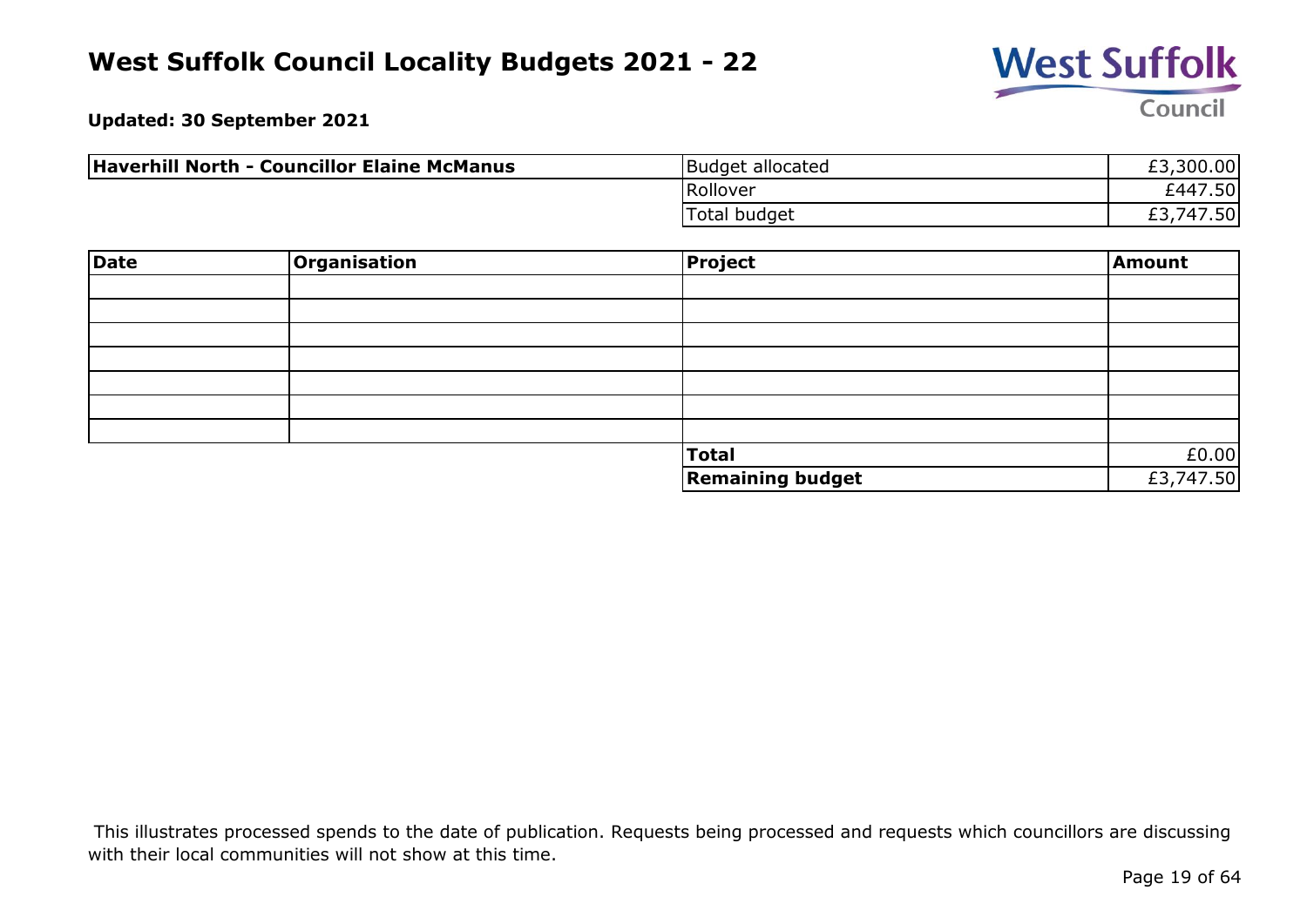

**Updated: 30 September 2021**

| Haverhill South - Councillor Jason Crooks | Budget allocated    | £3,300.00 |
|-------------------------------------------|---------------------|-----------|
|                                           | Rollover            | £50.50    |
|                                           | <b>Total budget</b> | £3,350.50 |

| Date | Organisation | <b>Project</b>          | Amount    |
|------|--------------|-------------------------|-----------|
|      |              |                         |           |
|      |              |                         |           |
|      |              |                         |           |
|      |              |                         |           |
|      |              |                         |           |
|      |              |                         |           |
|      |              |                         |           |
|      |              | <b>Total</b>            | £0.00     |
|      |              | <b>Remaining budget</b> | £3,350.50 |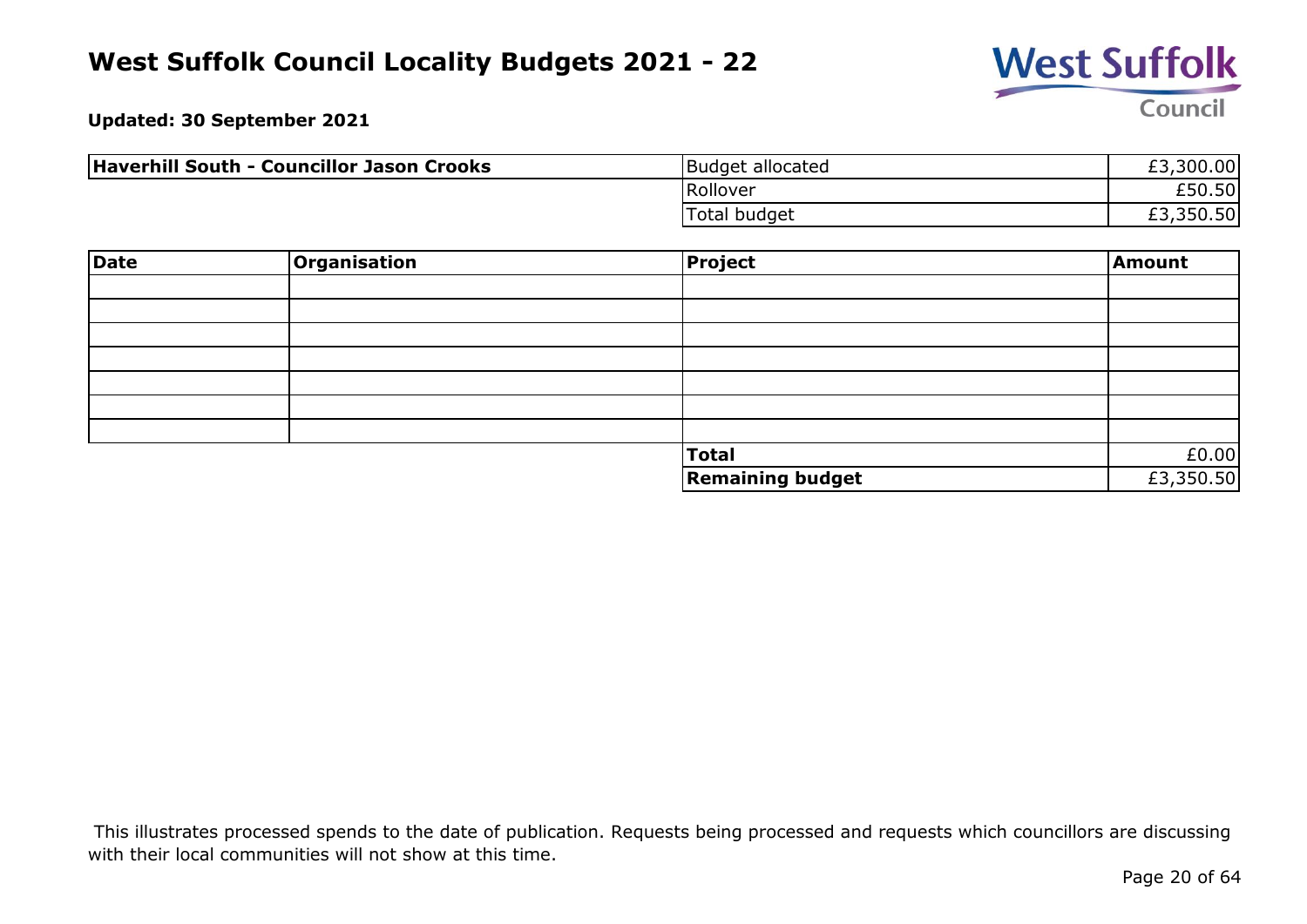

**Updated: 30 September 2021**

| Haverhill South - Councillor David Smith | Budget allocated | £3,300.00 |
|------------------------------------------|------------------|-----------|
|                                          | Rollover         | £500.00   |
|                                          | Total budget     | £3,800.00 |

| Date | Organisation | Project                 | Amount    |
|------|--------------|-------------------------|-----------|
|      |              |                         |           |
|      |              |                         |           |
|      |              |                         |           |
|      |              |                         |           |
|      |              |                         |           |
|      |              |                         |           |
|      |              |                         |           |
|      |              | <b>Total</b>            | £0.00     |
|      |              | <b>Remaining budget</b> | £3,800.00 |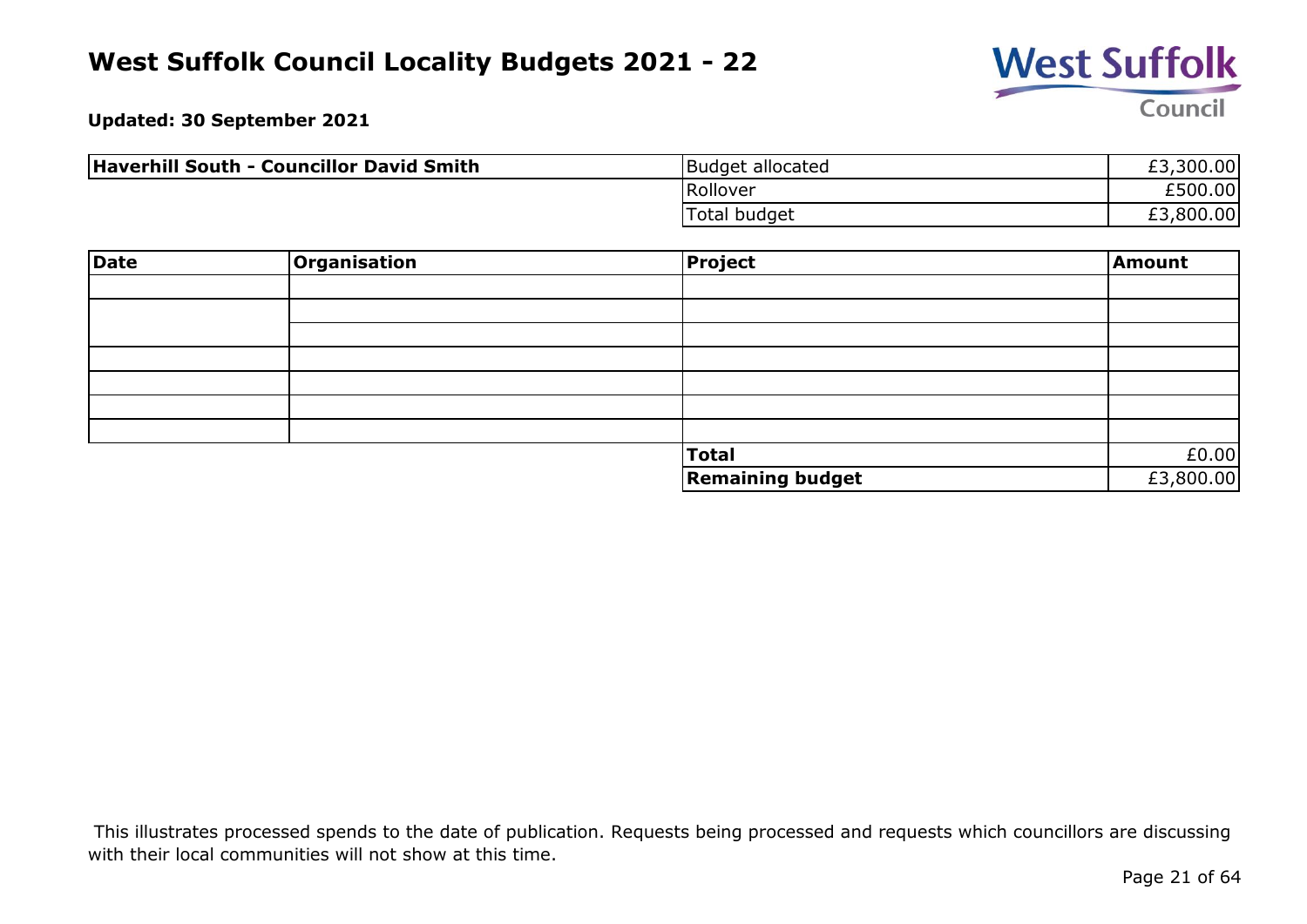

**Updated: 30 September 2021**

| <b>Haverhill South East - Councillor Tony Brown</b> | Budget allocated    | £3,300.00            |
|-----------------------------------------------------|---------------------|----------------------|
|                                                     | Rollover            | £499.50              |
|                                                     | <b>Total budget</b> | 799.50,<br>r d<br>ヒコ |

| <b>Date</b>      | Organisation                           | Project                 | Amount    |
|------------------|----------------------------------------|-------------------------|-----------|
| 7 September 2021 | Haverhill Community Sports Association | Ball stop netting       | £500.00   |
|                  |                                        |                         |           |
|                  |                                        |                         |           |
|                  |                                        |                         |           |
|                  |                                        |                         |           |
|                  |                                        |                         |           |
|                  |                                        |                         |           |
|                  |                                        | <b>Total</b>            | £500.00   |
|                  |                                        | <b>Remaining budget</b> | £3,299.50 |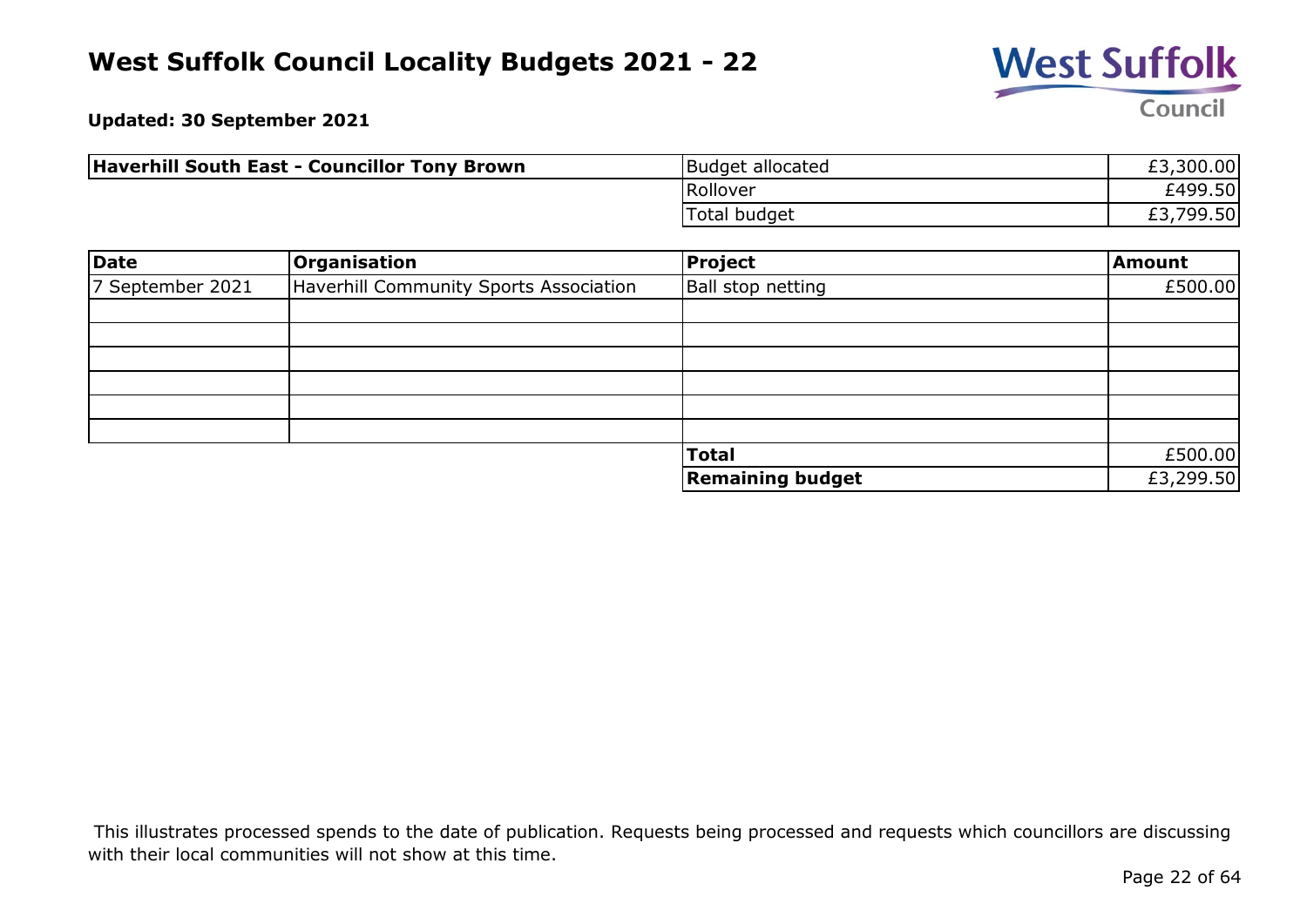

**Updated: 30 September 2021**

| Haverhill West - Councillor Margaret Marks | Budget allocated    | £3,300.00 |
|--------------------------------------------|---------------------|-----------|
|                                            | Rollover            | £497.50   |
|                                            | <b>Total budget</b> | £3,797.50 |

| Date | <b>Organisation</b> | <b>Project</b>          | Amount    |
|------|---------------------|-------------------------|-----------|
|      |                     |                         |           |
|      |                     |                         |           |
|      |                     |                         |           |
|      |                     |                         |           |
|      |                     |                         |           |
|      |                     |                         |           |
|      |                     |                         |           |
|      |                     | <b>Total</b>            | £0.00     |
|      |                     | <b>Remaining budget</b> | £3,797.50 |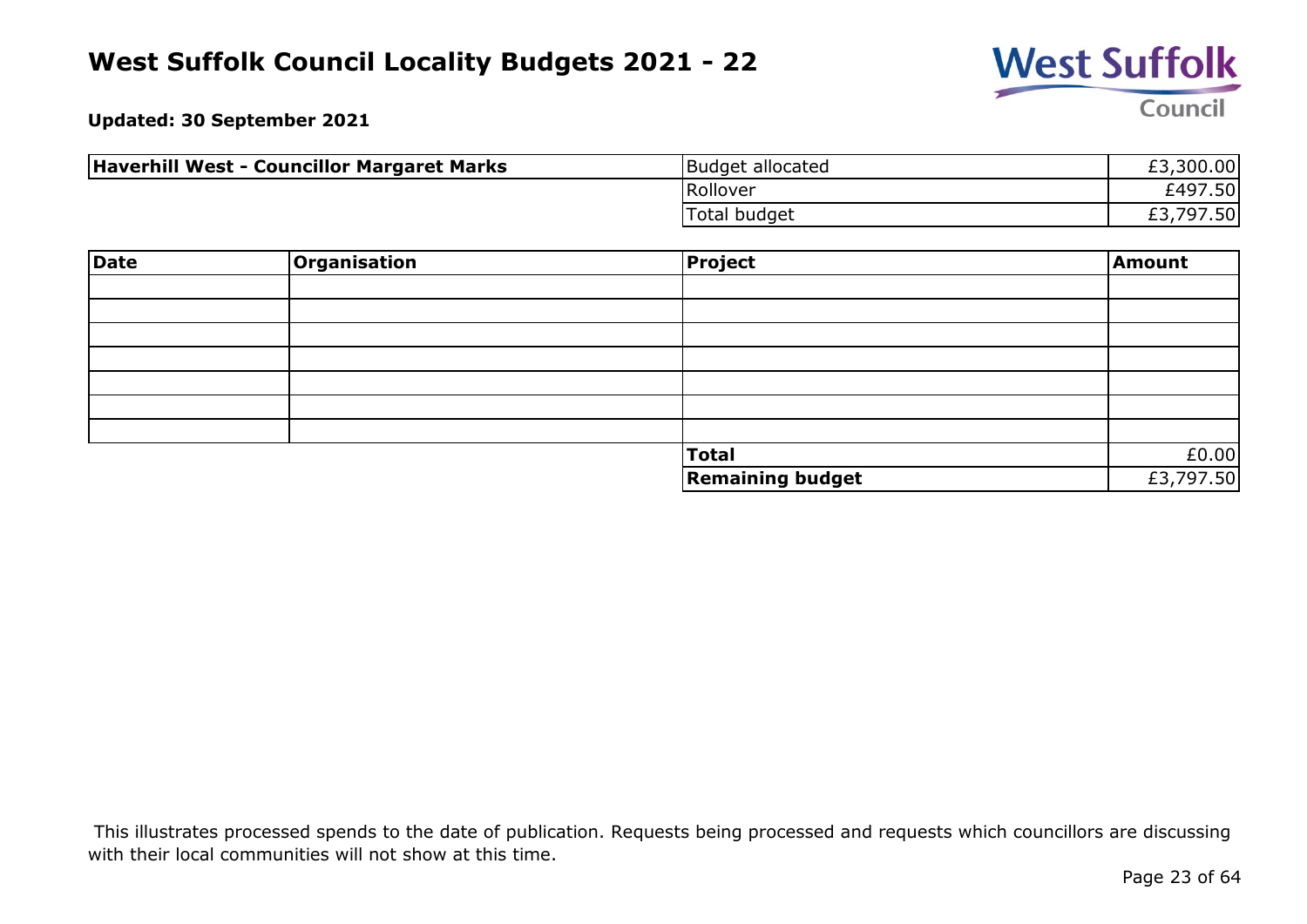

**Updated: 30 September 2021**

| Haverhill West - Councillor David Roach | Budget allocated    | £3,300.00 |
|-----------------------------------------|---------------------|-----------|
|                                         | Rollover            | £7.50     |
|                                         | <b>Total budget</b> | £3,307.50 |

| Date | Organisation | Project                 | Amount    |
|------|--------------|-------------------------|-----------|
|      |              |                         |           |
|      |              |                         |           |
|      |              |                         |           |
|      |              |                         |           |
|      |              |                         |           |
|      |              |                         |           |
|      |              |                         |           |
|      |              | <b>Total</b>            | £0.00     |
|      |              | <b>Remaining budget</b> | £3,307.50 |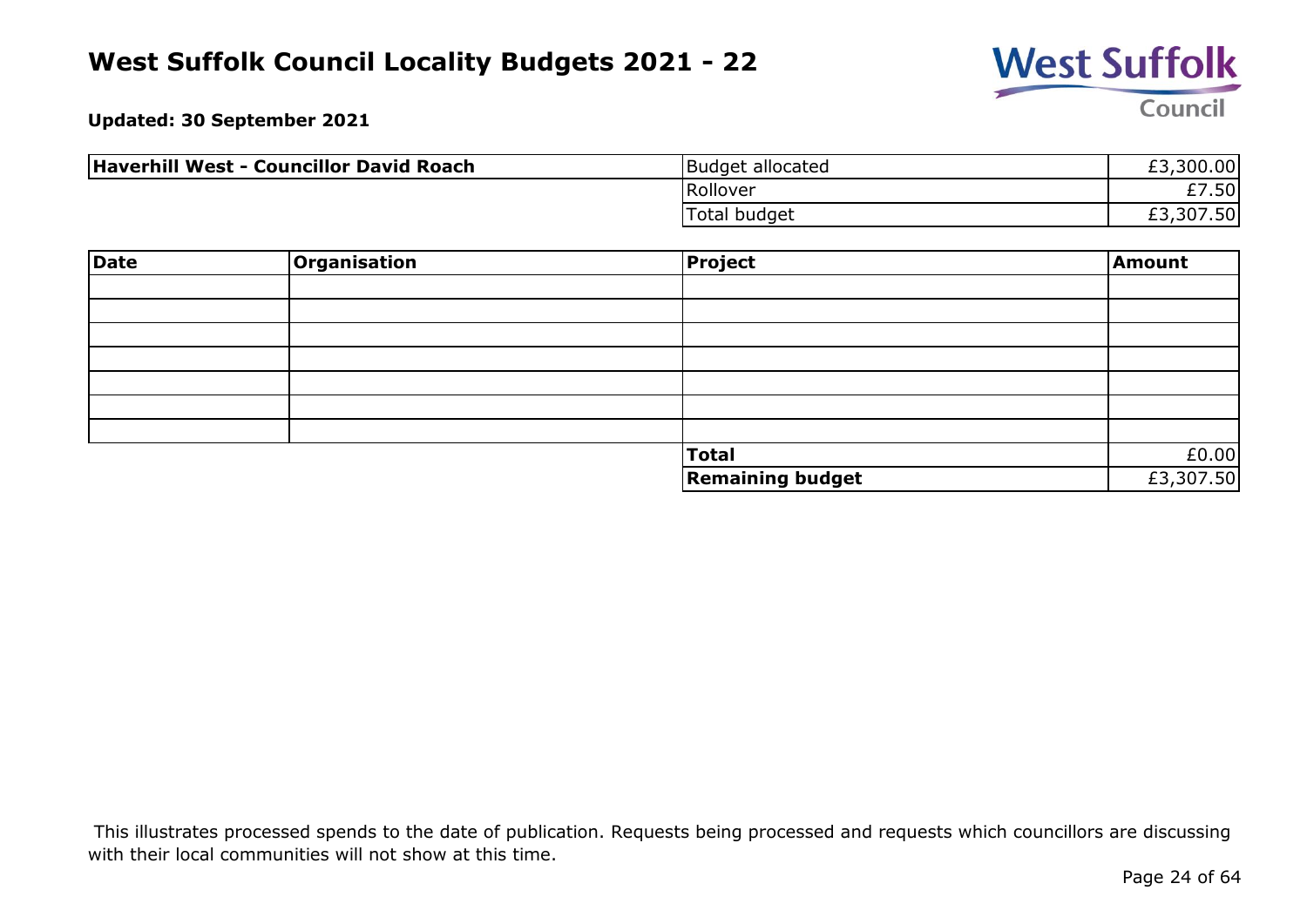

#### **Updated: 30 September 2021**

| Horringer<br>- vacant | <b>IBudget allocated</b> | ا00.00د,<br>rת<br>とつ       |
|-----------------------|--------------------------|----------------------------|
|                       | Rollover                 | £0.00                      |
|                       | Total budget             | ,300.00<br>ro<br><b>LJ</b> |

| Date              | Organisation                          | <b>Project</b>             | Amount    |
|-------------------|---------------------------------------|----------------------------|-----------|
| 27 September 2021 | Horringer Cum Ickworth Parish Council | Community Engagement Event | £500.00   |
|                   |                                       |                            |           |
|                   |                                       |                            |           |
|                   |                                       |                            |           |
|                   |                                       |                            |           |
|                   |                                       |                            |           |
|                   |                                       |                            |           |
|                   |                                       | <b>Total</b>               | £500.00   |
|                   |                                       | <b>Remaining budget</b>    | £2,800.00 |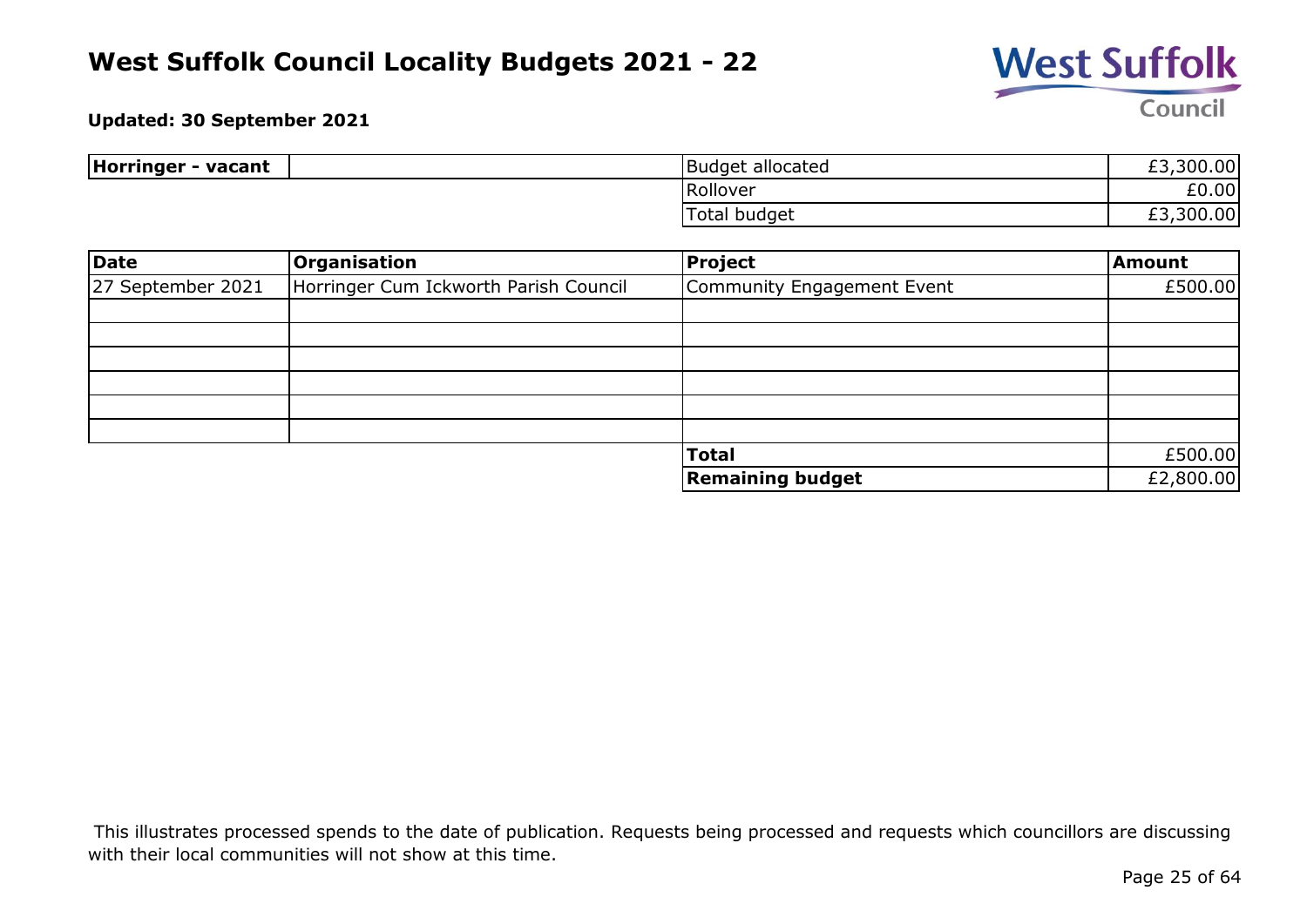

**Updated: 30 September 2021**

| Iceni - Councillor Mick Bradshaw | Budget allocated | £3,300.00       |
|----------------------------------|------------------|-----------------|
|                                  | Rollover         | £400.00         |
|                                  | Total budget     | 700.00<br>⊸ت ــ |

| <b>Date</b> | Organisation | Project                 | Amount    |
|-------------|--------------|-------------------------|-----------|
|             |              |                         |           |
|             |              |                         |           |
|             |              |                         |           |
|             |              |                         |           |
|             |              |                         |           |
|             |              |                         |           |
|             |              |                         |           |
|             |              | Total                   | £0.00     |
|             |              | <b>Remaining budget</b> | £3,700.00 |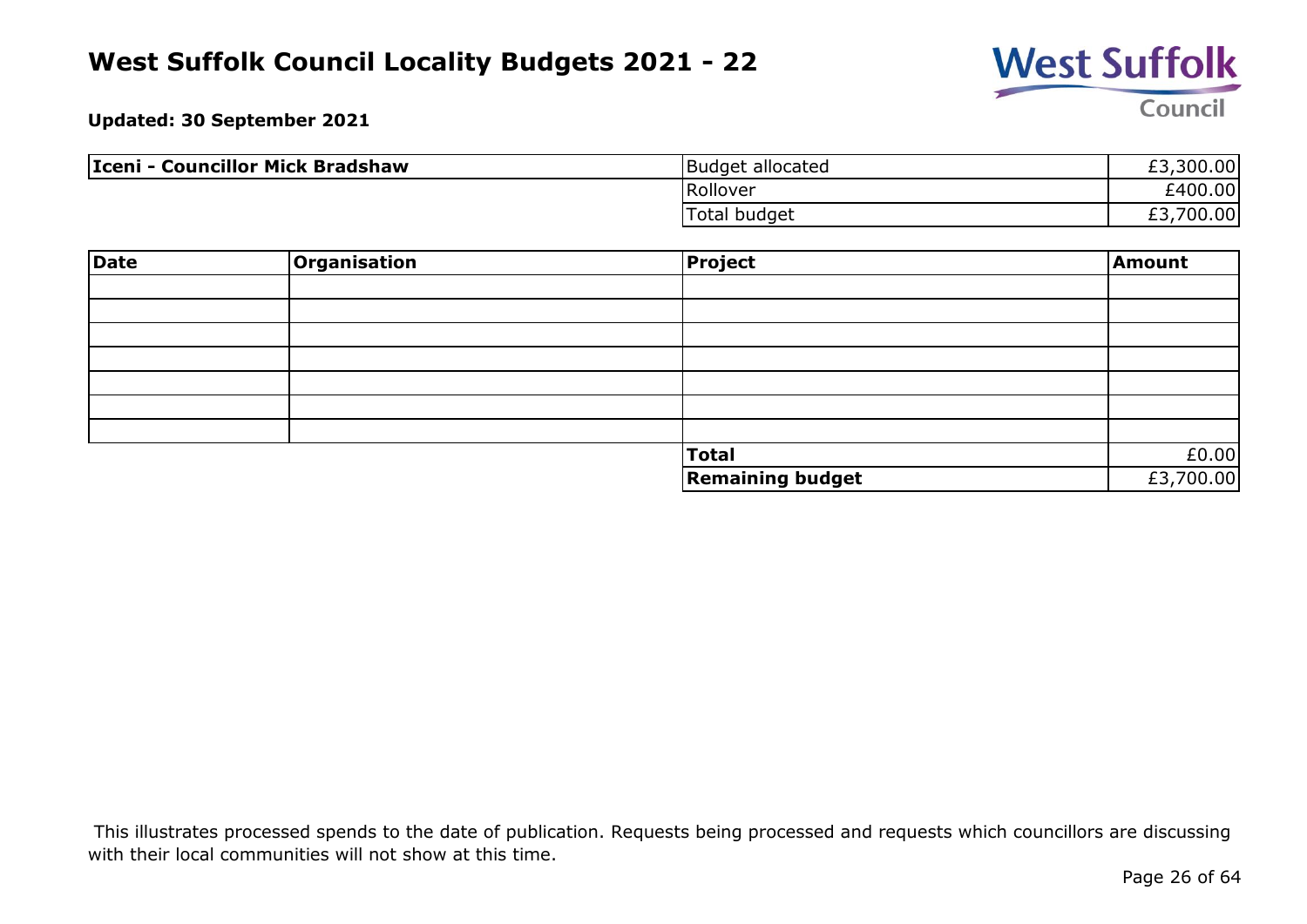

**Updated: 30 September 2021**

| Iceni - Councillor Dawn Dicker | Budget allocated | £3,300.00           |
|--------------------------------|------------------|---------------------|
|                                | Rollover         | £400.00             |
|                                | Total budget     | 700.00<br>rת<br>د.± |

| <b>Date</b> | Organisation | Project                 | Amount    |
|-------------|--------------|-------------------------|-----------|
|             |              |                         |           |
|             |              |                         |           |
|             |              |                         |           |
|             |              |                         |           |
|             |              |                         |           |
|             |              |                         |           |
|             |              |                         |           |
|             |              | <b>Total</b>            | £0.00     |
|             |              | <b>Remaining budget</b> | £3,700.00 |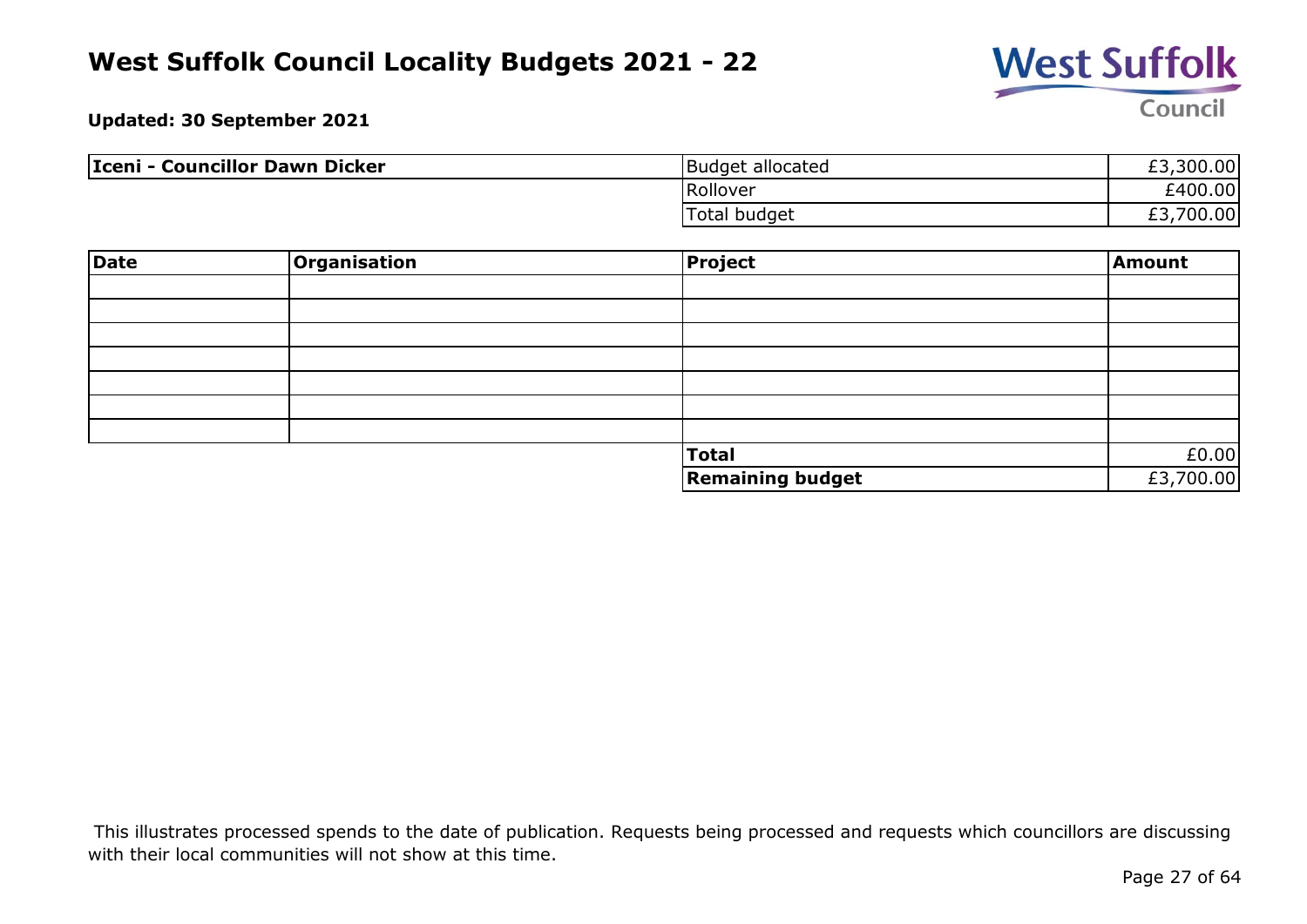

**Updated: 30 September 2021**

| <b>Ixworth - Councillor John Griffiths</b> | Budget allocated | £3,300.00 |
|--------------------------------------------|------------------|-----------|
|                                            | Rollover         | £499.50   |
|                                            | Total budget     | £3,799.50 |

| <b>Date</b> | Organisation | Project                 | Amount    |
|-------------|--------------|-------------------------|-----------|
|             |              |                         |           |
|             |              |                         |           |
|             |              |                         |           |
|             |              |                         |           |
|             |              |                         |           |
|             |              |                         |           |
|             |              |                         |           |
|             |              | Total                   | £0.00     |
|             |              | <b>Remaining budget</b> | £3,799.50 |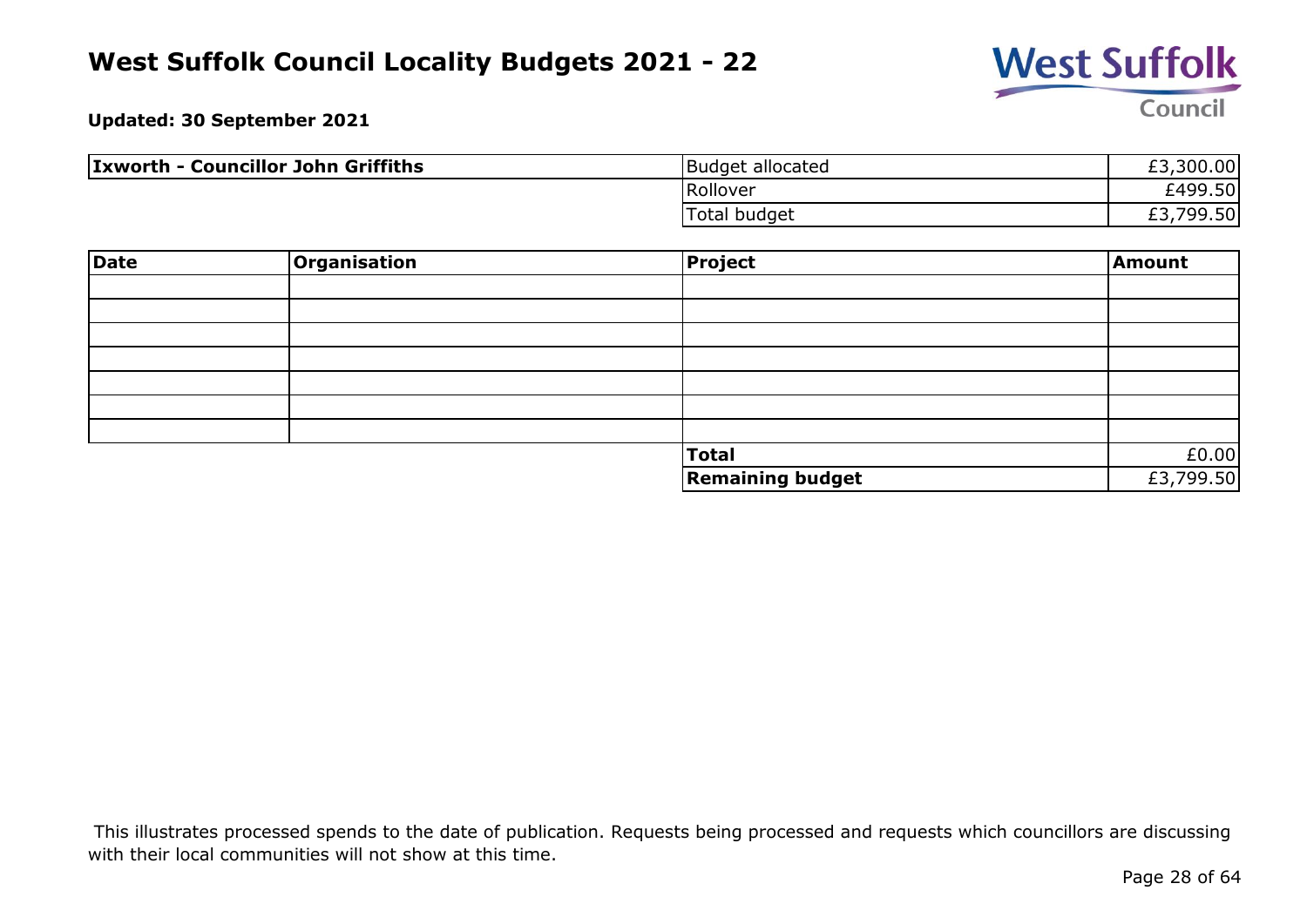

**Updated: 30 September 2021**

| Kentford and Moulton - Councillor Roger Dicker | Budget allocated | £3,300.00 |
|------------------------------------------------|------------------|-----------|
|                                                | Rollover         | £250.00   |
|                                                | Total budget     | £3,550.00 |

| Date        | Organisation           | Project                  | Amount    |
|-------------|------------------------|--------------------------|-----------|
| 28 May 2021 | Moulton Parish Council | Open air community bench | £750.00   |
|             |                        |                          |           |
|             |                        |                          |           |
|             |                        |                          |           |
|             |                        |                          |           |
|             |                        |                          |           |
|             |                        |                          |           |
|             |                        | <b>Total</b>             | £750.00   |
|             |                        | <b>Remaining budget</b>  | £2,800.00 |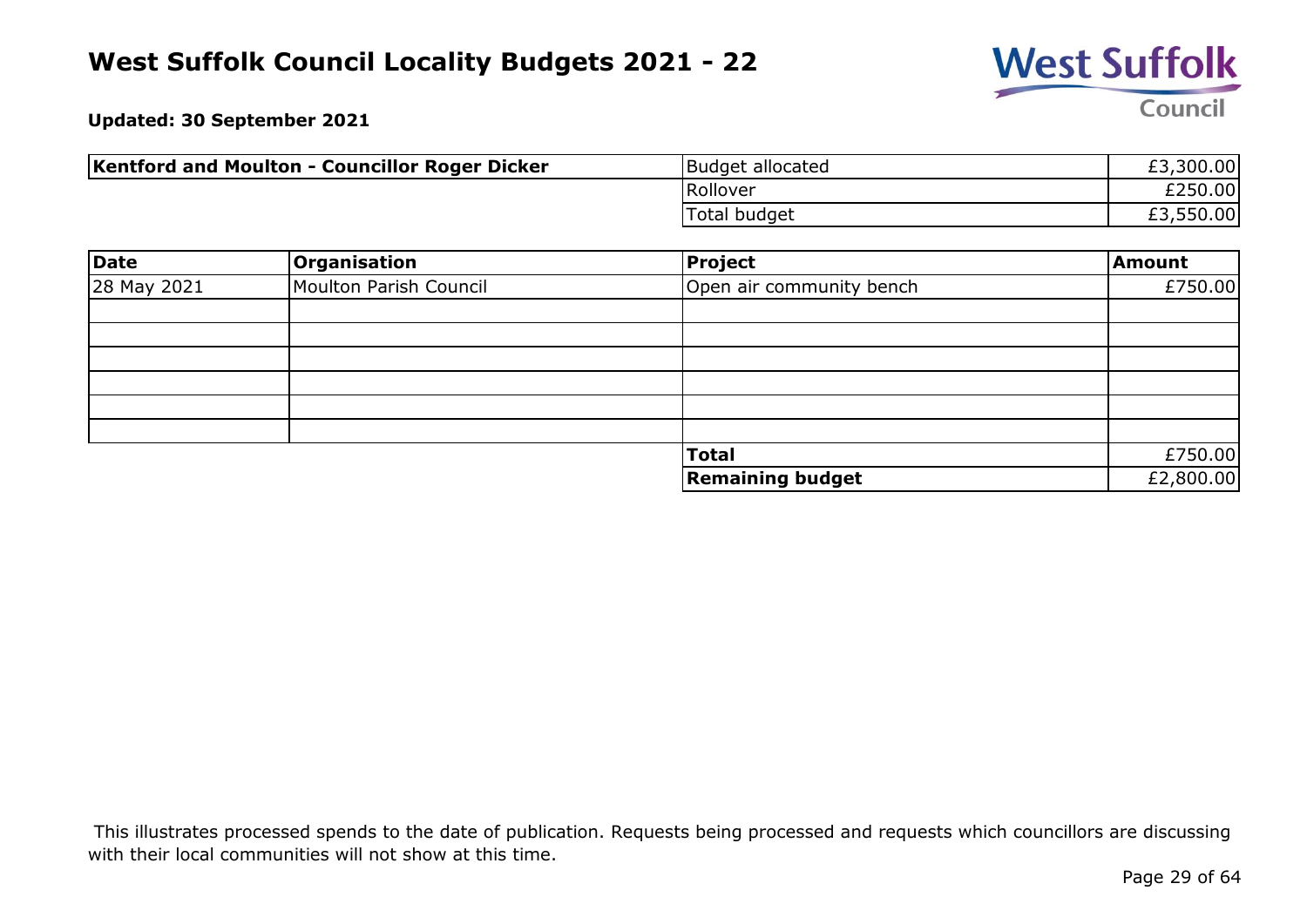

**Updated: 30 September 2021**

| Lakenheath - Councillor Stephen Frost | Budget allocated    | £3,300.00 |
|---------------------------------------|---------------------|-----------|
|                                       | Rollover            | £500.00   |
|                                       | <b>Total budget</b> | £3,800.00 |

| Date | Organisation | Project                 | Amount    |
|------|--------------|-------------------------|-----------|
|      |              |                         |           |
|      |              |                         |           |
|      |              |                         |           |
|      |              |                         |           |
|      |              |                         |           |
|      |              |                         |           |
|      |              |                         |           |
|      |              | <b>Total</b>            | £0.00     |
|      |              | <b>Remaining budget</b> | £3,800.00 |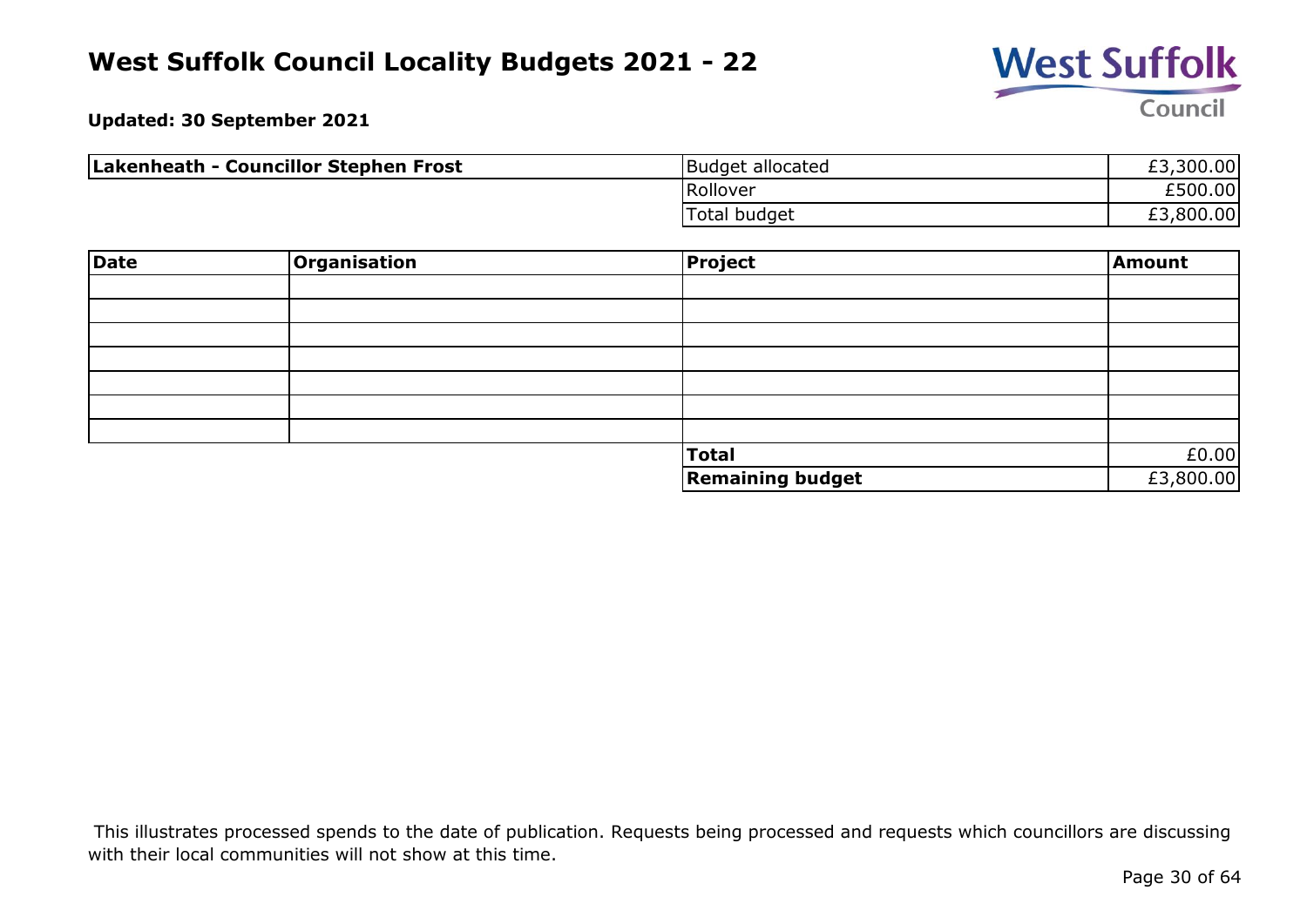

**Updated: 30 September 2021**

| Lakenheath - Councillor Colin Noble | Budget allocated    | £3,300.00 |
|-------------------------------------|---------------------|-----------|
|                                     | Rollover            | £330.00   |
|                                     | <b>Total budget</b> | £3,630.00 |

| Date | Organisation | Project                 | Amount    |
|------|--------------|-------------------------|-----------|
|      |              |                         |           |
|      |              |                         |           |
|      |              |                         |           |
|      |              |                         |           |
|      |              |                         |           |
|      |              |                         |           |
|      |              |                         |           |
|      |              | <b>Total</b>            | £0.00     |
|      |              | <b>Remaining budget</b> | £3,630.00 |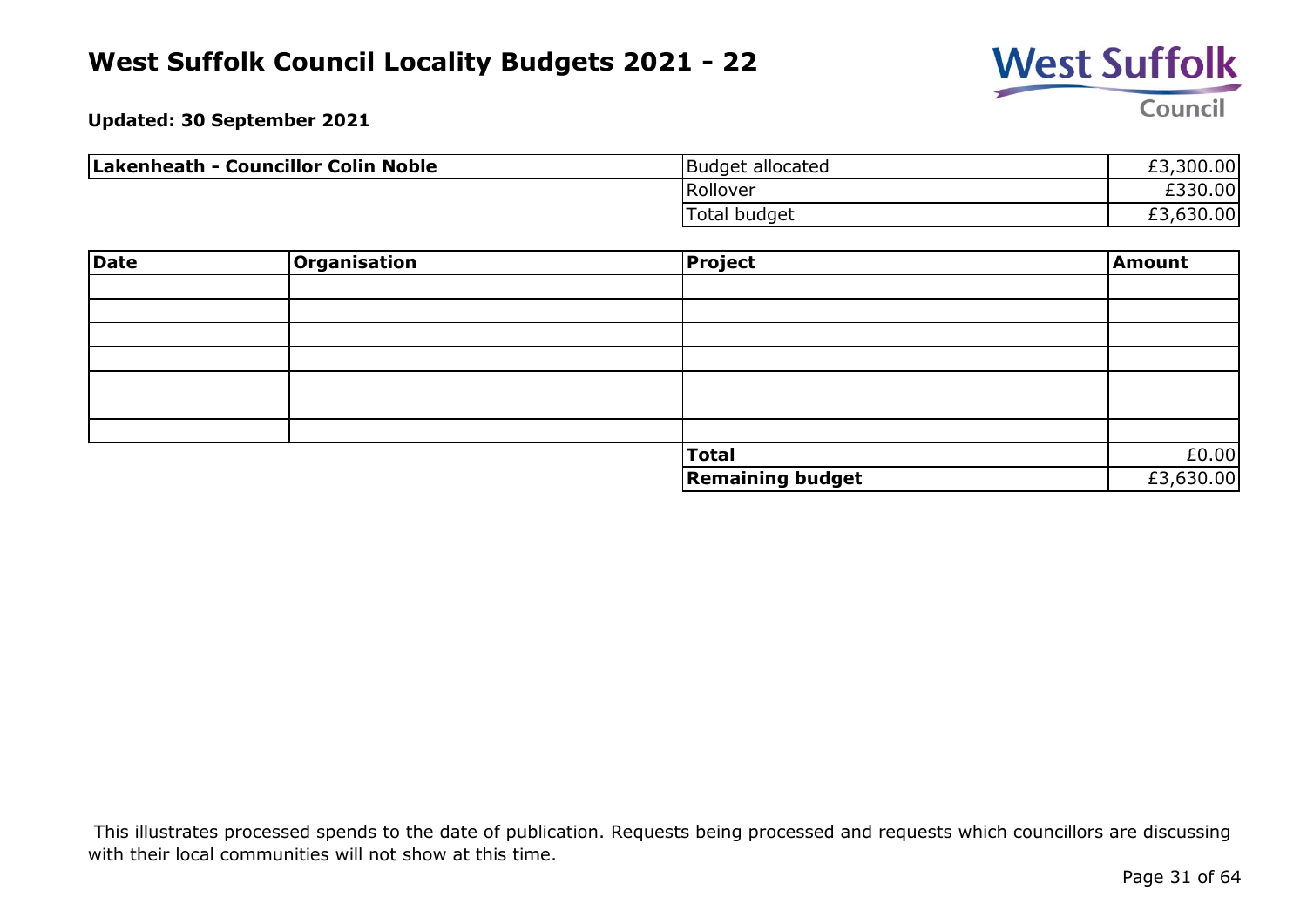

**Updated: 30 September 2021**

| <b>Manor - Councillor Brian Harvey</b> | Budget allocated    | £3,300.00 |
|----------------------------------------|---------------------|-----------|
|                                        | Rollover            | £0.00     |
|                                        | <b>Total budget</b> | £3,300.00 |

| Date              | <b>Organisation</b>       | <b>Project</b>                            | <b>Amount</b> |
|-------------------|---------------------------|-------------------------------------------|---------------|
| 15 June 2021      | Freckenham Parish Council | Freckenham Speedwatch                     | £248.00       |
| 16 September 2021 | Tuddenham Parish Council  | Village Green Wildlife/Wildflower Project | £200.00       |
| 20 September 2021 | Freckenham Village Hall   | Village Hall refurbishment                | £500.00       |
| 30 September 2021 | Tuddenham Village Hall    | Village Hall sports equipment             | £400.00       |
|                   |                           |                                           |               |
|                   |                           |                                           |               |
|                   |                           |                                           |               |
|                   |                           | <b>Total</b>                              | £1,348.00     |
|                   |                           | <b>Remaining budget</b>                   | £1,952.00     |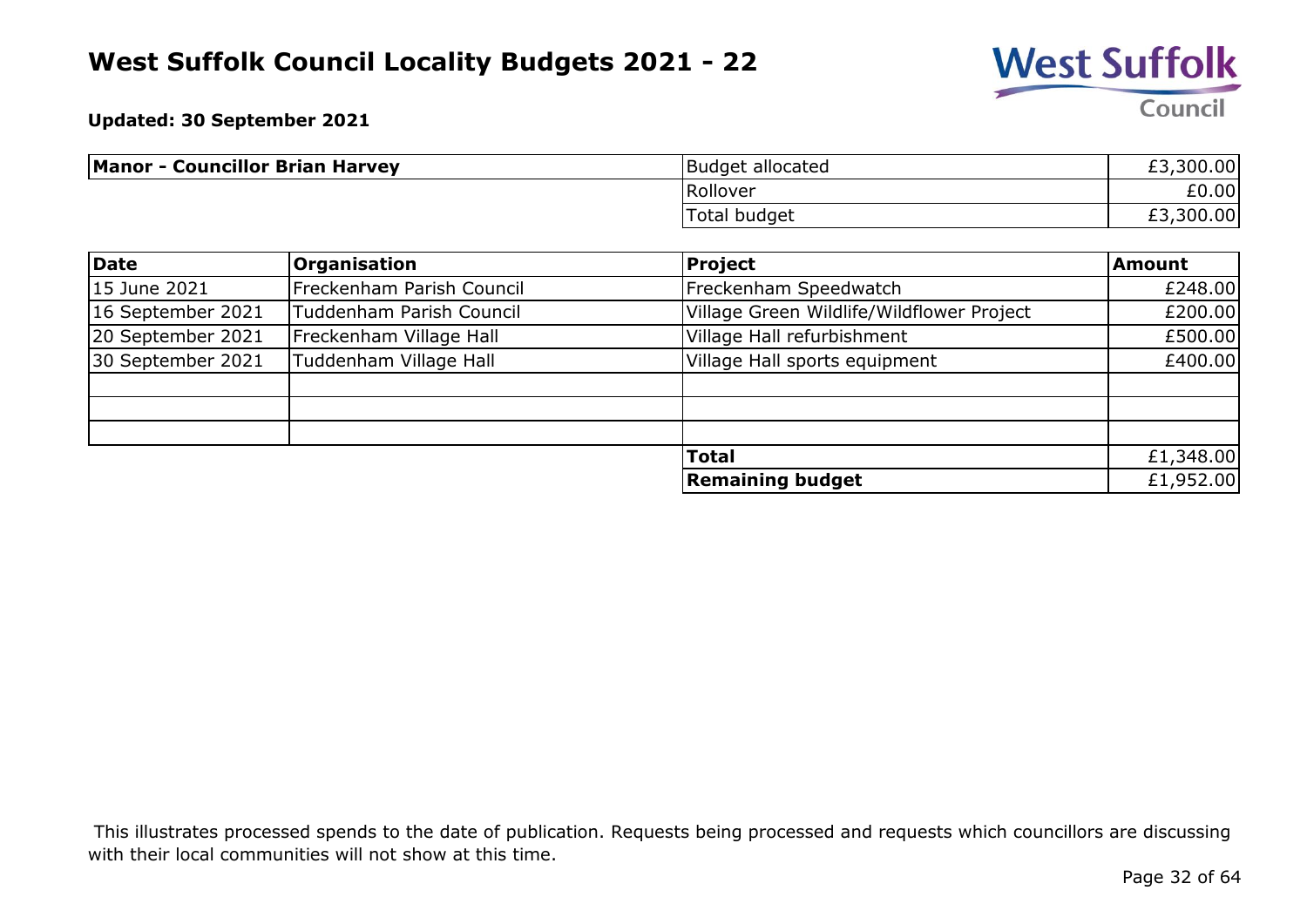

**Updated: 30 September 2021**

| Mildenhall Great Heath - Councillor Richard Alecock | Budget allocated    | £3,300.00 |
|-----------------------------------------------------|---------------------|-----------|
|                                                     | Rollover            | £0.00     |
|                                                     | <b>Total budget</b> | £3,300.00 |

| Date              | Organisation                  | <b>Project</b>                           | <b>Amount</b> |
|-------------------|-------------------------------|------------------------------------------|---------------|
| 30 July 2021      | Suffolk Army Cadet Force      | Increase members/volunteer opportunities | £200.00       |
| 7 September 2021  | Mildenhall Town Football Club | Youth Development Project                | £400.00       |
| 14 September 2021 | Keystone Development Trust    | Uplift Wellbeing Garden                  | £300.00       |
|                   |                               |                                          |               |
|                   |                               |                                          |               |
|                   |                               |                                          |               |
|                   |                               |                                          |               |
|                   |                               | <b>Total</b>                             | £900.00       |
|                   |                               | <b>Remaining budget</b>                  | £2,400.00     |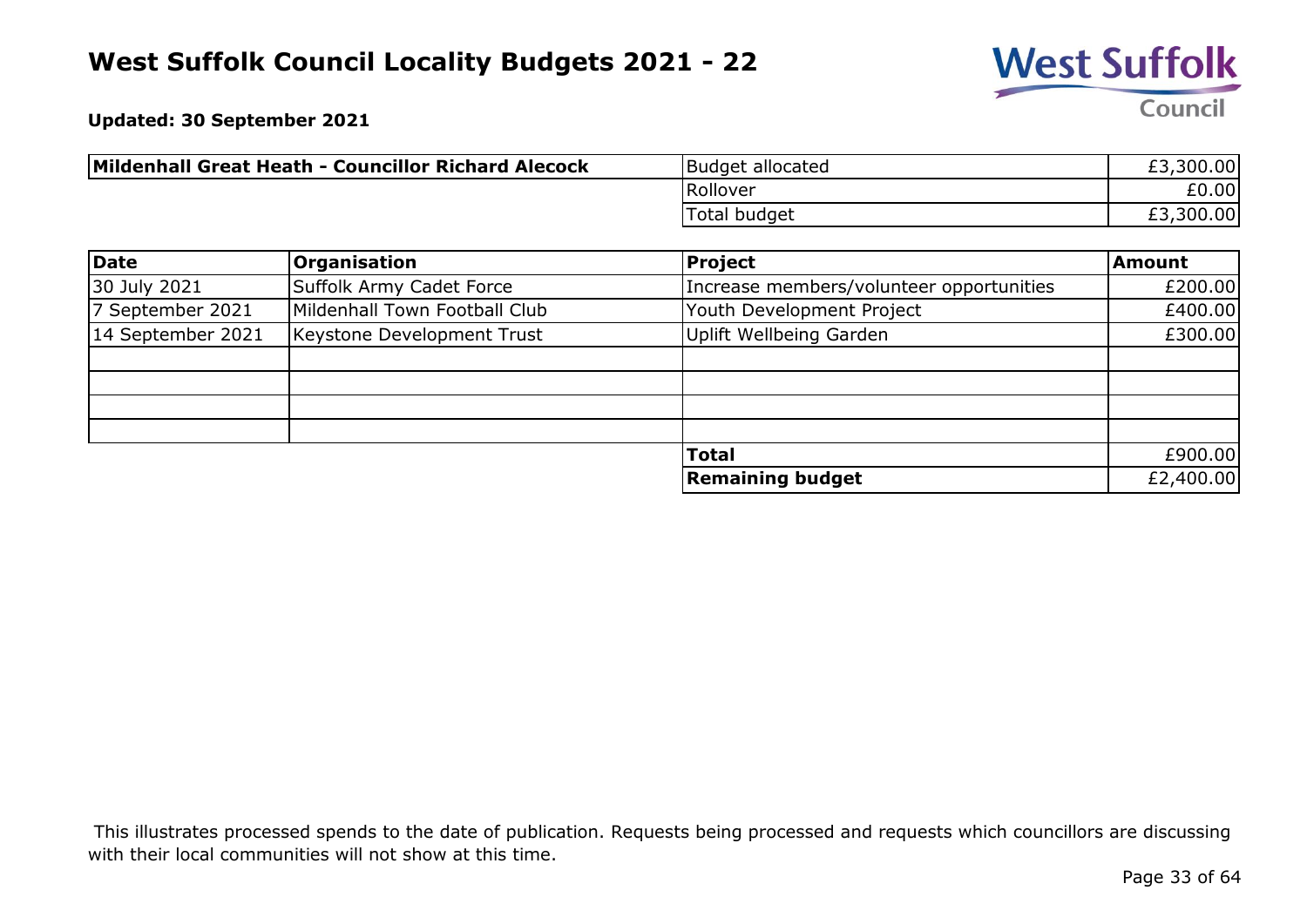

**Updated: 30 September 2021**

| Mildenhall Kingsway and Market - Councillor Ian Shipp | Budget allocated | £3,300.00 |
|-------------------------------------------------------|------------------|-----------|
|                                                       | Rollover         | £0.00l    |
|                                                       | 'Total budget    | £3,300.00 |

| Date              | <b>Organisation</b>           | Project                                  | <b>Amount</b> |
|-------------------|-------------------------------|------------------------------------------|---------------|
| 30 July 2021      | Suffolk Army Cadet Force      | Increase members/volunteer opportunities | £200.00       |
| 7 September 2021  | Mildenhall Town Football Club | Youth Development Project                | £300.00       |
| 14 September 2021 | Keystone Development Trust    | <b>Uplift Wellbeing Garden</b>           | £300.00       |
|                   |                               |                                          |               |
|                   |                               |                                          |               |
|                   |                               |                                          |               |
|                   |                               |                                          |               |
|                   |                               | <b>Total</b>                             | £800.00       |
|                   |                               | <b>Remaining budget</b>                  | £2,500.00     |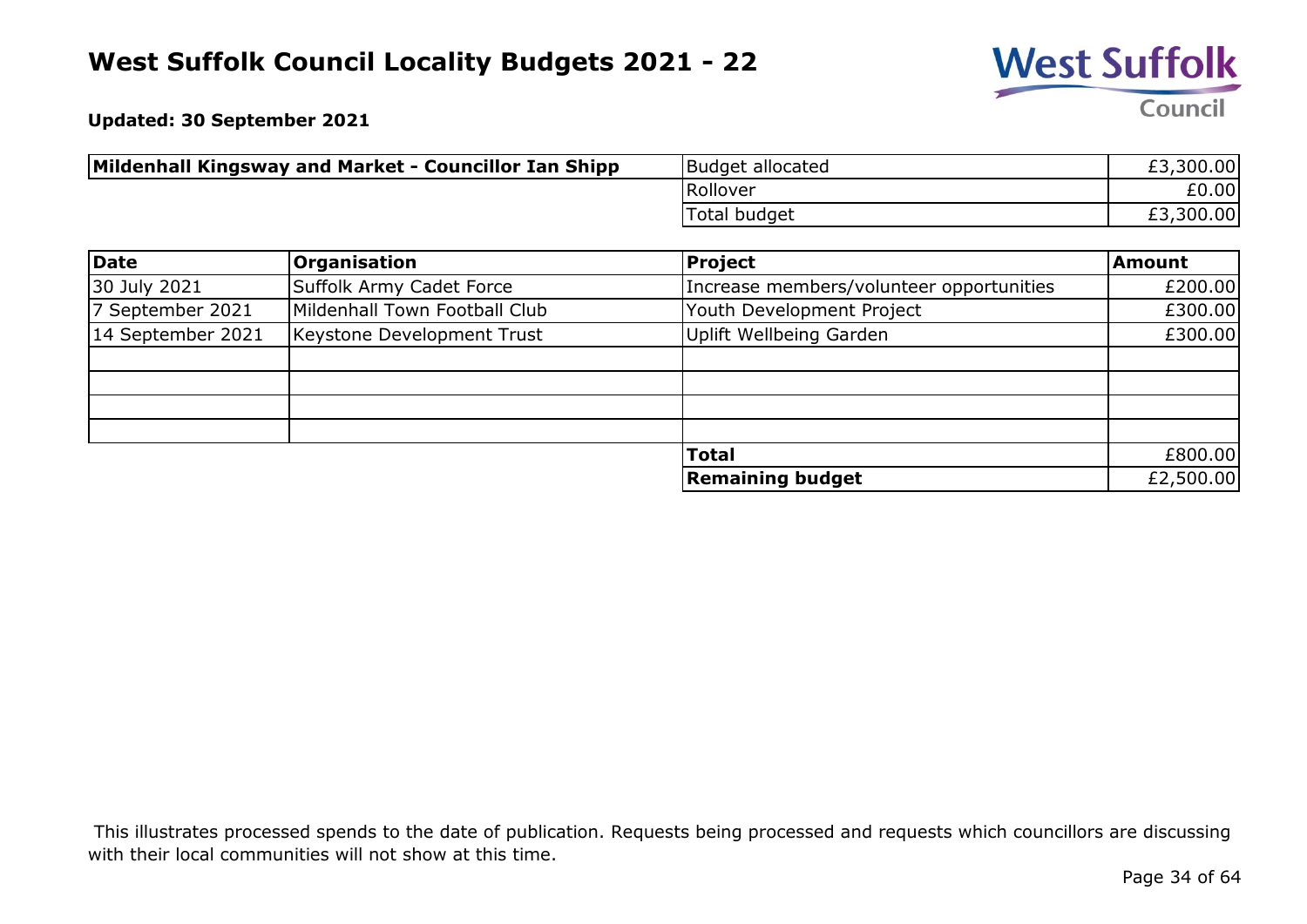

**Updated: 30 September 2021**

| Mildenhall Queensway - Councillor Andy Neal | Budget allocated | £3,300.00 |
|---------------------------------------------|------------------|-----------|
|                                             | Rollover         | £0.00     |
|                                             | 'Total budget    | £3,300.00 |

| Date              | <b>Organisation</b>           | Project                                  | Amount    |
|-------------------|-------------------------------|------------------------------------------|-----------|
| 30 July 2021      | Suffolk Army Cadet Force      | Increase members/volunteer opportunities | £200.00   |
| 7 September 2021  | Mildenhall Town Football Club | Youth Development Project                | £500.00   |
| 14 September 2021 | Keystone Development Trust    | Uplift Wellbeing Garden                  | £300.00   |
|                   |                               |                                          |           |
|                   |                               |                                          |           |
|                   |                               |                                          |           |
|                   |                               |                                          |           |
|                   |                               | <b>Total</b>                             | £1,000.00 |
|                   |                               | Remaining budget                         | £2,300.00 |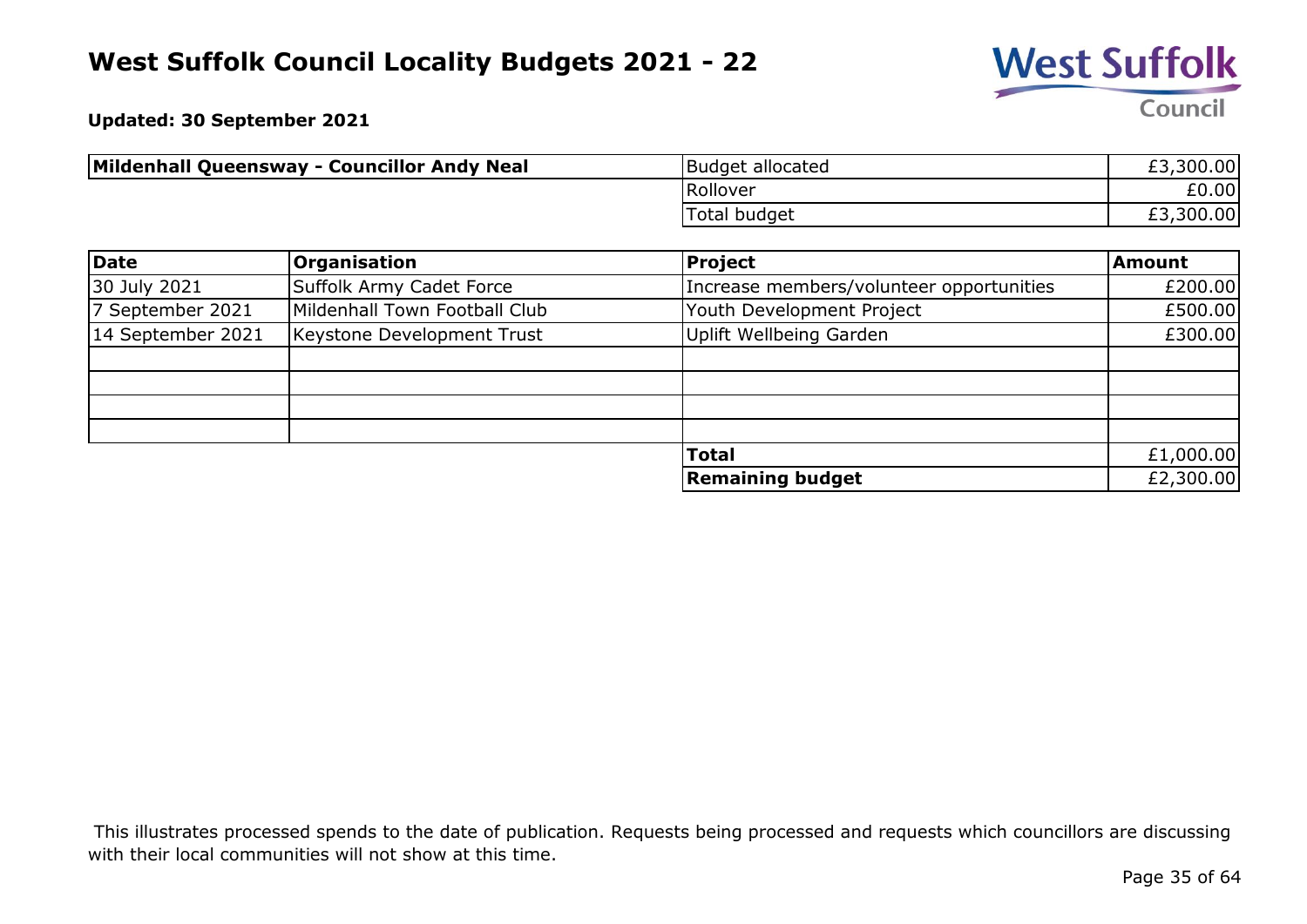

**Updated: 30 September 2021**

| Minden - Councillor Robert Everitt | Budget allocated    | £3,300.00 |
|------------------------------------|---------------------|-----------|
|                                    | Rollover            | £145.00   |
|                                    | <b>Total budget</b> | £3,445.00 |

| Date              | <b>Organisation</b>              | Project                                   | <b>Amount</b> |
|-------------------|----------------------------------|-------------------------------------------|---------------|
| 10 August 2021    | Bury St Edmunds Tchouckball Club | Additional equipment for Tchouckball Club | £300.00       |
| 21 September 2021 | Coffee 2 Keep Bury St Edmunds    | Combat 2 Coffee Project                   | £1,000.00     |
|                   |                                  |                                           |               |
|                   |                                  |                                           |               |
|                   |                                  |                                           |               |
|                   |                                  |                                           |               |
|                   |                                  |                                           |               |
|                   |                                  | <b>Total</b>                              | £1,300.00     |
|                   |                                  | <b>Remaining budget</b>                   | £2,145.00     |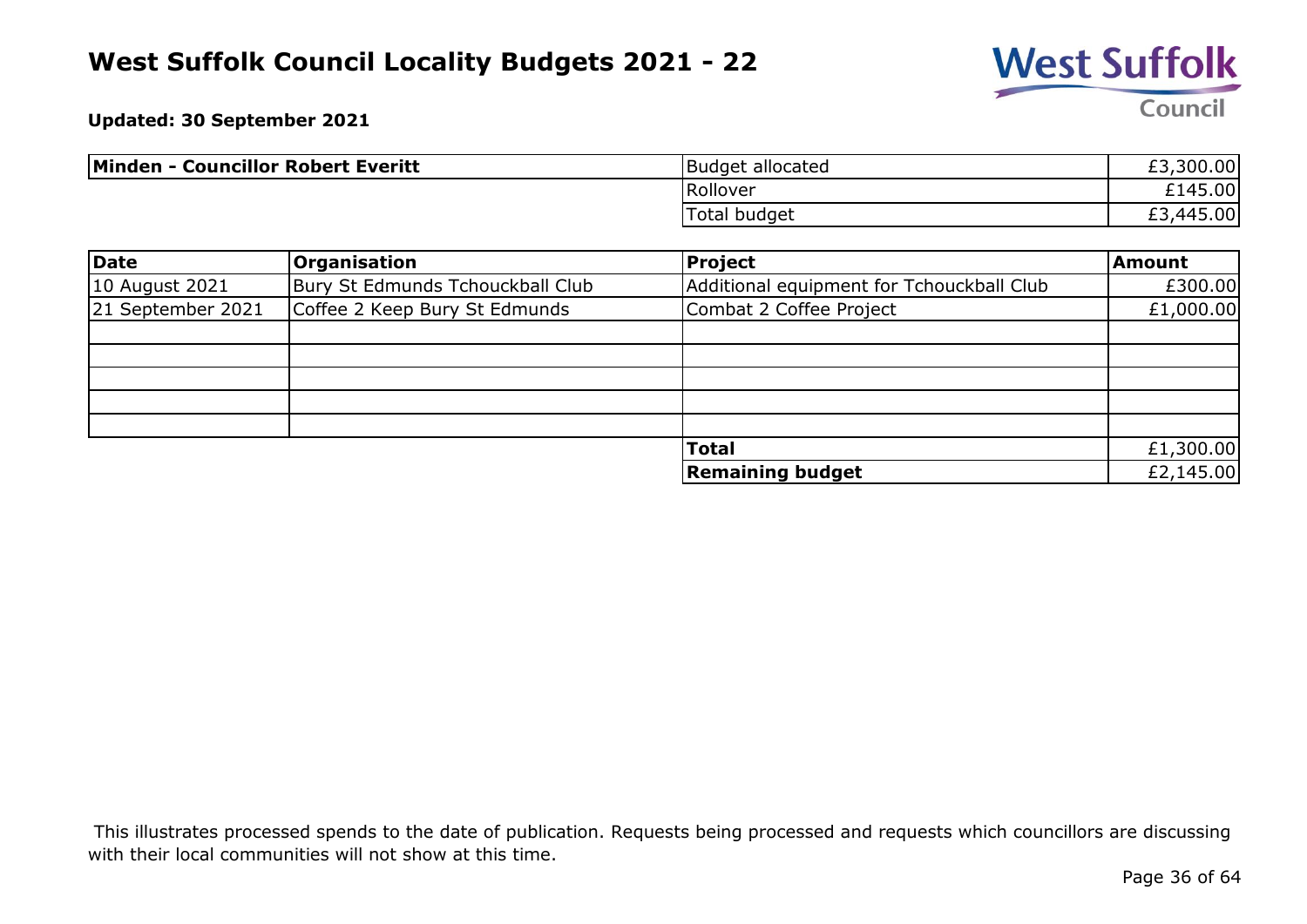

**Updated: 30 September 2021**

| <b>Minden - Councillor Clive Springett</b> | Budget allocated | £3,300.00            |
|--------------------------------------------|------------------|----------------------|
|                                            | Rollover         | £500.00              |
|                                            | Total budget     | ,800.00<br>rn<br>£٤. |

| Date              | <b>Organisation</b>           | Project                 | Amount    |
|-------------------|-------------------------------|-------------------------|-----------|
| 21 September 2021 | Coffee 2 Keep Bury St Edmunds | Combat 2 Coffee Project | £2,575.00 |
|                   |                               |                         |           |
|                   |                               |                         |           |
|                   |                               |                         |           |
|                   |                               |                         |           |
|                   |                               |                         |           |
|                   |                               |                         |           |
|                   |                               | <b>Total</b>            | £2,575.00 |
|                   |                               | <b>Remaining budget</b> | £1,225.00 |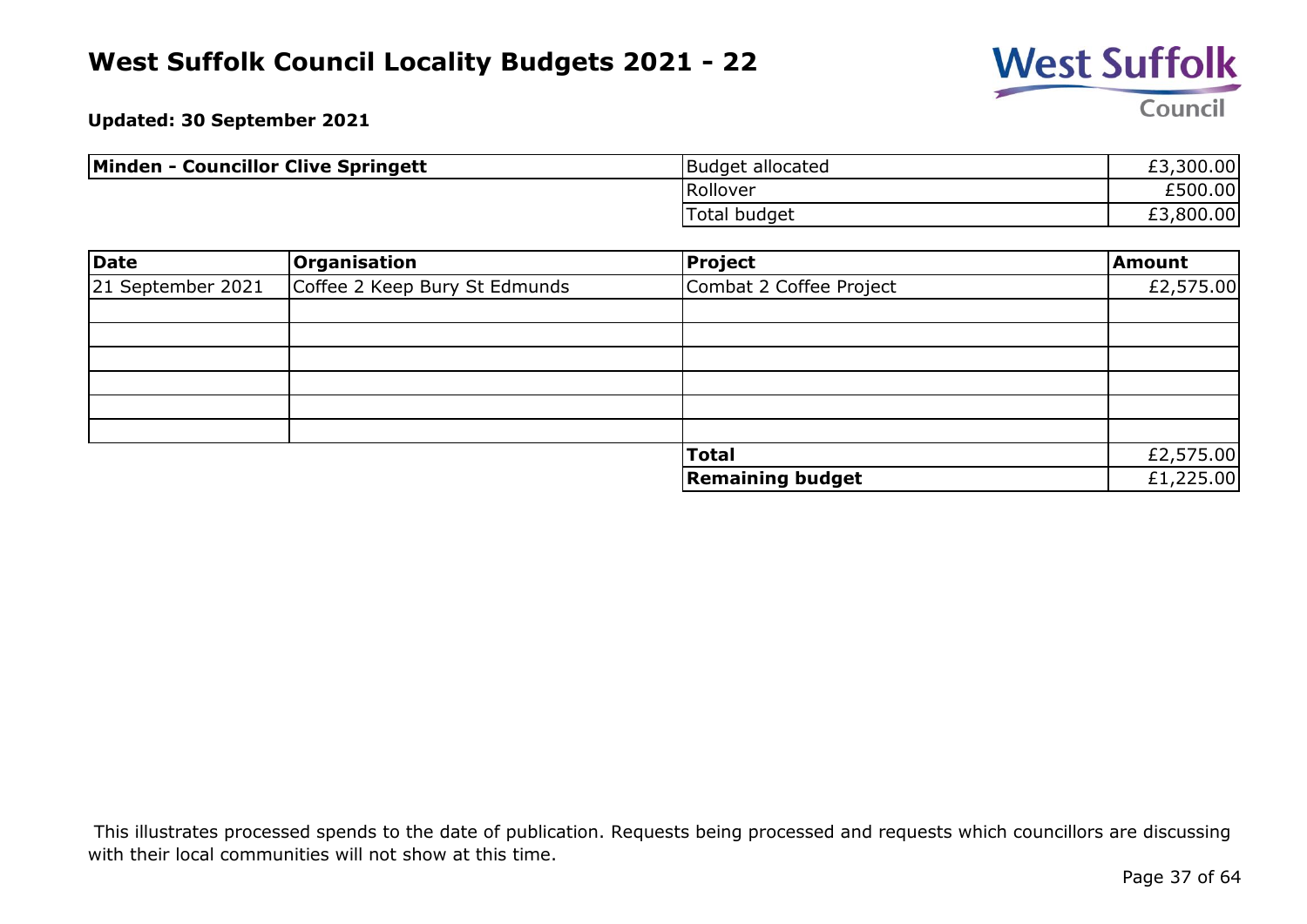

**Updated: 30 September 2021**

| Moreton Hall - Councillor Trevor Beckwith | Budget allocated    | £3,300.00 |
|-------------------------------------------|---------------------|-----------|
|                                           | Rollover            | £500.00   |
|                                           | <b>Total budget</b> | £3,800.00 |

| Date | Organisation | Project                 | Amount    |
|------|--------------|-------------------------|-----------|
|      |              |                         |           |
|      |              |                         |           |
|      |              |                         |           |
|      |              |                         |           |
|      |              |                         |           |
|      |              |                         |           |
|      |              |                         |           |
|      |              | <b>Total</b>            | £0.00     |
|      |              | <b>Remaining budget</b> | £3,800.00 |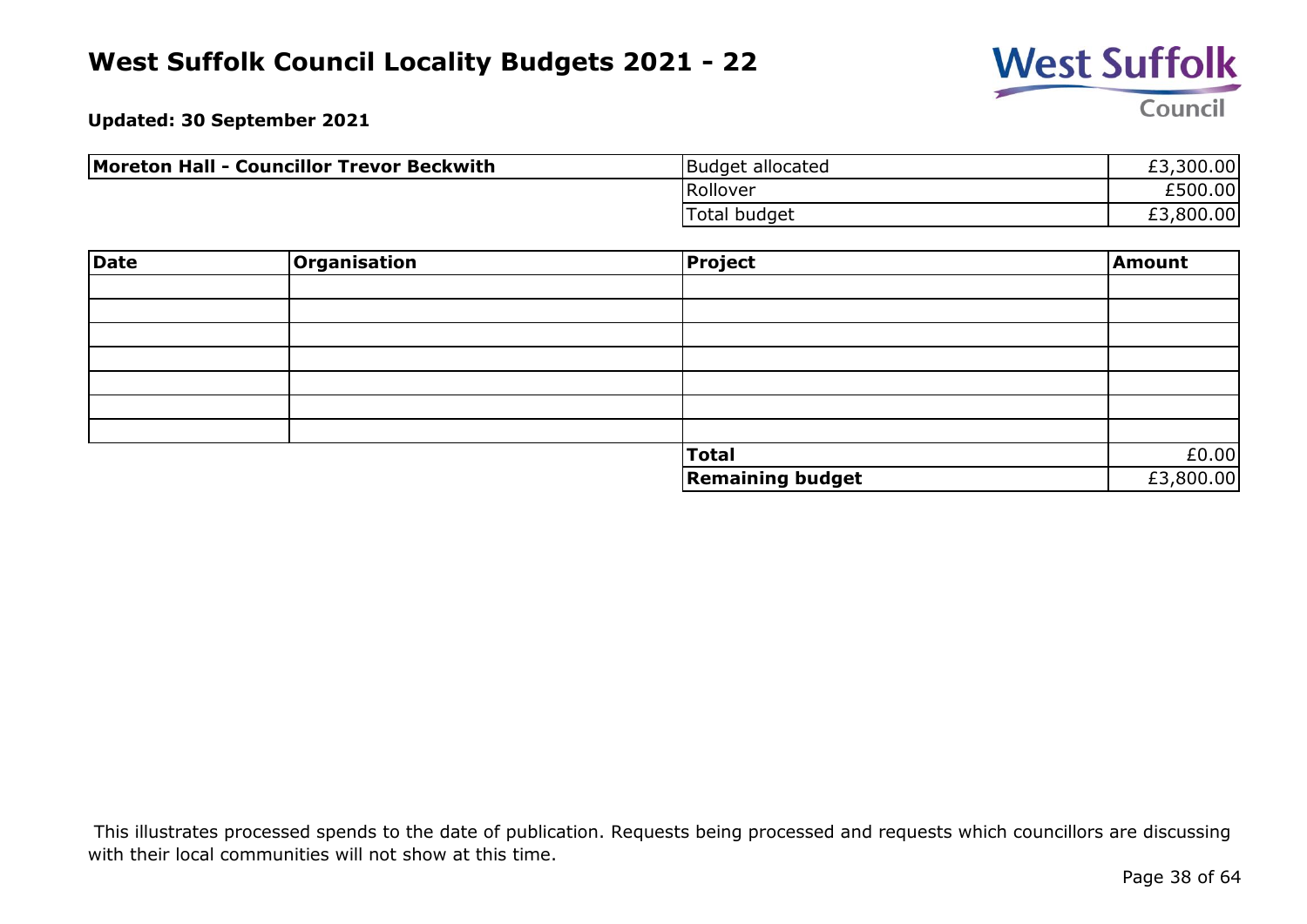

**Updated: 30 September 2021**

| Moreton Hall - Councillor Peter Thompson | Budget allocated | £3,300.00 |
|------------------------------------------|------------------|-----------|
|                                          | Rollover         | £250.00   |
|                                          | Total budget     | £3,550.00 |

| Date | Organisation | Project                 | Amount    |
|------|--------------|-------------------------|-----------|
|      |              |                         |           |
|      |              |                         |           |
|      |              |                         |           |
|      |              |                         |           |
|      |              |                         |           |
|      |              |                         |           |
|      |              |                         |           |
|      |              | <b>Total</b>            | £0.00     |
|      |              | <b>Remaining budget</b> | £3,550.00 |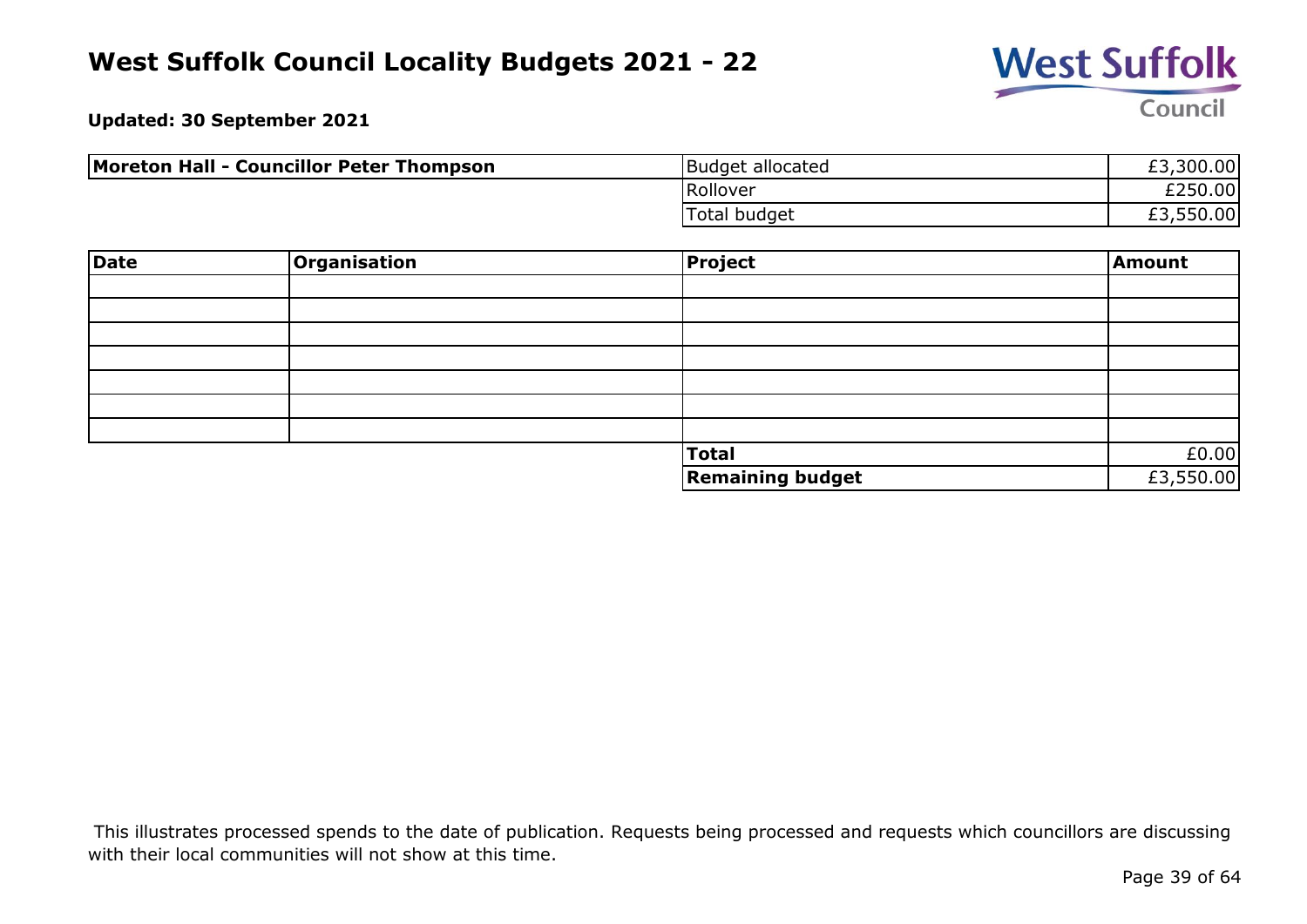

**Updated: 30 September 2021**

| Moreton Hall - Councillor Birgitte Mager | Budget allocated | £3,300.00 |
|------------------------------------------|------------------|-----------|
|                                          | Rollover         | £500.00   |
|                                          | Total budget     | £3,800.00 |

| Date | Organisation | Project                 | Amount    |
|------|--------------|-------------------------|-----------|
|      |              |                         |           |
|      |              |                         |           |
|      |              |                         |           |
|      |              |                         |           |
|      |              |                         |           |
|      |              |                         |           |
|      |              |                         |           |
|      |              | <b>Total</b>            | £0.00     |
|      |              | <b>Remaining budget</b> | £3,800.00 |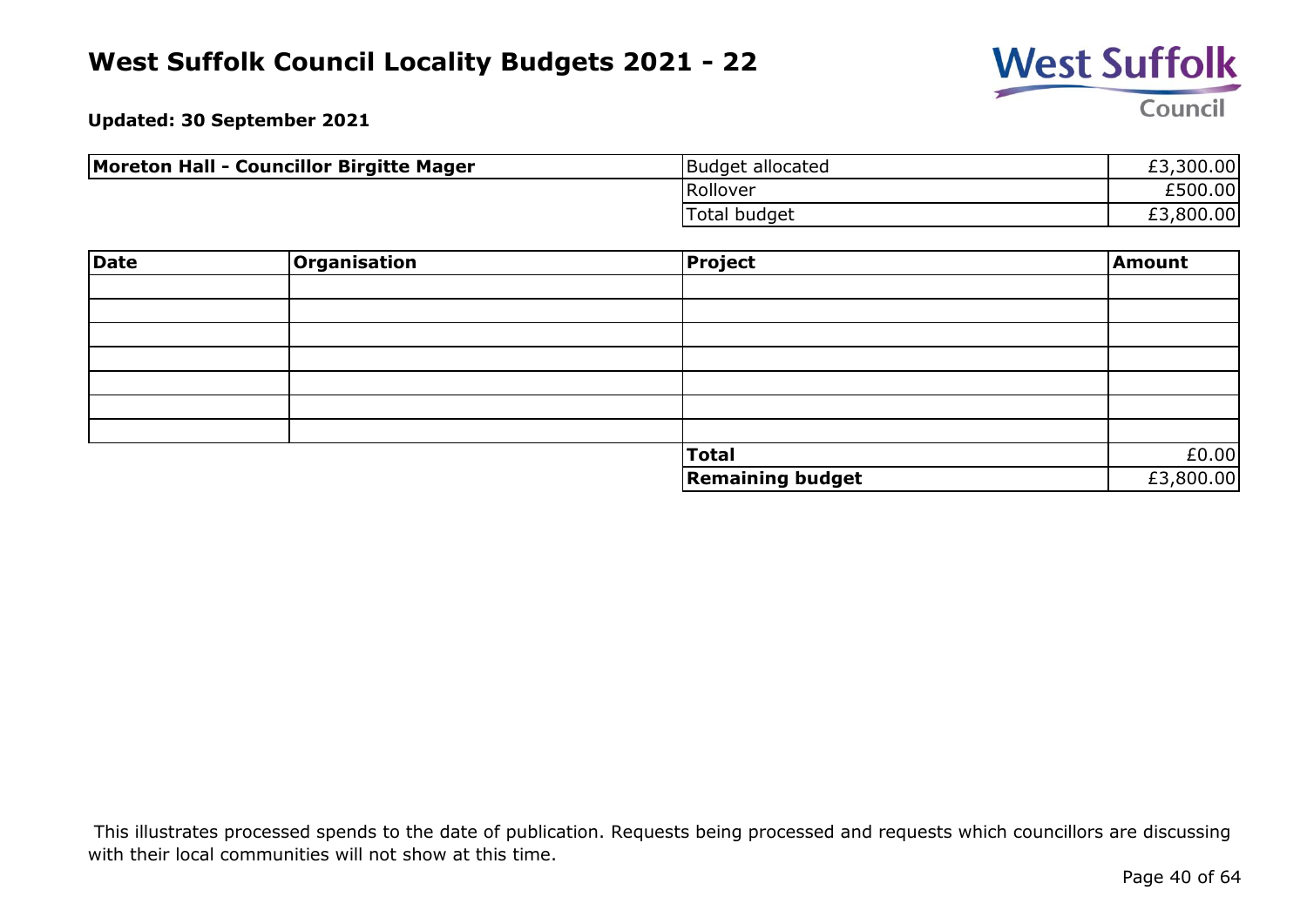

**Updated: 30 September 2021**

| Newmarket East - Councillor Rachel Hood | Budget allocated | £3,300.00 |
|-----------------------------------------|------------------|-----------|
|                                         | Rollover         | £0.00     |
|                                         | Total budget     | £3,300.00 |

| Date         | <b>Organisation</b>                                | Project                        | <b>Amount</b> |
|--------------|----------------------------------------------------|--------------------------------|---------------|
| 27 July 2021 | Forest Heath Primary Schools Sports<br>Association | Newmarket Family Treasure Hunt | £100.00       |
|              |                                                    |                                |               |
|              |                                                    |                                |               |
|              |                                                    |                                |               |
|              |                                                    |                                |               |
|              |                                                    |                                |               |
|              |                                                    |                                |               |
|              |                                                    | <b>Total</b>                   | £100.00       |
|              |                                                    | <b>Remaining budget</b>        | £3,200.00     |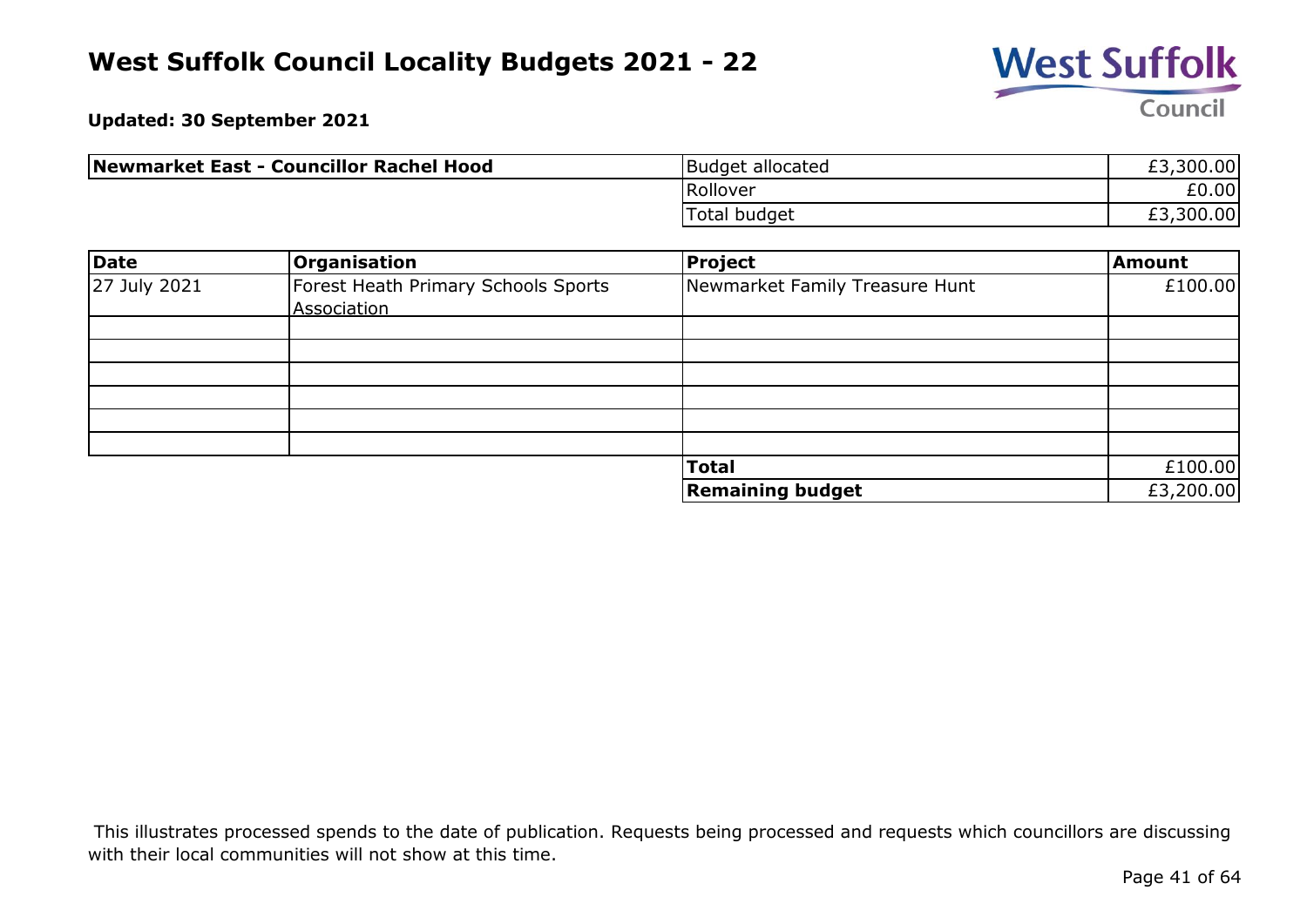

**Updated: 30 September 2021**

| Newmarket East - Councillor Robert Nobbs | Budget allocated    | £3,300.00 |
|------------------------------------------|---------------------|-----------|
|                                          | Rollover            | £500.00   |
|                                          | <b>Total budget</b> | £3,800.00 |

| <b>Date</b>  | Organisation                        | Project                        | Amount    |
|--------------|-------------------------------------|--------------------------------|-----------|
| 27 July 2021 | Forest Heath Primary Schools Sports | Newmarket Family Treasure Hunt | £100.00   |
|              | Association                         |                                |           |
|              |                                     |                                |           |
|              |                                     |                                |           |
|              |                                     |                                |           |
|              |                                     |                                |           |
|              |                                     |                                |           |
|              |                                     |                                |           |
|              |                                     | <b>Total</b>                   | £100.00   |
|              |                                     | <b>Remaining budget</b>        | £3,700.00 |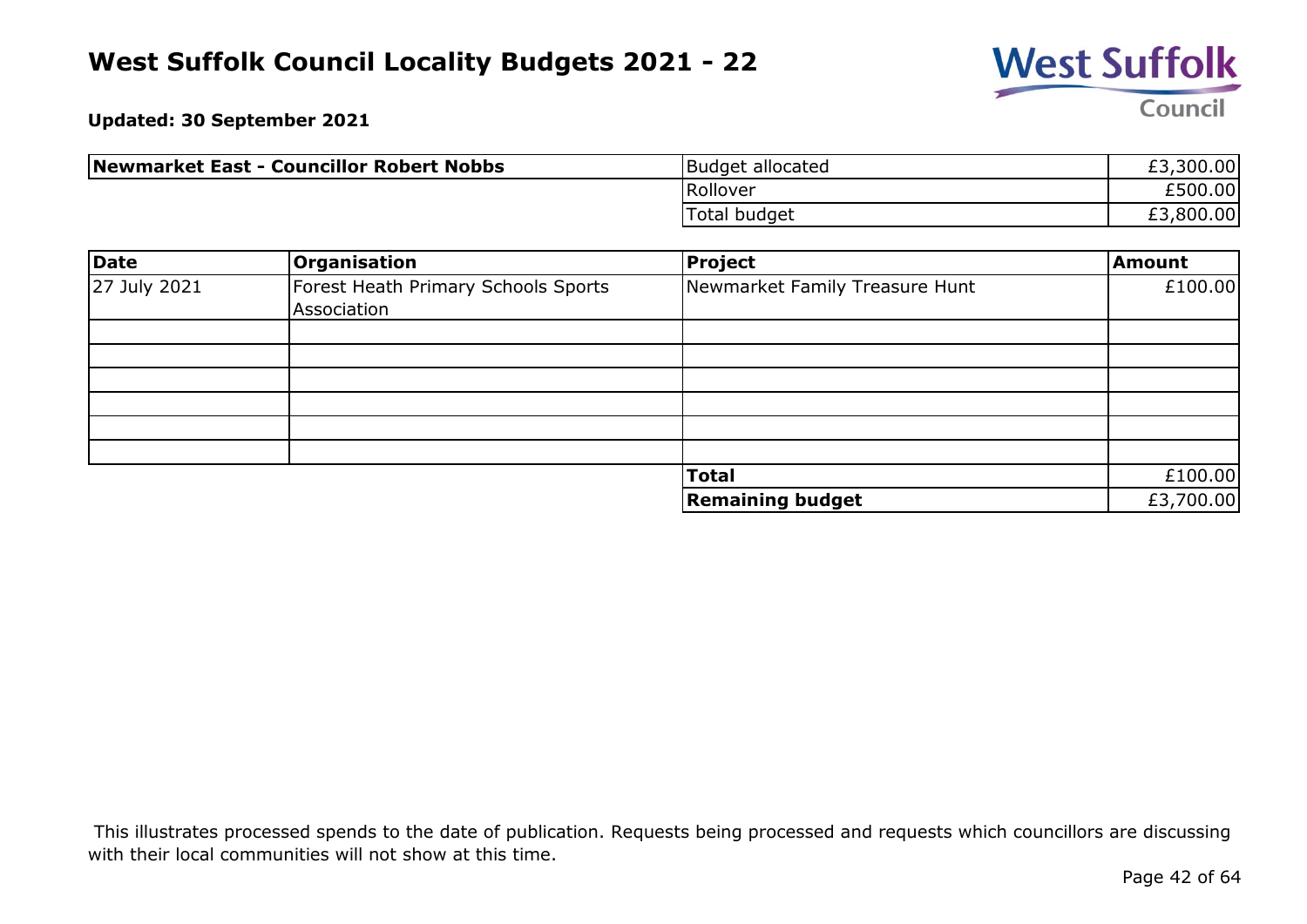

**Updated: 30 September 2021**

| Newmarket North - Councillor Michael Anderson | Budget allocated | £3,300.00 |
|-----------------------------------------------|------------------|-----------|
|                                               | Rollover         | £150.00   |
|                                               | Total budget     | £3,450.00 |

| Date         | Organisation                        | Project                        | <b>Amount</b> |
|--------------|-------------------------------------|--------------------------------|---------------|
| 27 July 2021 | Forest Heath Primary Schools Sports | Newmarket Family Treasure Hunt | £200.00       |
|              | Association                         |                                |               |
| 30 July 2021 | Little Buds Pre School              | Kitchen Refurbishment          | £1,000.00     |
|              |                                     |                                |               |
|              |                                     |                                |               |
|              |                                     |                                |               |
|              |                                     |                                |               |
|              |                                     |                                |               |
|              |                                     | <b>Total</b>                   | £1,200.00     |
|              |                                     | <b>Remaining budget</b>        | £2,250.00     |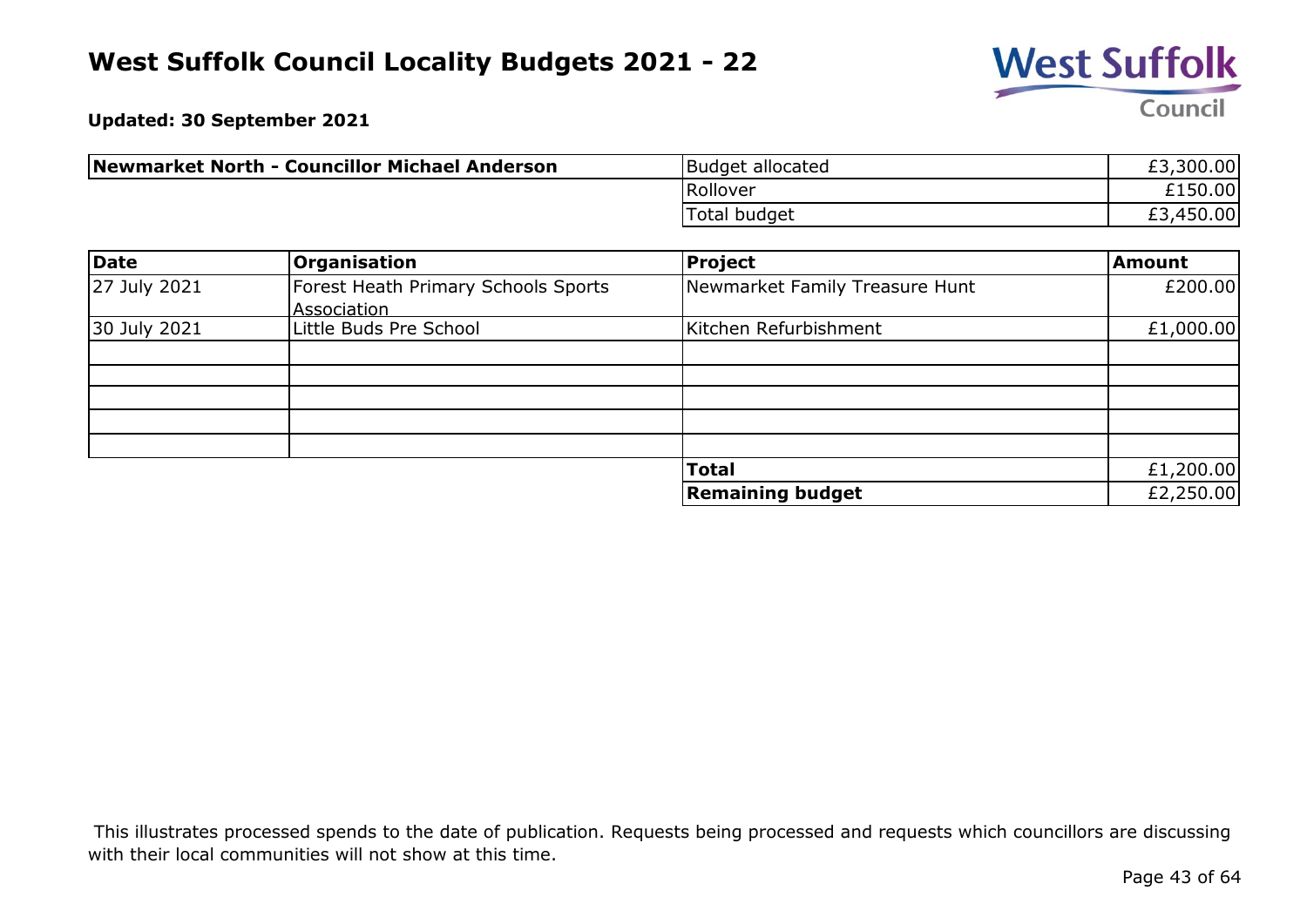

**Updated: 30 September 2021**

| Newmarket North - Councillor Karen Soons | Budget allocated    | £3,300.00 |
|------------------------------------------|---------------------|-----------|
|                                          | Rollover            | £500.00   |
|                                          | <b>Total budget</b> | £3,800.00 |

| <b>Date</b>  | Organisation           | <b>Project</b>          | Amount    |
|--------------|------------------------|-------------------------|-----------|
| 30 July 2021 | Little Buds Pre School | Kitchen Refurbishment   | £500.00   |
|              |                        |                         |           |
|              |                        |                         |           |
|              |                        |                         |           |
|              |                        |                         |           |
|              |                        |                         |           |
|              |                        |                         |           |
|              |                        | <b>Total</b>            | £500.00   |
|              |                        | <b>Remaining budget</b> | £3,300.00 |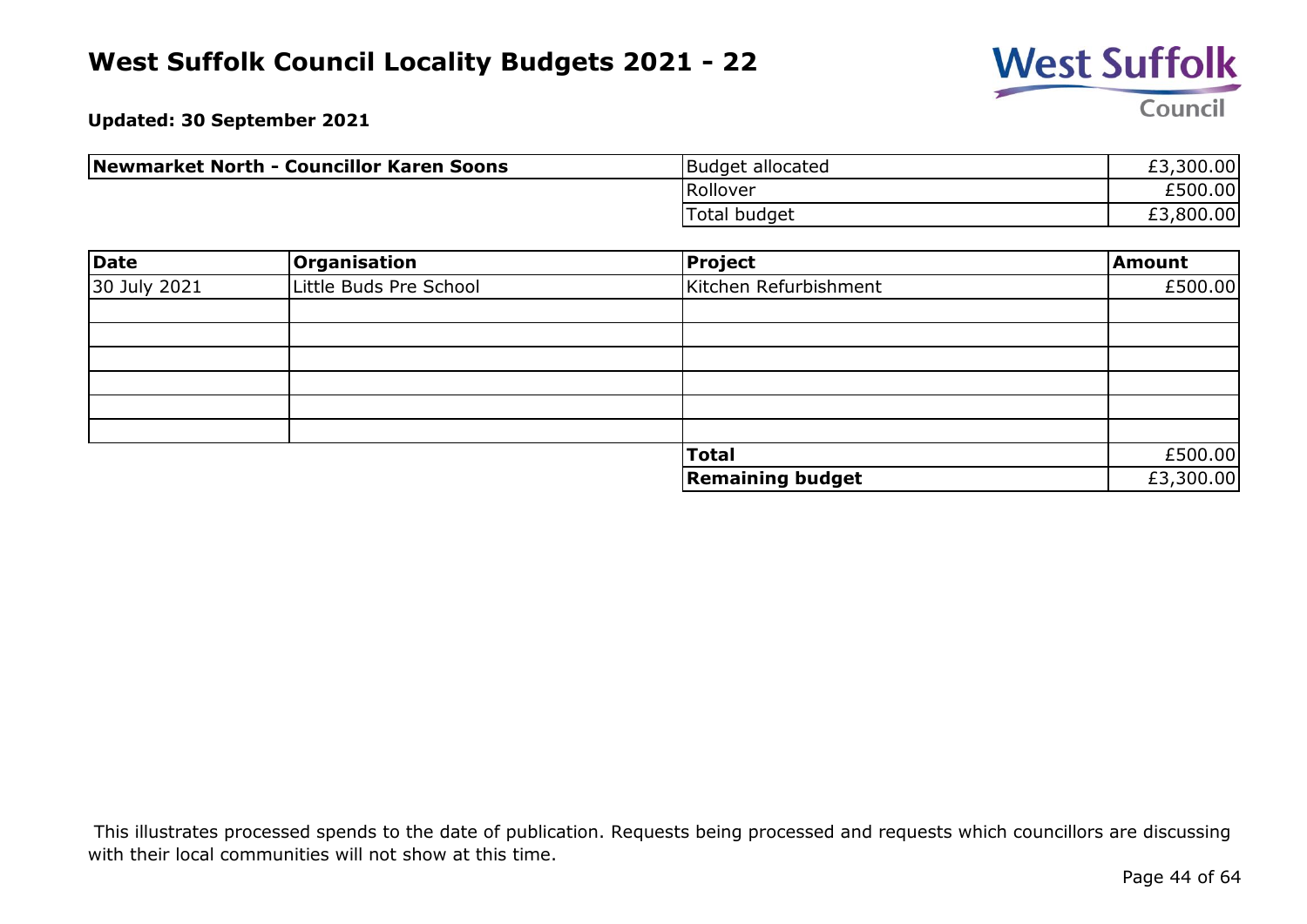

**Updated: 30 September 2021**

| Newmarket West - Councillor Andy Drummond | Budget allocated    | £3,300.00 |
|-------------------------------------------|---------------------|-----------|
|                                           | Rollover            | £500.00   |
|                                           | <b>Total budget</b> | £3,800.00 |

| Date         | <b>Organisation</b>                                | Project                        | Amount    |
|--------------|----------------------------------------------------|--------------------------------|-----------|
| 27 July 2021 | Forest Heath Primary Schools Sports<br>Association | Newmarket Family Treasure Hunt | £100.00   |
|              |                                                    |                                |           |
|              |                                                    |                                |           |
|              |                                                    |                                |           |
|              |                                                    |                                |           |
|              |                                                    |                                |           |
|              |                                                    |                                |           |
|              |                                                    | <b>Total</b>                   | £100.00   |
|              |                                                    | <b>Remaining budget</b>        | £3,700.00 |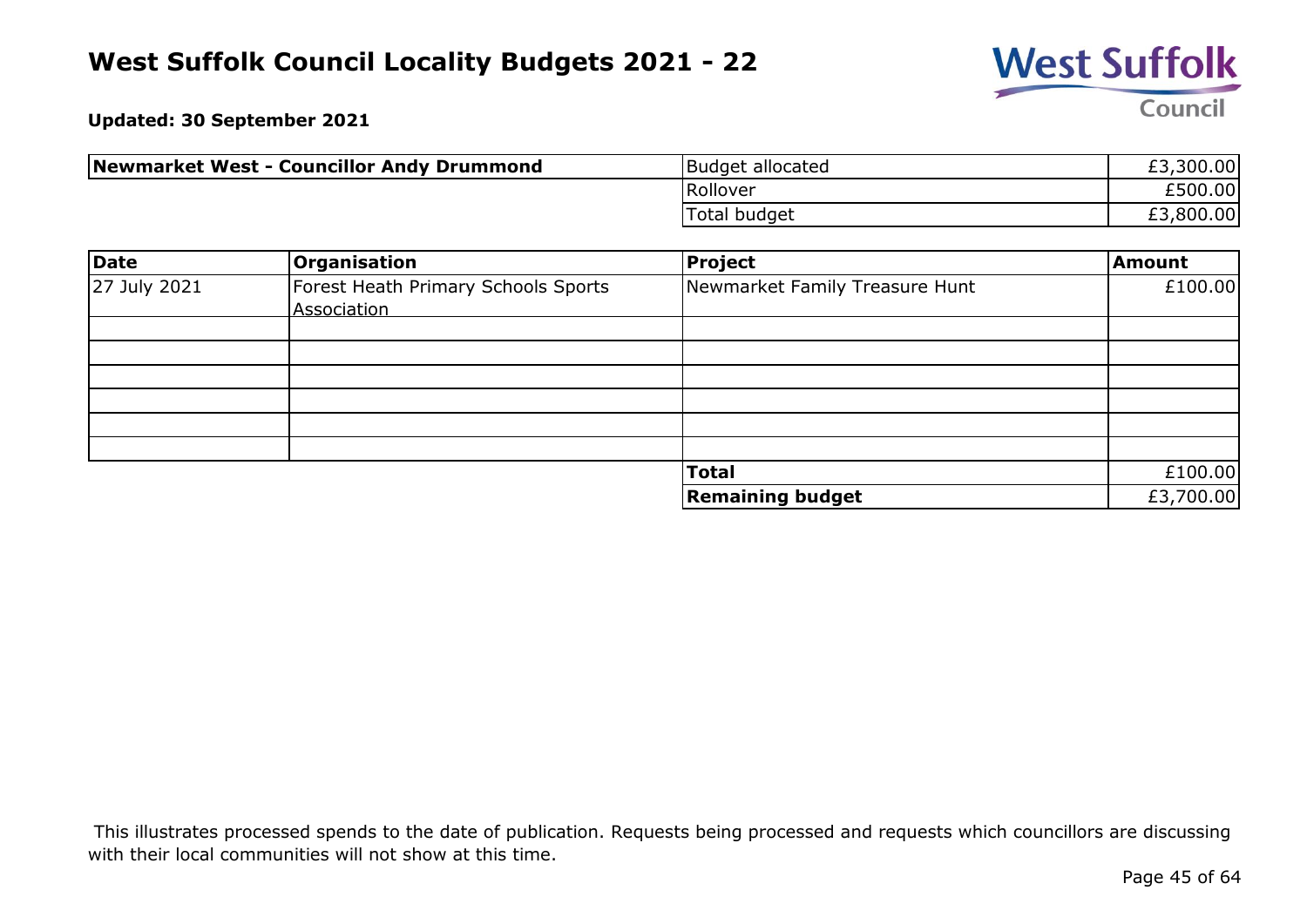

**Updated: 30 September 2021**

| Newmarket West - Councillor James Lay | Budget allocated    | £3,300.00 |
|---------------------------------------|---------------------|-----------|
|                                       | Rollover            | £0.00     |
|                                       | <b>Total budget</b> | £3,300.00 |

| Date           | <b>Organisation</b>                 | Project                        | <b>Amount</b> |
|----------------|-------------------------------------|--------------------------------|---------------|
| 27 July 2021   | Forest Heath Primary Schools Sports | Newmarket Family Treasure Hunt | £100.00       |
|                | Association                         |                                |               |
| 16 August 2021 | Newmarket Avenue Bowls Club         | Kitchen Refurbishment          | £1,000.00     |
|                |                                     |                                |               |
|                |                                     |                                |               |
|                |                                     |                                |               |
|                |                                     |                                |               |
|                |                                     |                                |               |
|                |                                     | <b>Total</b>                   | £1,100.00     |
|                |                                     | <b>Remaining budget</b>        | £2,200.00     |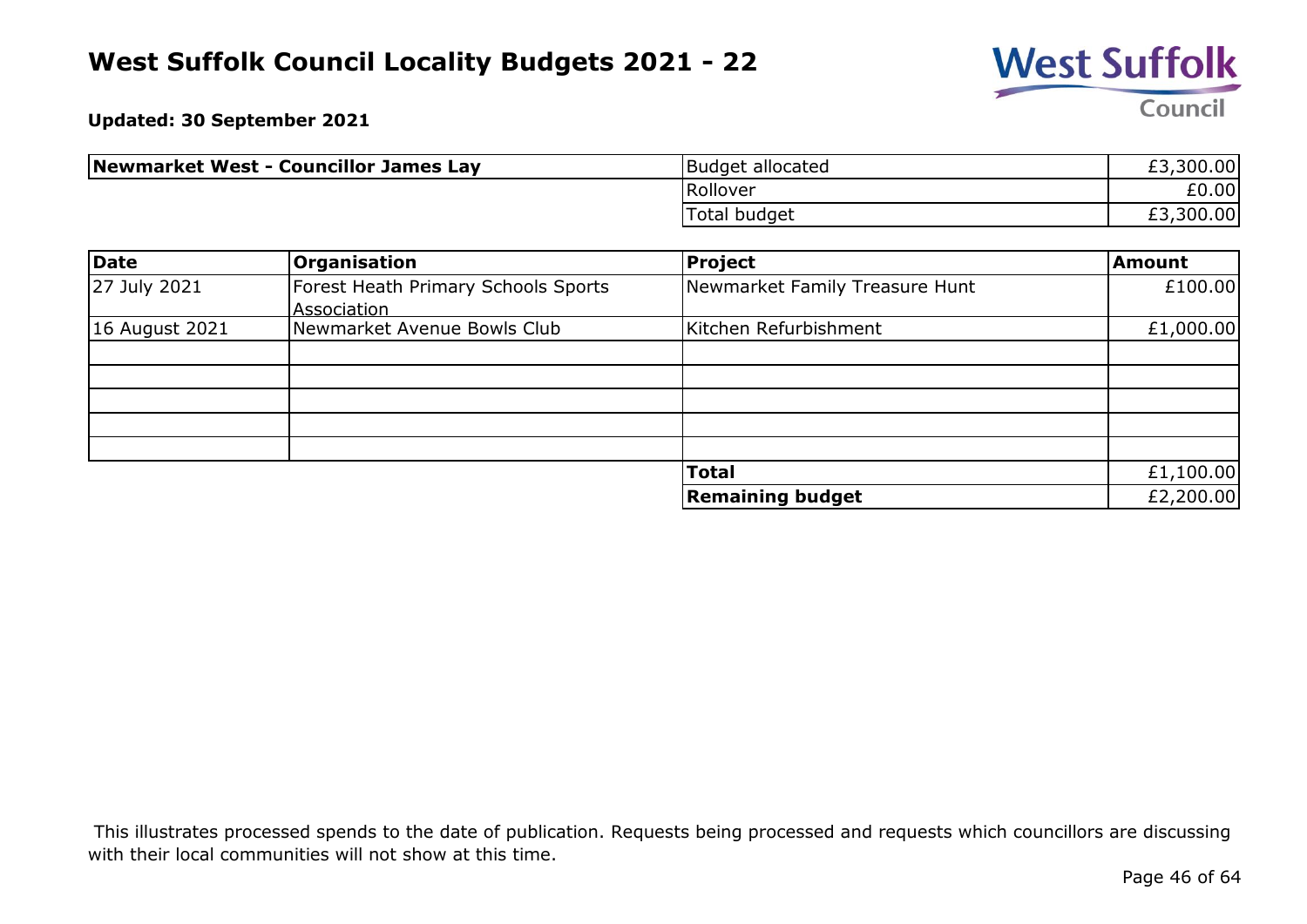

**Updated: 30 September 2021**

| <b>Pakenham and Troston - Councillor Simon Brown</b> | Budget allocated    | £3,300.00       |
|------------------------------------------------------|---------------------|-----------------|
|                                                      | Rollover            | £475.00         |
|                                                      | <b>Total budget</b> | 775.00<br>LJ.// |

| <b>Date</b>  | Organisation            | Project                 | Amount    |
|--------------|-------------------------|-------------------------|-----------|
| 20 July 2021 | Pakenham Parish Council | Commemorative Benches   | £714.00   |
|              |                         |                         |           |
|              |                         |                         |           |
|              |                         |                         |           |
|              |                         |                         |           |
|              |                         |                         |           |
|              |                         |                         |           |
|              |                         | <b>Total</b>            | £714.00   |
|              |                         | <b>Remaining budget</b> | £3,061.00 |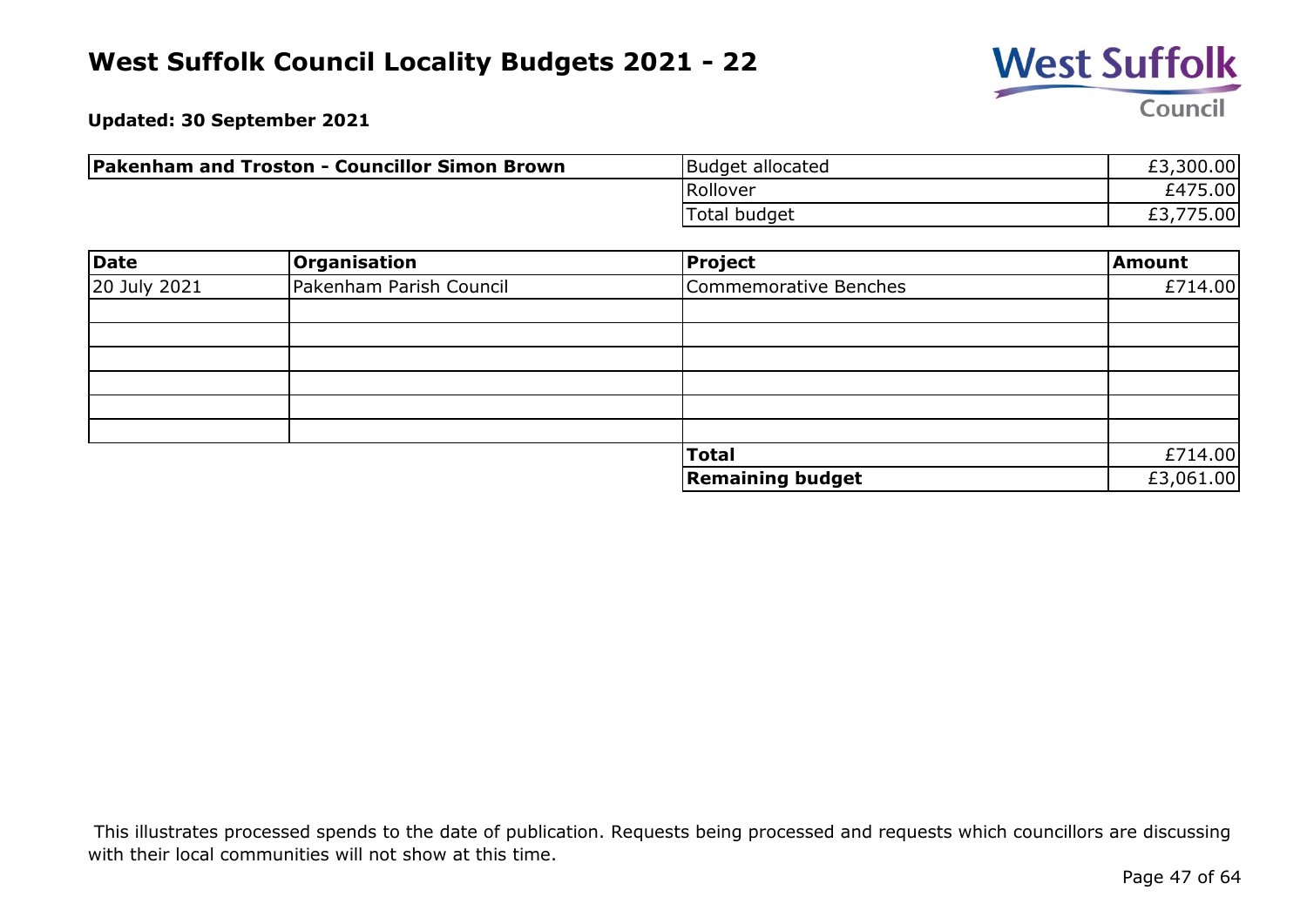

**Updated: 30 September 2021**

| <b>Risby - Councillor Susan Glossop</b> | Budget allocated | £3,300.00 |
|-----------------------------------------|------------------|-----------|
|                                         | Rollover         | £0.00     |
|                                         | Total budget     | £3,300.00 |

| Date         | Organisation    | Project                                    | Amount    |
|--------------|-----------------|--------------------------------------------|-----------|
| 14 July 2021 | PCC of Lackford | Church garden works to allow community use | £500.00   |
|              |                 |                                            |           |
|              |                 |                                            |           |
|              |                 |                                            |           |
|              |                 |                                            |           |
|              |                 |                                            |           |
|              |                 |                                            |           |
|              |                 | <b>Total</b>                               | £500.00   |
|              |                 | <b>Remaining budget</b>                    | £2,800.00 |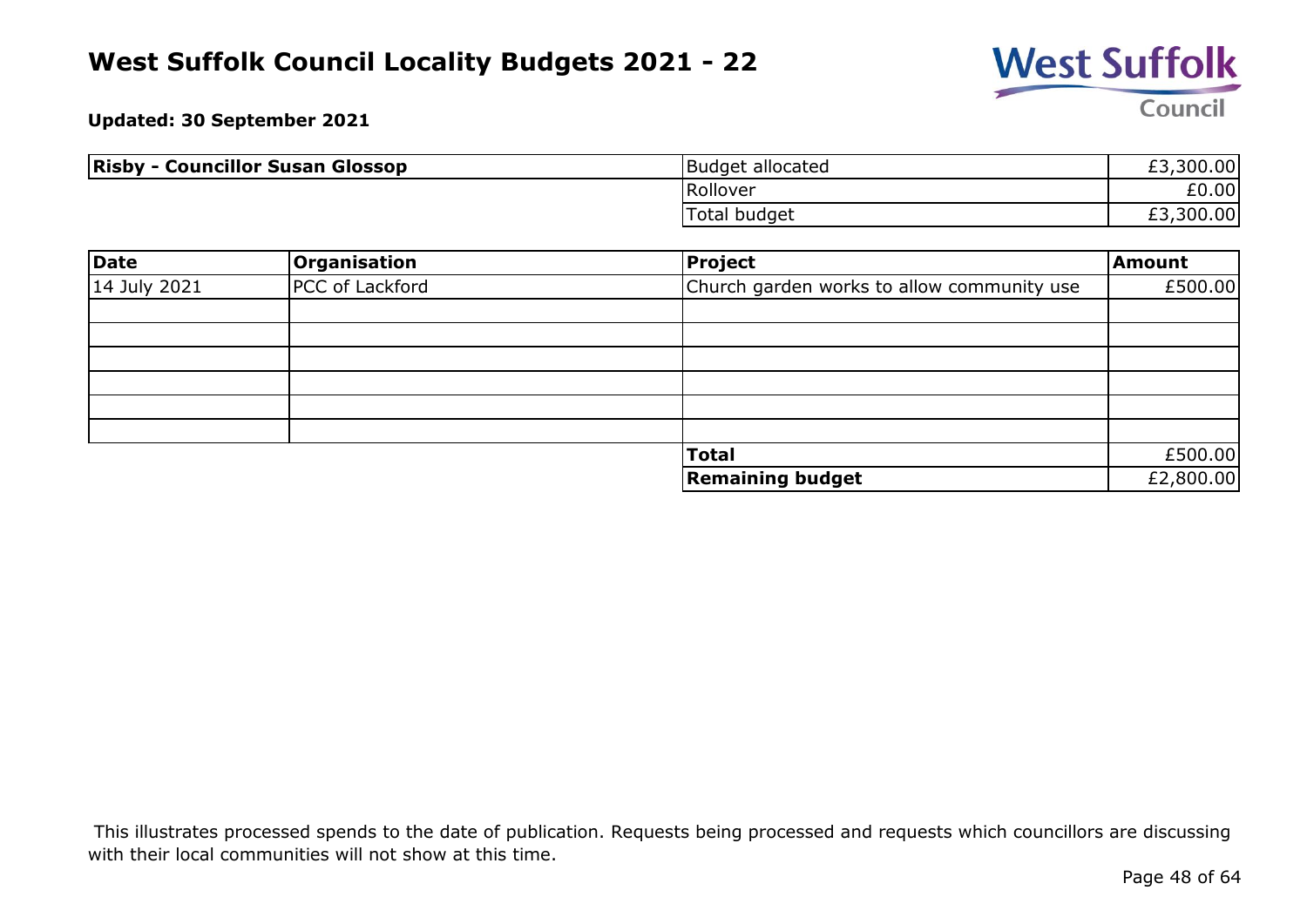

**Updated: 30 September 2021**

| <b>Rougham - Councillor Sara Mildmay-White</b> | Budget allocated | £3,300.00 |
|------------------------------------------------|------------------|-----------|
|                                                | Rollover         | £499.50   |
|                                                | Total budget     | £3,799.50 |

| Date              | Organisation                     | Project                                  | Amount    |
|-------------------|----------------------------------|------------------------------------------|-----------|
| 27 September 2021 | Rougham Playing Field Management | Storage facilities for the playing field | £1,000.00 |
|                   |                                  |                                          |           |
|                   |                                  |                                          |           |
|                   |                                  |                                          |           |
|                   |                                  |                                          |           |
|                   |                                  |                                          |           |
|                   |                                  |                                          |           |
|                   |                                  | <b>Total</b>                             | £1,000.00 |
|                   |                                  | <b>Remaining budget</b>                  | £2,799.50 |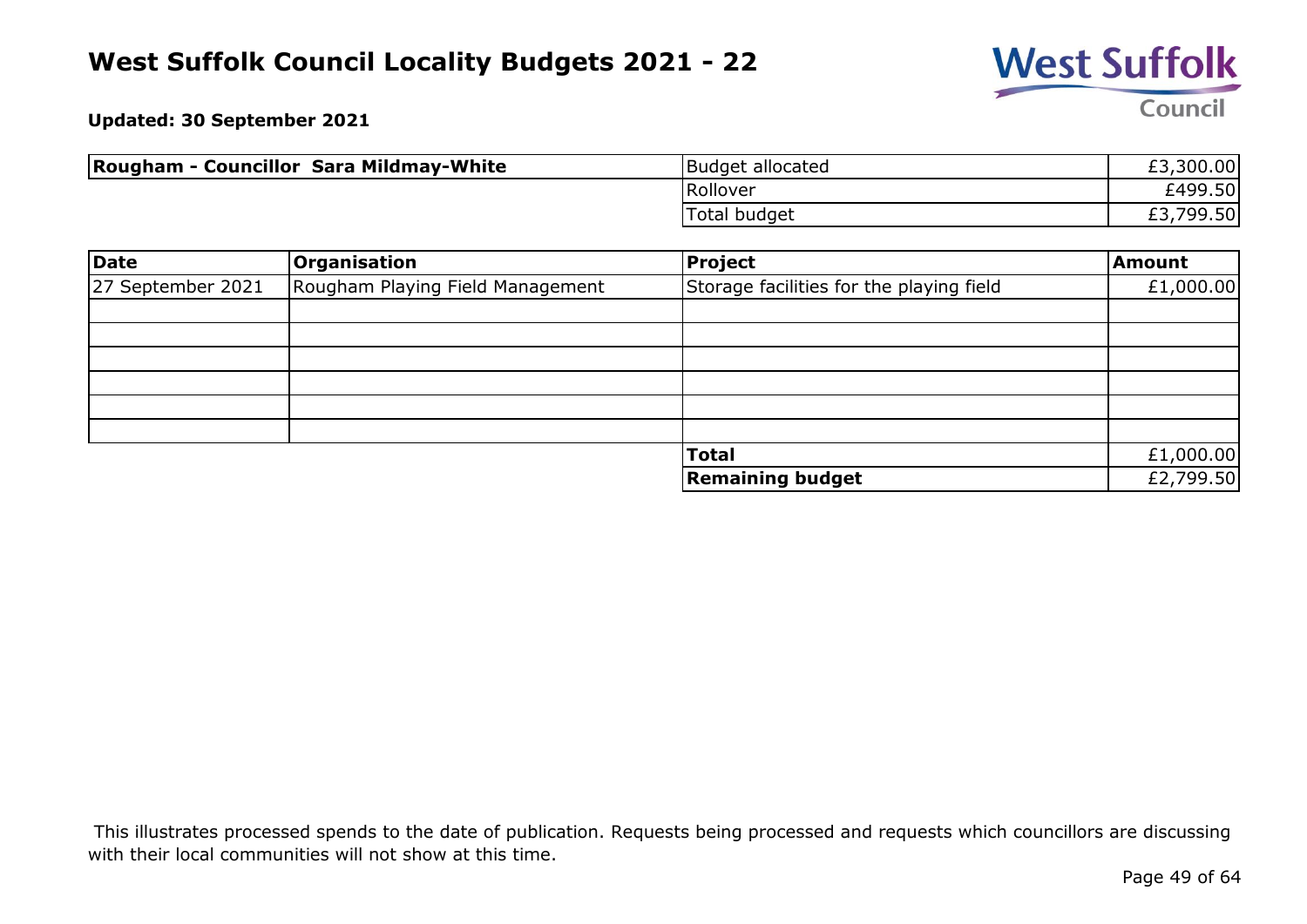

**Updated: 30 September 2021**

| <b>Southgate - Councillor Patrick Chung</b> | Budget allocated    | £3,300.00 |
|---------------------------------------------|---------------------|-----------|
|                                             | Rollover            | £0.00     |
|                                             | <b>Total budget</b> | £3,300.00 |

| Date              | <b>Organisation</b>              | <b>Project</b>                            | <b>Amount</b> |
|-------------------|----------------------------------|-------------------------------------------|---------------|
| 10 August 2021    | Bury St Edmunds Tchouckball Club | Additional equipment for Tchouckball Club | £200.00       |
| 21 September 2021 | Coffee 2 Keep Bury St Edmunds    | Combat 2 Coffee Project                   | £500.00       |
| 27 September 2021 | Art Branches                     | Heath Photograpy and Wedgewood Project    | £500.00       |
|                   |                                  |                                           |               |
|                   |                                  |                                           |               |
|                   |                                  |                                           |               |
|                   |                                  |                                           |               |
|                   |                                  | <b>Total</b>                              | £1,200.00     |
|                   |                                  | <b>Remaining budget</b>                   | £2,100.00     |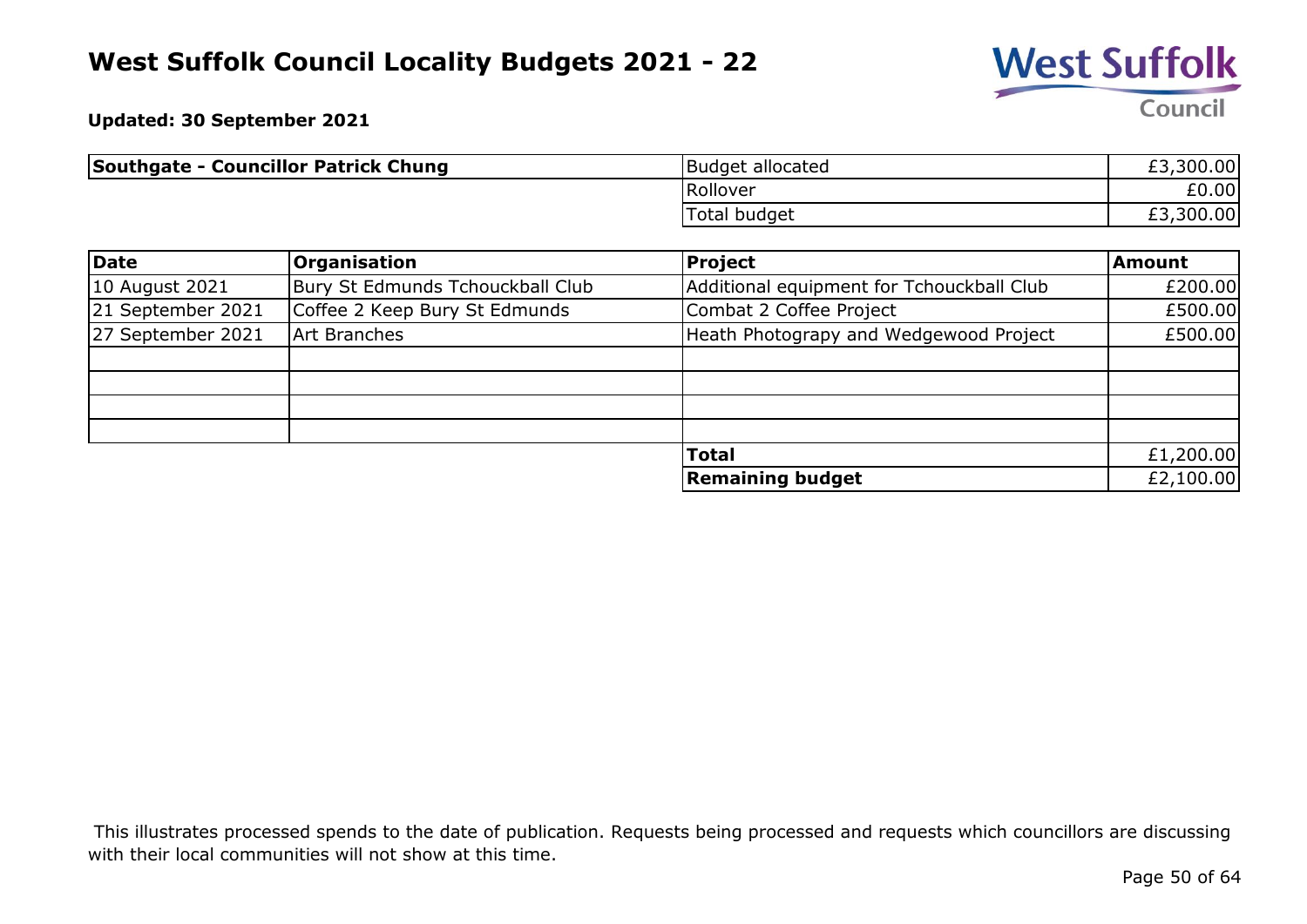

**Updated: 30 September 2021**

| Southgate - Councillor Sarah Stamp | Budget allocated    | £3,300.00 |
|------------------------------------|---------------------|-----------|
|                                    | Rollover            | £0.00     |
|                                    | <b>Total budget</b> | £3,300.00 |

| Date              | <b>Organisation</b>              | <b>Project</b>                            | <b>Amount</b> |
|-------------------|----------------------------------|-------------------------------------------|---------------|
| 10 August 2021    | Bury St Edmunds Tchouckball Club | Additional equipment for Tchouckball Club | £500.00       |
| 21 September 2021 | Coffee 2 Keep Bury St Edmunds    | Combat 2 Coffee Project                   | £500.00       |
|                   |                                  |                                           |               |
|                   |                                  |                                           |               |
|                   |                                  |                                           |               |
|                   |                                  |                                           |               |
|                   |                                  |                                           |               |
|                   |                                  | <b>Total</b>                              | £1,000.00     |
|                   |                                  | <b>Remaining budget</b>                   | £2,300.00     |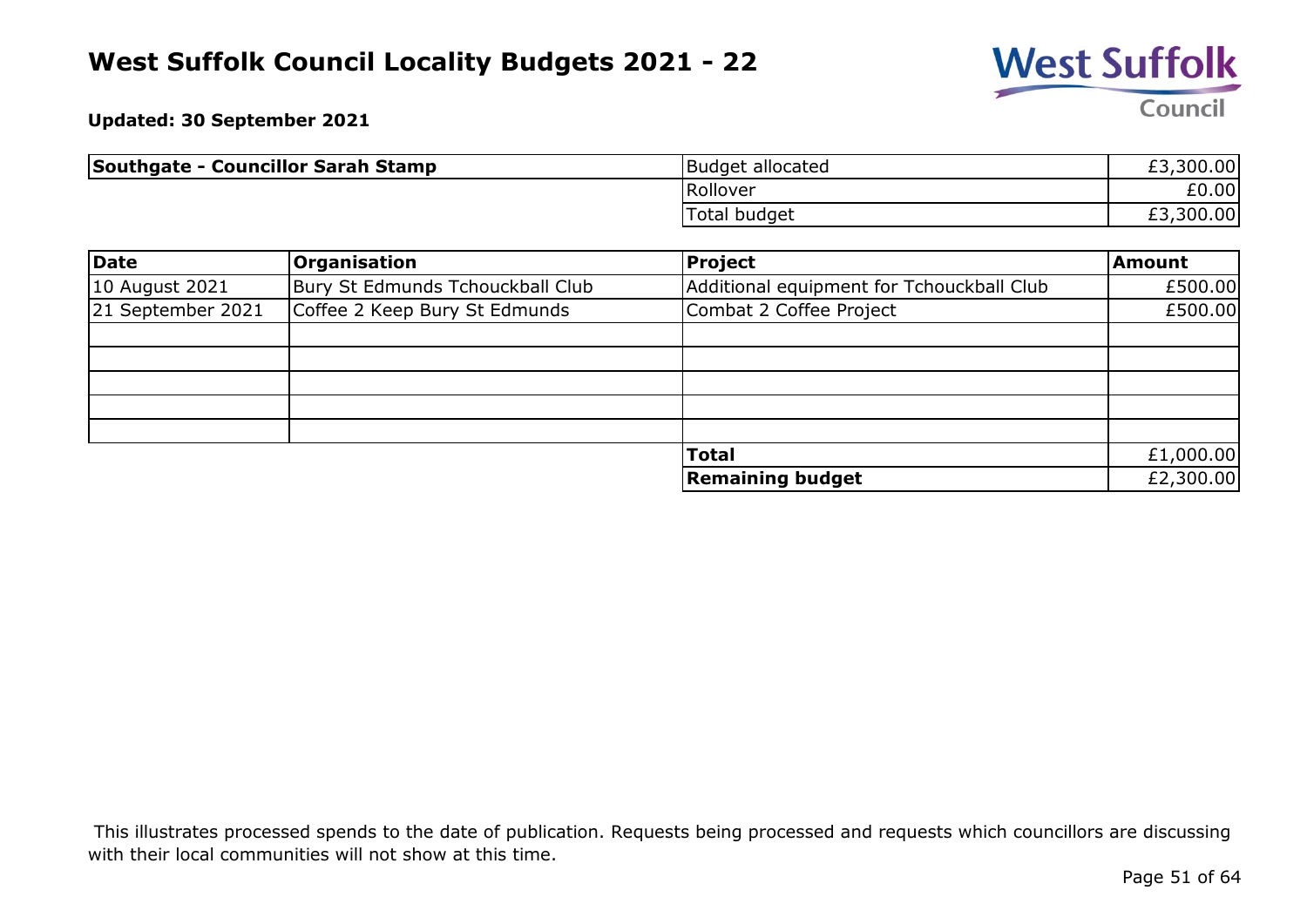

**Updated: 30 September 2021**

| <b>St Olaves - Councillor Max Clarke</b> | Budget allocated | £3,300.00 |
|------------------------------------------|------------------|-----------|
|                                          | Rollover         | £380.00   |
|                                          | Total budget     | £3,680.00 |

| Date              | Organisation                  | Project                 | Amount    |
|-------------------|-------------------------------|-------------------------|-----------|
| 21 September 2021 | Coffee 2 Keep Bury St Edmunds | Combat 2 Coffee Project | £500.00   |
|                   |                               |                         |           |
|                   |                               |                         |           |
|                   |                               |                         |           |
|                   |                               |                         |           |
|                   |                               |                         |           |
|                   |                               |                         |           |
|                   |                               | <b>Total</b>            | £500.00   |
|                   |                               | <b>Remaining budget</b> | £3,180.00 |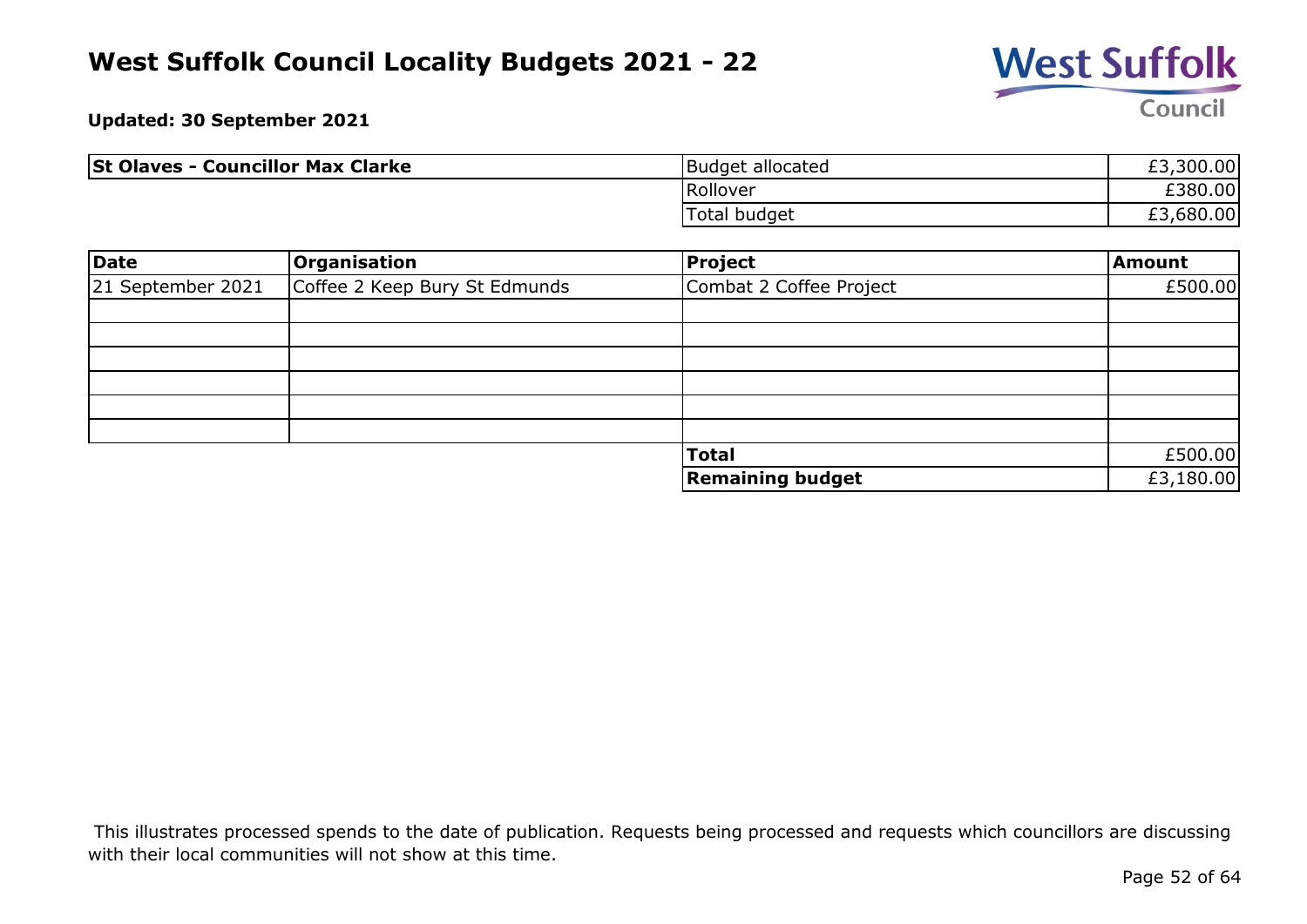

**Updated: 30 September 2021**

| <b>St Olaves - Councillor Paul Hopfensperger</b> | Budget allocated    | £3,300.00 |
|--------------------------------------------------|---------------------|-----------|
|                                                  | Rollover            | £500.00   |
|                                                  | <b>Total budget</b> | £3,800.00 |

| <b>Date</b> | Organisation | Project                 | Amount    |
|-------------|--------------|-------------------------|-----------|
|             |              |                         |           |
|             |              |                         |           |
|             |              |                         |           |
|             |              |                         |           |
|             |              |                         |           |
|             |              |                         |           |
|             |              |                         |           |
|             |              | <b>Total</b>            | £0.00     |
|             |              | <b>Remaining budget</b> | £3,800.00 |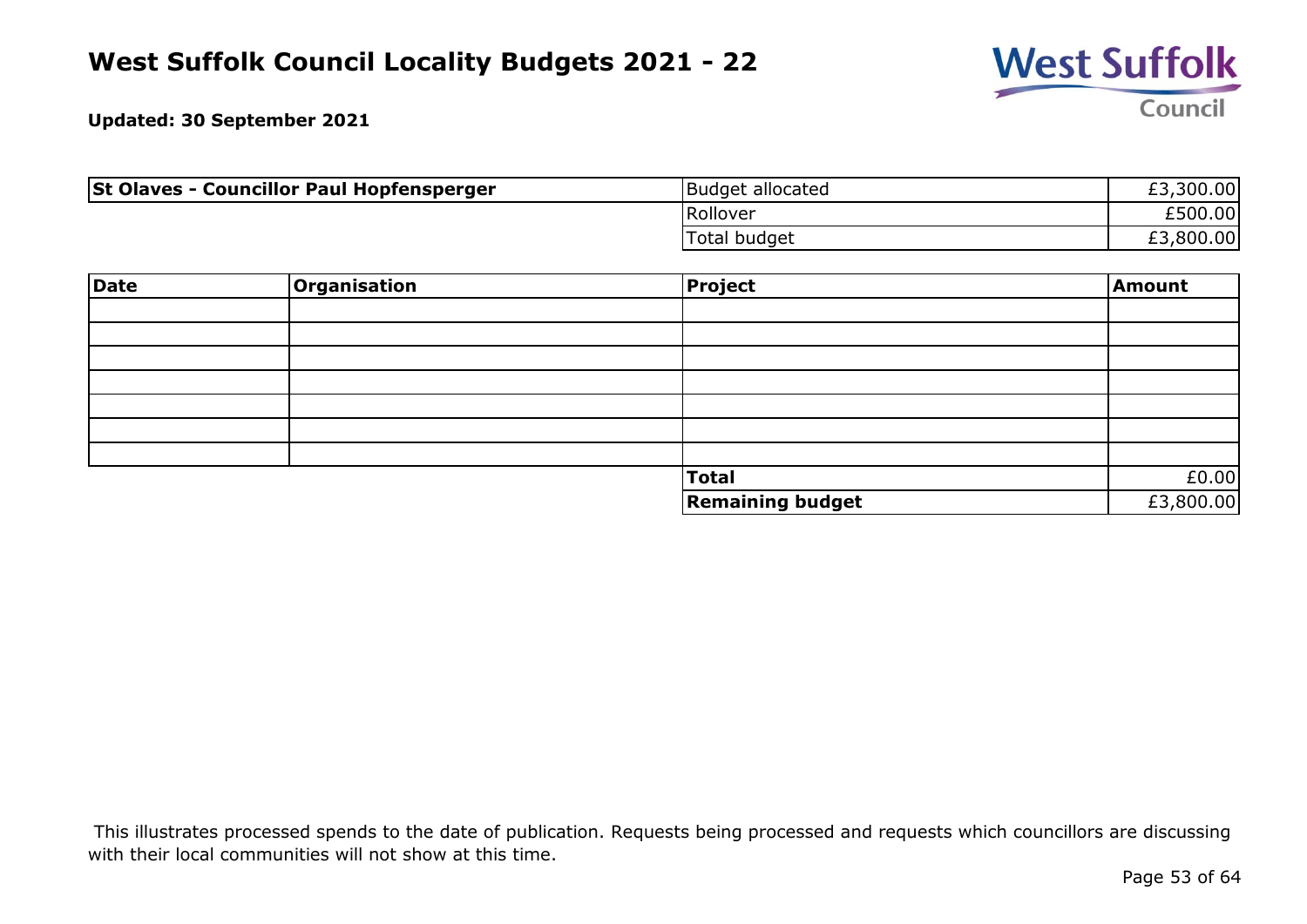

**Updated: 30 September 2021**

| <b>Stanton - Councillor Jim Thorndyke</b> | Budget allocated | £3,300.00 |
|-------------------------------------------|------------------|-----------|
|                                           | Rollover         | £500.00   |
|                                           | Total budget     | £3,800.00 |

| Date | Organisation | Project                 | Amount    |
|------|--------------|-------------------------|-----------|
|      |              |                         |           |
|      |              |                         |           |
|      |              |                         |           |
|      |              |                         |           |
|      |              |                         |           |
|      |              |                         |           |
|      |              |                         |           |
|      |              | <b>Total</b>            | £0.00     |
|      |              | <b>Remaining budget</b> | £3,800.00 |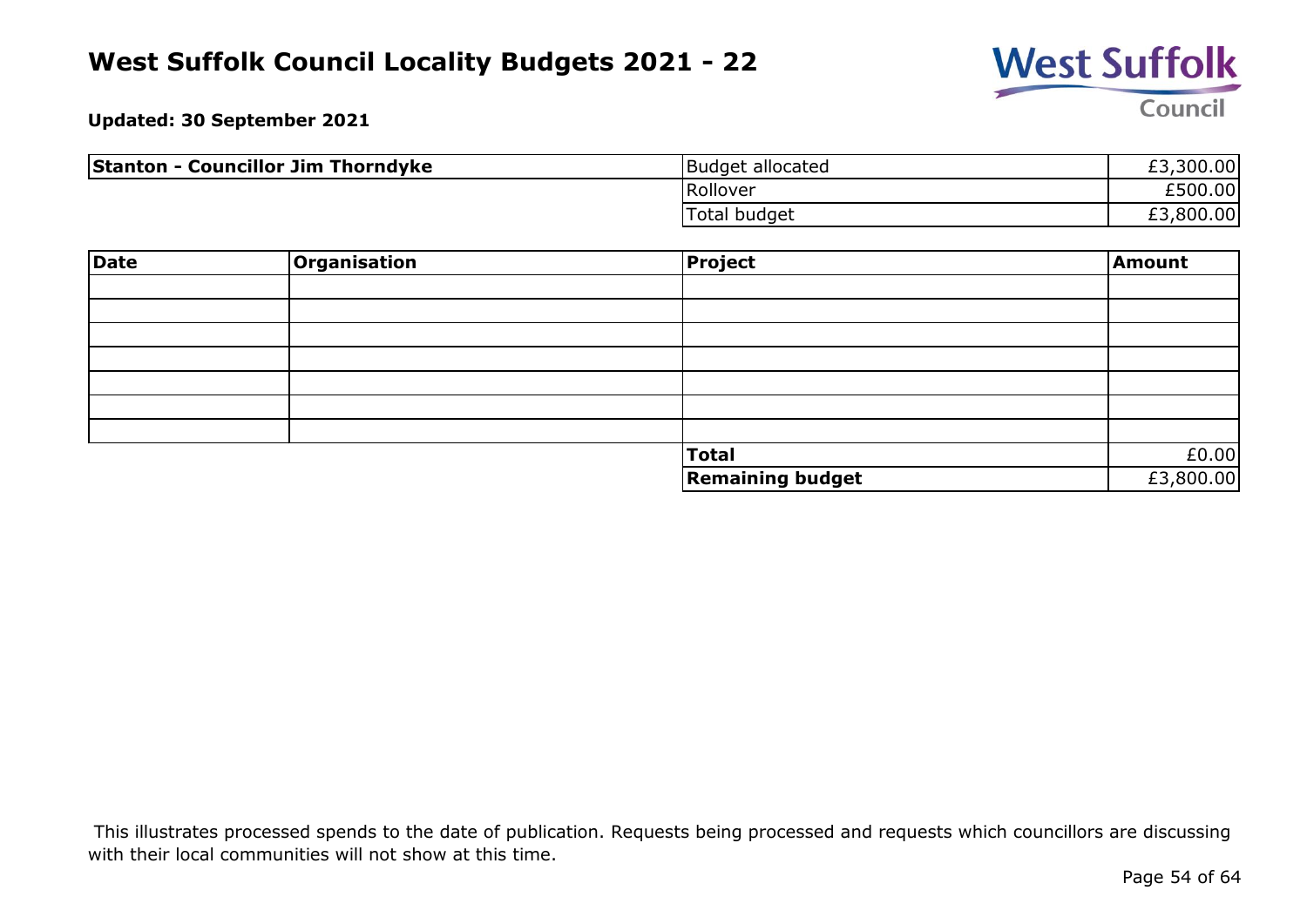

**Updated: 30 September 2021**

| <b>The Fornhams and Great Barton - Councillor Sarah Broughton</b> Budget allocated |              | £3,300.00   |
|------------------------------------------------------------------------------------|--------------|-------------|
|                                                                                    | Rollover     | 7.50<br>E47 |
|                                                                                    | Total budget | 7.50        |

| <b>Date</b>    | <b>Organisation</b> | Project                 | Amount    |
|----------------|---------------------|-------------------------|-----------|
| 11 August 2021 | Freedom Church      | Freedom Tots Café       | £300.00   |
|                |                     |                         |           |
|                |                     |                         |           |
|                |                     |                         |           |
|                |                     |                         |           |
|                |                     |                         |           |
|                |                     |                         |           |
|                |                     | <b>Total</b>            | £300.00   |
|                |                     | <b>Remaining budget</b> | £3,477.50 |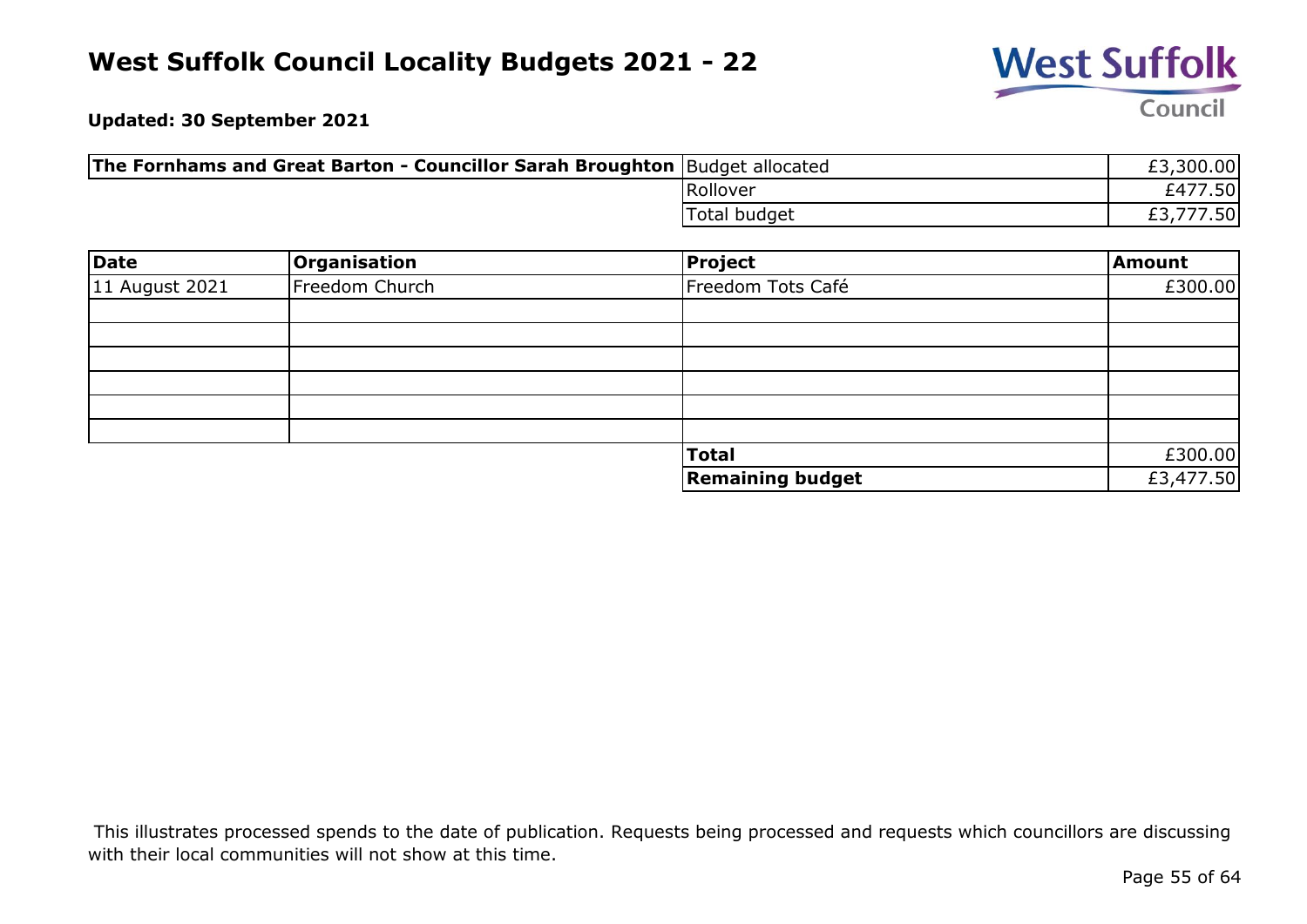

**Updated: 30 September 2021**

| The Fornhams and Great Barton - Councillor Rebecca Hopfensperger Budget allocated |              | £3,300.00 |
|-----------------------------------------------------------------------------------|--------------|-----------|
|                                                                                   | Rollover     | £500.00   |
|                                                                                   | Total budget | £3,800.00 |

| <b>Date</b>    | Organisation   | Project                 | Amount    |
|----------------|----------------|-------------------------|-----------|
| 11 August 2021 | Freedom Church | Freedom Tots Café       | £385.00   |
|                |                |                         |           |
|                |                |                         |           |
|                |                |                         |           |
|                |                |                         |           |
|                |                |                         |           |
|                |                |                         |           |
|                |                | <b>Total</b>            | £385.00   |
|                |                | <b>Remaining budget</b> | £3,415.00 |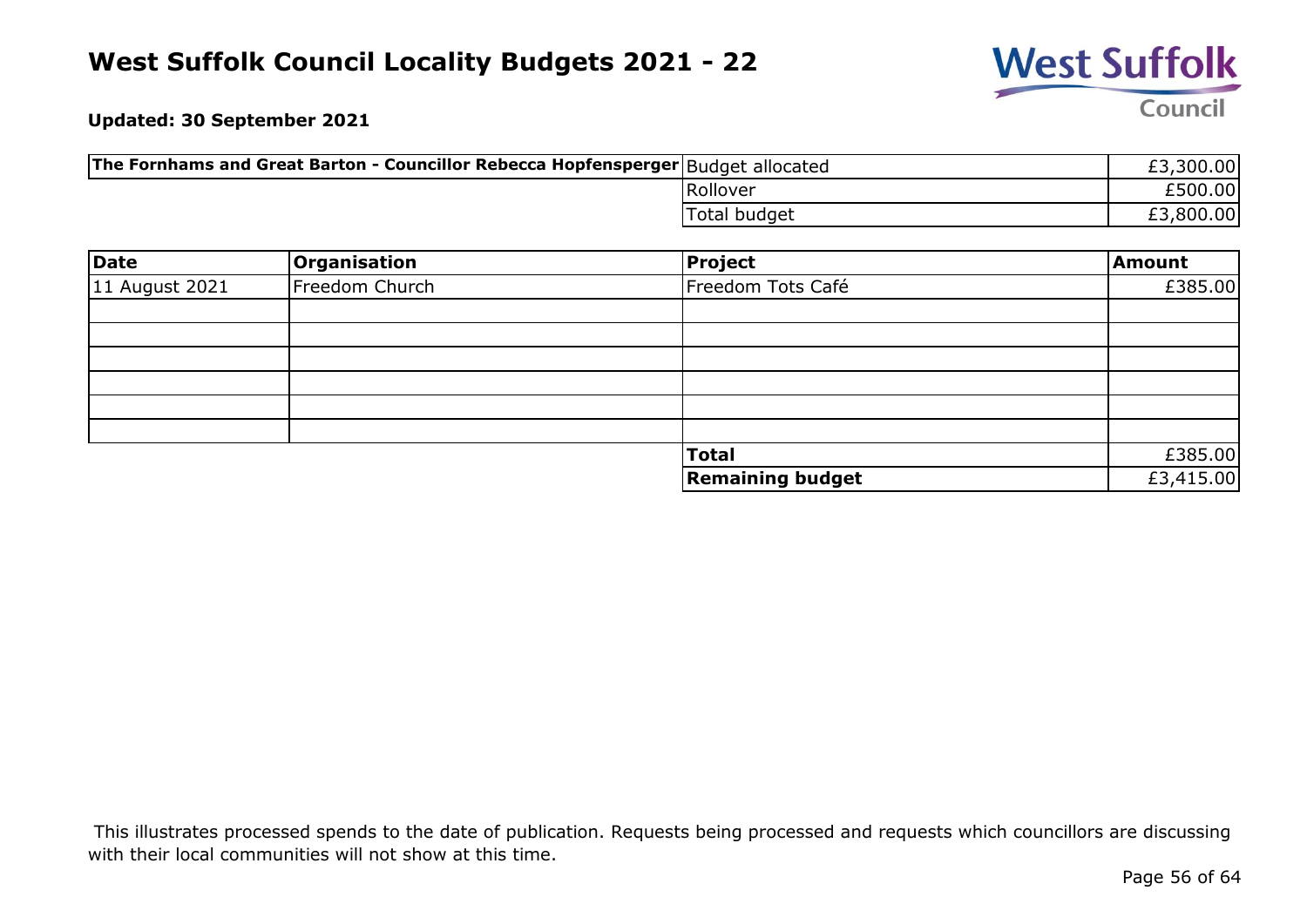

**Updated: 30 September 2021**

| <b>The Rows - Councillor Lance Stanbury</b> | Budget allocated    | £3,300.00 |
|---------------------------------------------|---------------------|-----------|
|                                             | Rollover            | £500.00   |
|                                             | <b>Total budget</b> | £3,800.00 |

| Date        | Organisation | <b>Project</b>                  | Amount    |
|-------------|--------------|---------------------------------|-----------|
| 6 July 2021 | The Shed     | Big Circle goes to Seed Project | £210.00   |
|             |              |                                 |           |
|             |              |                                 |           |
|             |              |                                 |           |
|             |              |                                 |           |
|             |              |                                 |           |
|             |              |                                 |           |
|             |              | <b>Total</b>                    | £210.00   |
|             |              | <b>Remaining budget</b>         | £3,590.00 |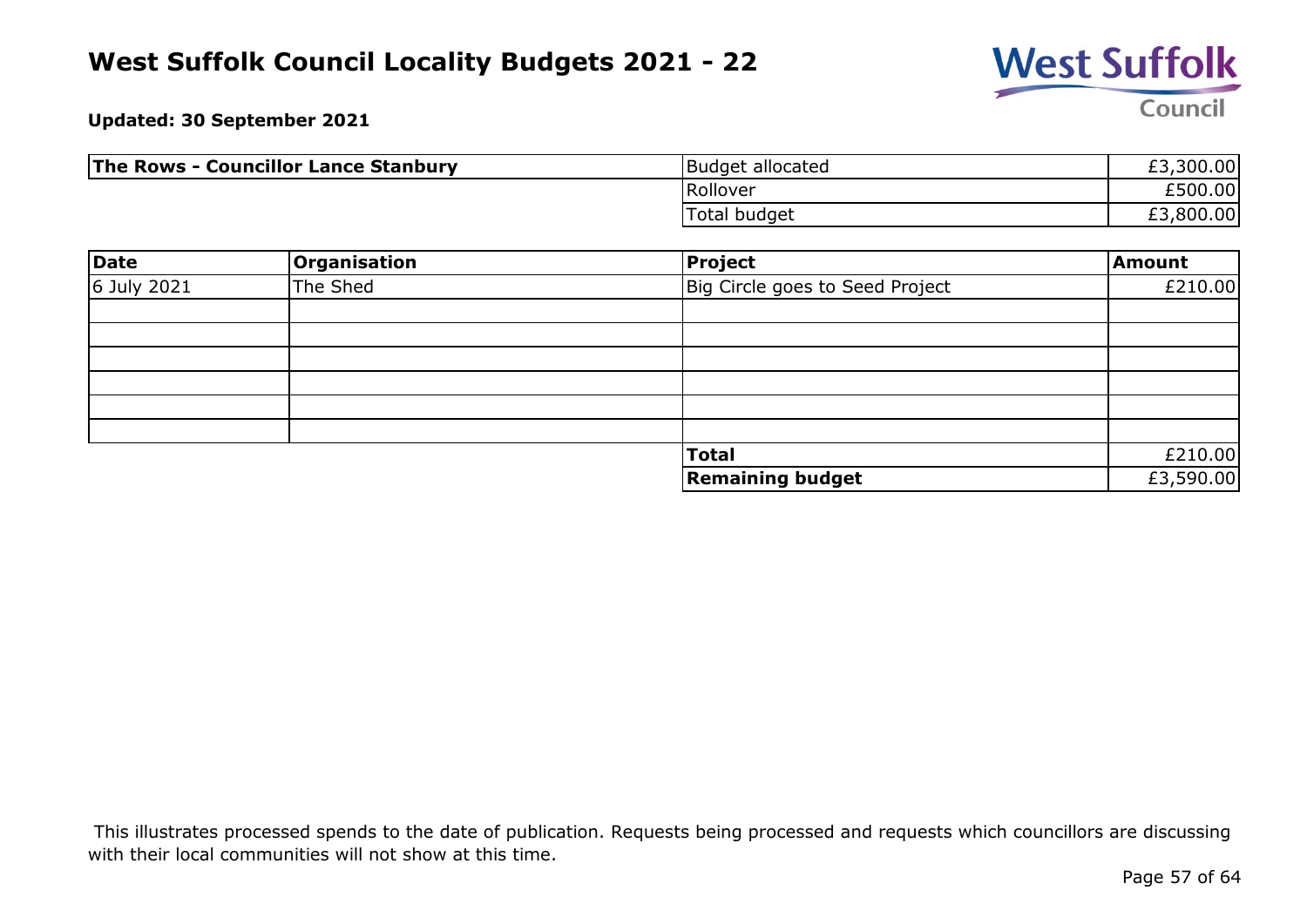

**Updated: 30 September 2021**

| <b>The Rows - Councillor Don Waldron</b> | Budget allocated | £3,300.00 |
|------------------------------------------|------------------|-----------|
|                                          | Rollover         | £500.00   |
|                                          | Total budget     | £3,800.00 |

| Date        | <b>Organisation</b> | <b>Project</b>                  | Amount    |
|-------------|---------------------|---------------------------------|-----------|
| 6 July 2021 | The Shed            | Big Circle goes to Seed Project | £210.00   |
|             |                     |                                 |           |
|             |                     |                                 |           |
|             |                     |                                 |           |
|             |                     |                                 |           |
|             |                     |                                 |           |
|             |                     |                                 |           |
|             |                     | <b>Total</b>                    | £210.00   |
|             |                     | <b>Remaining budget</b>         | £3,590.00 |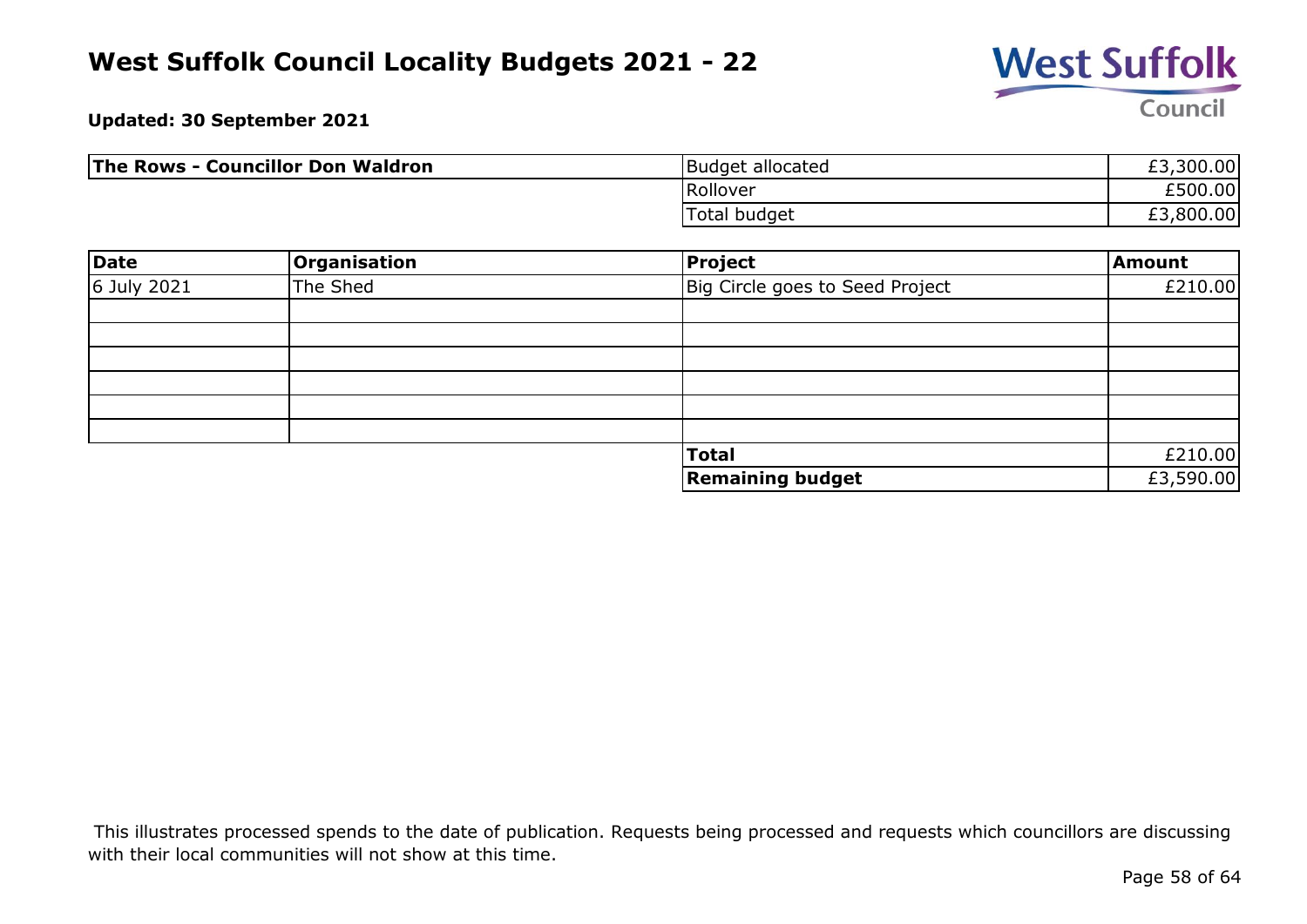

**Updated: 30 September 2021**

| Tollgate - Councillor Diane Hind | Budget allocated    | £3,300.00 |
|----------------------------------|---------------------|-----------|
|                                  | Rollover            | £0.00     |
|                                  | <b>Total budget</b> | £3,300.00 |

| <b>Date</b> | Organisation | Project                 | Amount    |
|-------------|--------------|-------------------------|-----------|
|             |              |                         |           |
|             |              |                         |           |
|             |              |                         |           |
|             |              |                         |           |
|             |              |                         |           |
|             |              |                         |           |
|             |              |                         |           |
|             |              | Total                   | £0.00     |
|             |              | <b>Remaining budget</b> | £3,300.00 |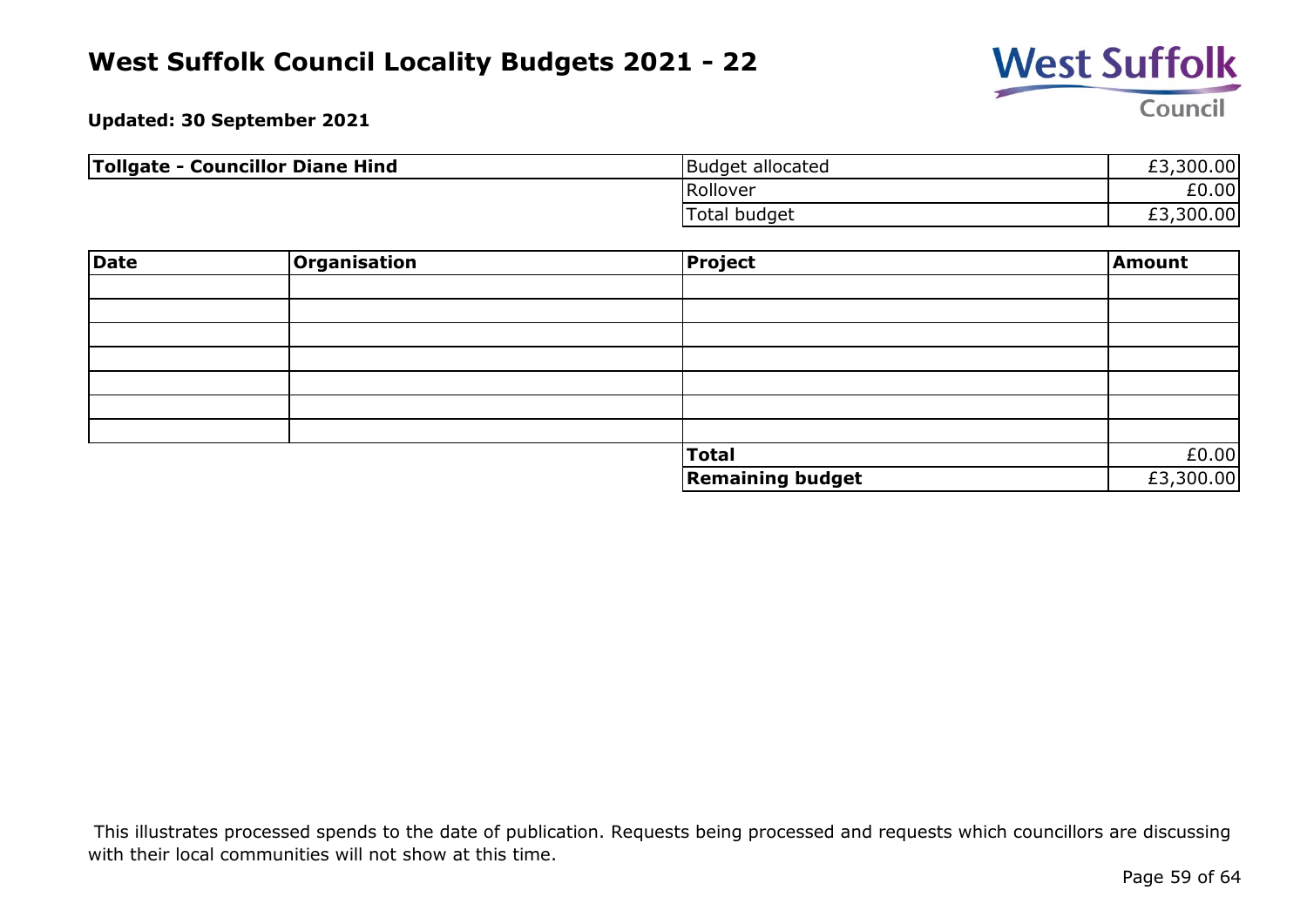

**Updated: 30 September 2021**

| Tollgate - Councillor David Nettleton | Budget allocated | £2,800.00 |
|---------------------------------------|------------------|-----------|
|                                       | Rollover         | £0.00     |
|                                       | Total budget     | £2,800.00 |

| Date | Organisation | Project                 | Amount    |
|------|--------------|-------------------------|-----------|
|      |              |                         |           |
|      |              |                         |           |
|      |              |                         |           |
|      |              |                         |           |
|      |              |                         |           |
|      |              |                         |           |
|      |              |                         |           |
|      |              | <b>Total</b>            | £0.00     |
|      |              | <b>Remaining budget</b> | £2,800.00 |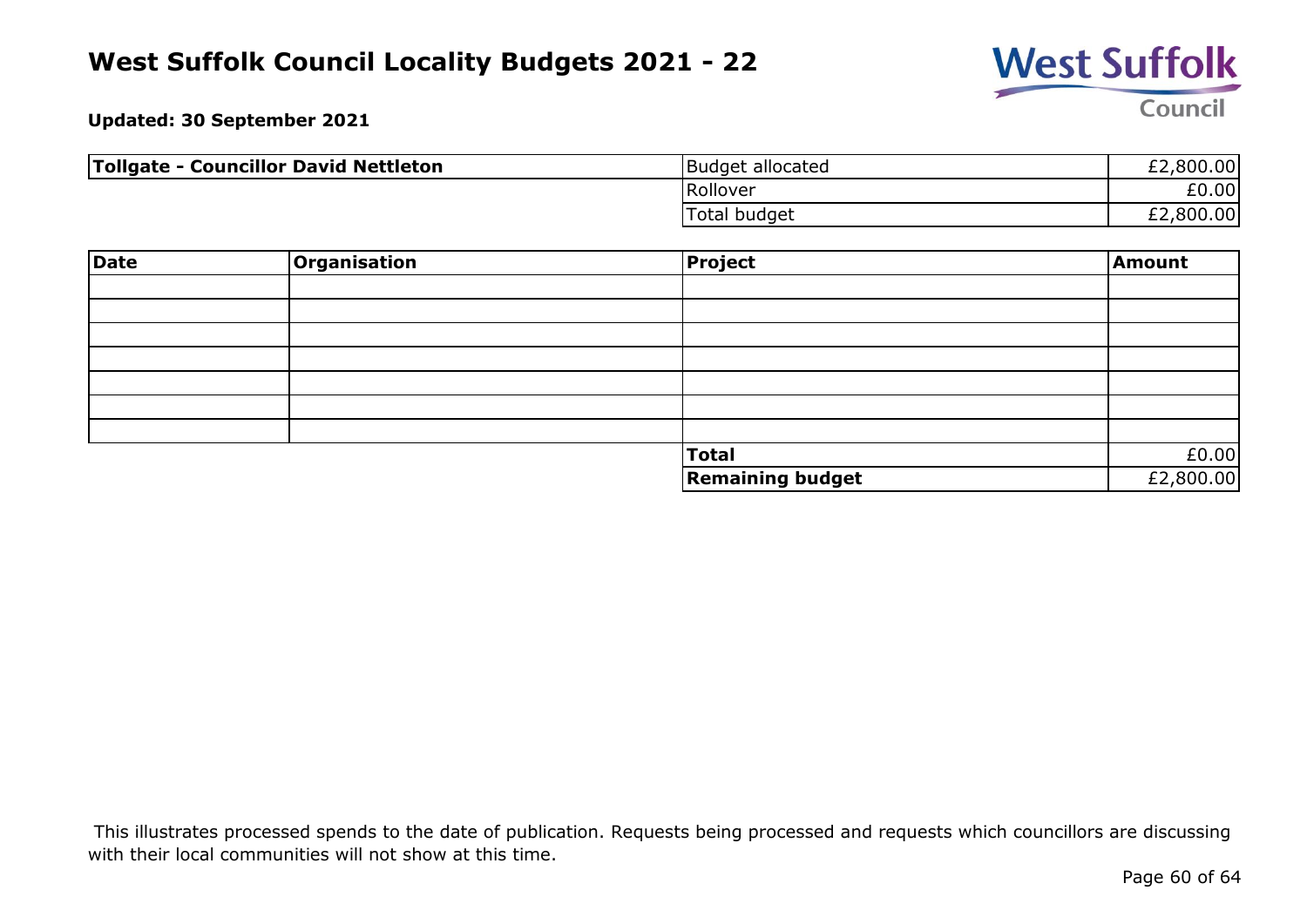

**Updated: 30 September 2021**

| <b>Westgate - Councillor John Augustine</b> | Budget allocated    | £3,300.00 |
|---------------------------------------------|---------------------|-----------|
|                                             | Rollover            | £0.00     |
|                                             | <b>Total budget</b> | £3,300.00 |

| Date | Organisation | Project                 | Amount    |
|------|--------------|-------------------------|-----------|
|      |              |                         |           |
|      |              |                         |           |
|      |              |                         |           |
|      |              |                         |           |
|      |              |                         |           |
|      |              |                         |           |
|      |              |                         |           |
|      |              | <b>Total</b>            | £0.00     |
|      |              | <b>Remaining budget</b> | £3,300.00 |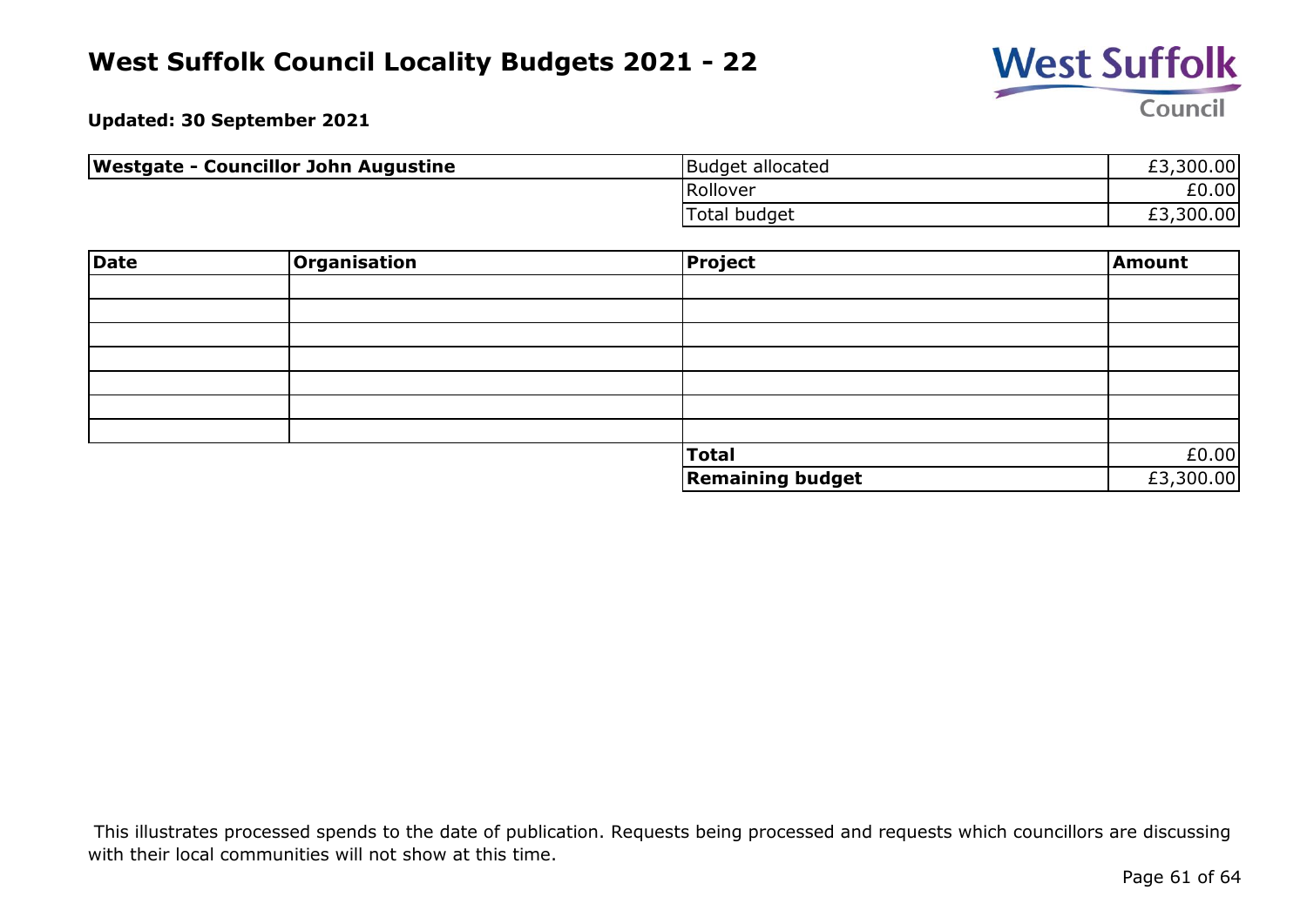

**Updated: 30 September 2021**

| <b>Westgate - Councillor Richard Rout</b> | Budget allocated | £3,300.00 |
|-------------------------------------------|------------------|-----------|
|                                           | Rollover         | £0.00     |
|                                           | Total budget     | £3,300.00 |

| Date | Organisation | Project                 | Amount    |
|------|--------------|-------------------------|-----------|
|      |              |                         |           |
|      |              |                         |           |
|      |              |                         |           |
|      |              |                         |           |
|      |              |                         |           |
|      |              |                         |           |
|      |              |                         |           |
|      |              | <b>Total</b>            | £0.00     |
|      |              | <b>Remaining budget</b> | £3,300.00 |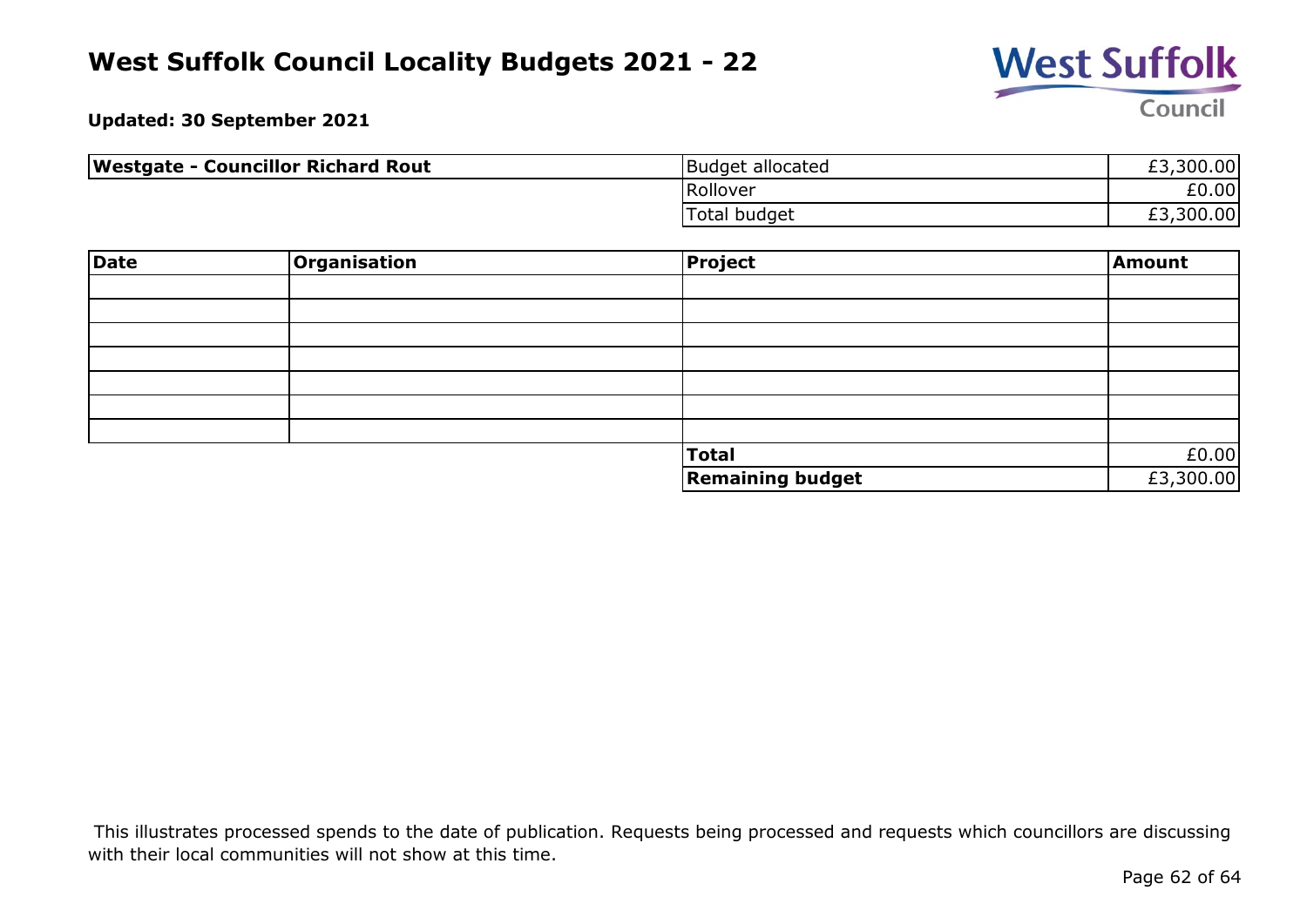

**Updated: 30 September 2021**

| Whepsted and Wickhambrook - Councillor Sarah Pugh | Budget allocated | £3,300.00 |
|---------------------------------------------------|------------------|-----------|
|                                                   | Rollover         | £0.00     |
|                                                   | Total budget     | £3,300.00 |

| <b>Date</b>   | <b>Organisation</b>         | <b>Project</b>                                       | Amount    |
|---------------|-----------------------------|------------------------------------------------------|-----------|
| 5 August 2021 | Wickhambrook Parish Council | Road Safety Project - Wickhambrook Primary<br>School | £334.00   |
|               |                             |                                                      |           |
|               |                             |                                                      |           |
|               |                             |                                                      |           |
|               |                             |                                                      |           |
|               |                             |                                                      |           |
|               |                             |                                                      |           |
|               |                             | <b>Total</b>                                         | £334.00   |
|               |                             | <b>Remaining budget</b>                              | £2,966.00 |